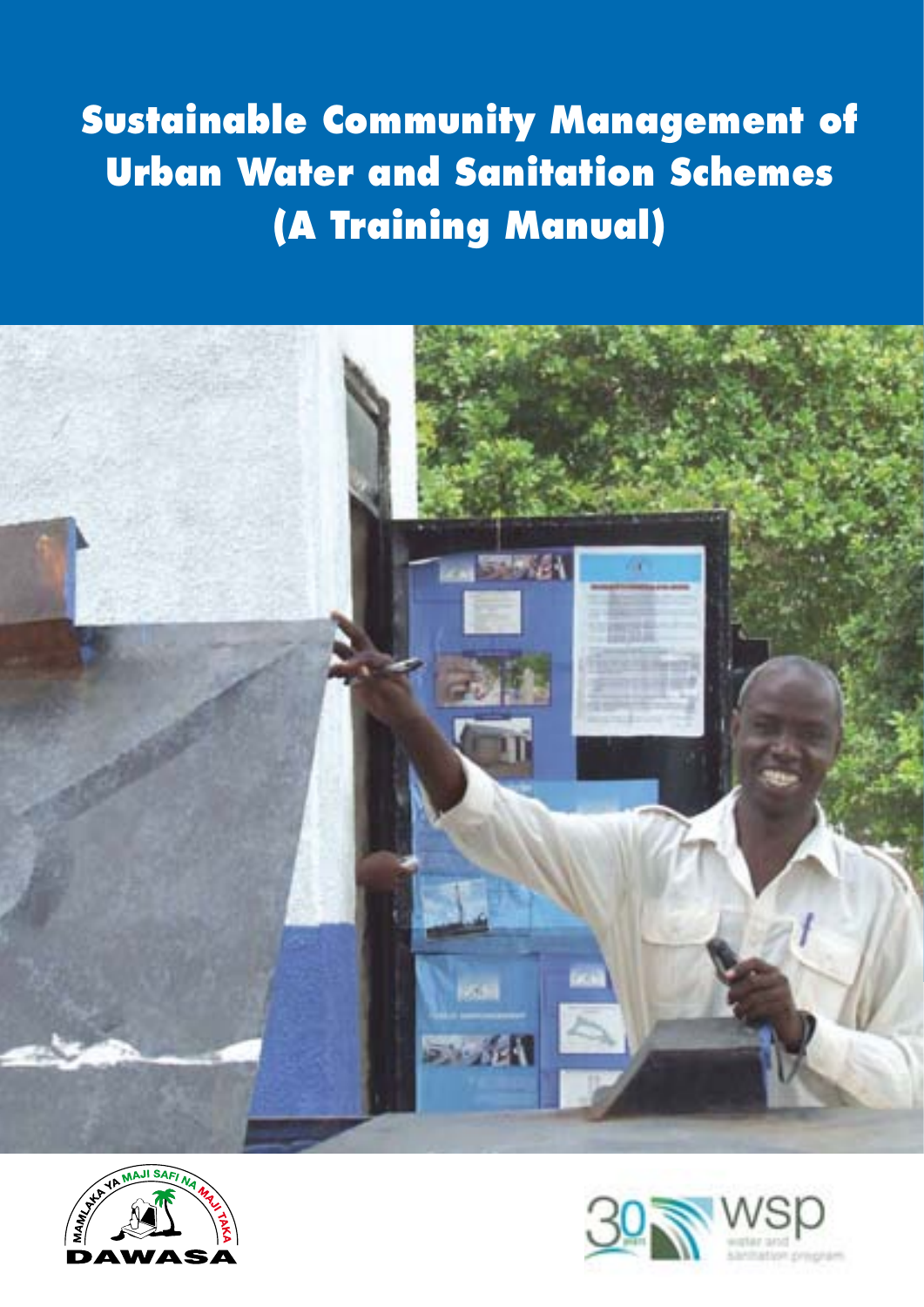#### Principal Authors

Vivian Castro (WSP), Neli Msuya and Charles Makoye (DAWASA)

#### **Translator**

Deogratius Paschal

#### WSP role

DAWASA requested WSP technical and financial assistance to develop this manual.

#### Acknowledgments

Sincere thanks for contributions from Edmund John, Rosemary Rop, Antti Inkinen, Ella Lazarte and Dennis Mwanza as the Task Team Leader for this product. Norah Osoro, Toni Sittoni and Boniface Ager assisted with the design, layout and dissemination of the manual.

#### Photos

Cover: Vivian Castro Others: Vivian Castro, DAWASA, Sean Hawkey (Photoshare)

Water and Sanitation Program - Africa World Bank Hill Park Building Upper Hill Road P.O. Box 30577 Nairobi Kenya

Phone: +254 20 322-6306 Fax: +254 20 322-6386 E-mail: wspaf@worldbank.org Website: www.wsp.org

January 2009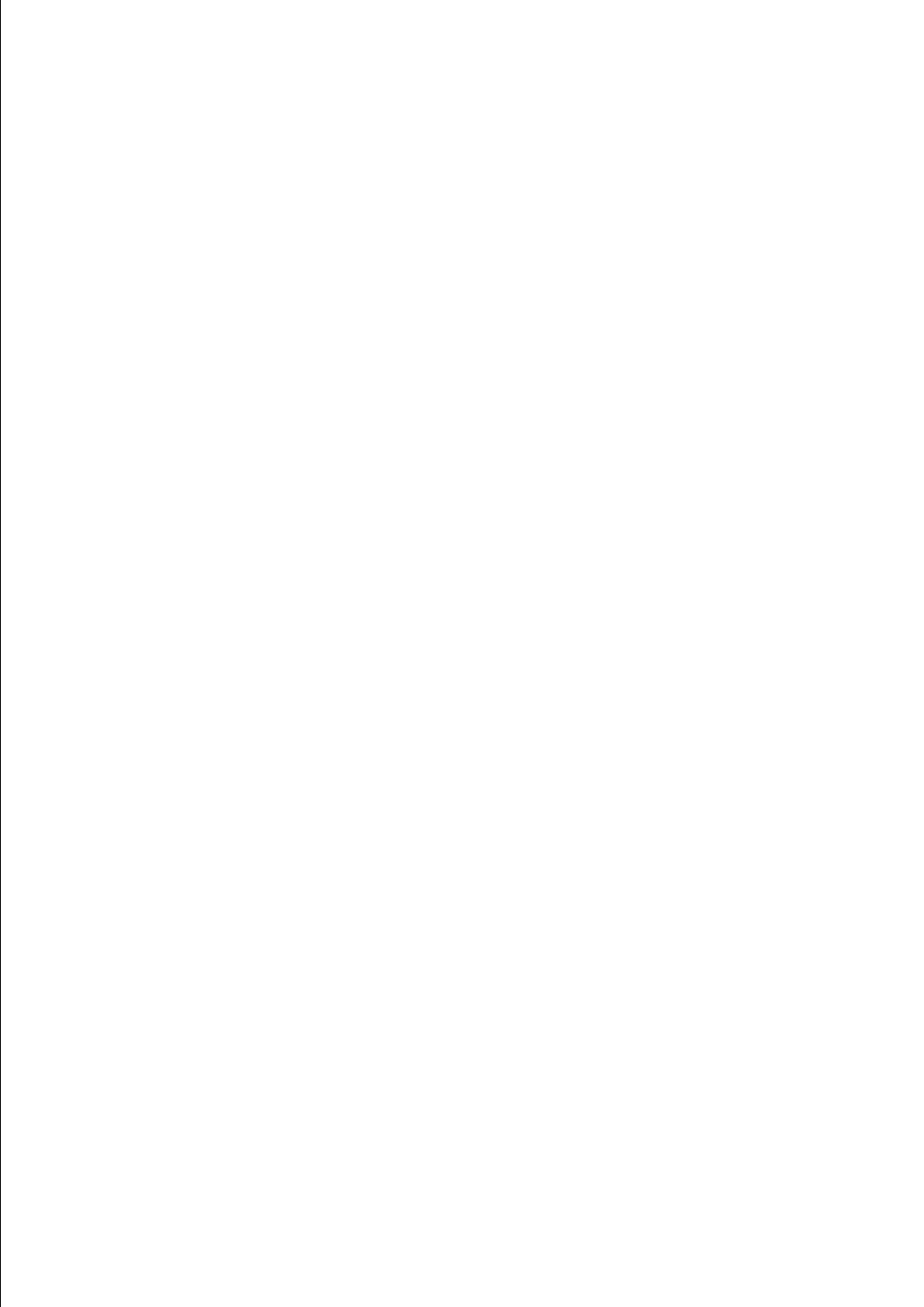

*Empowering communities to improve water and sanitation services*



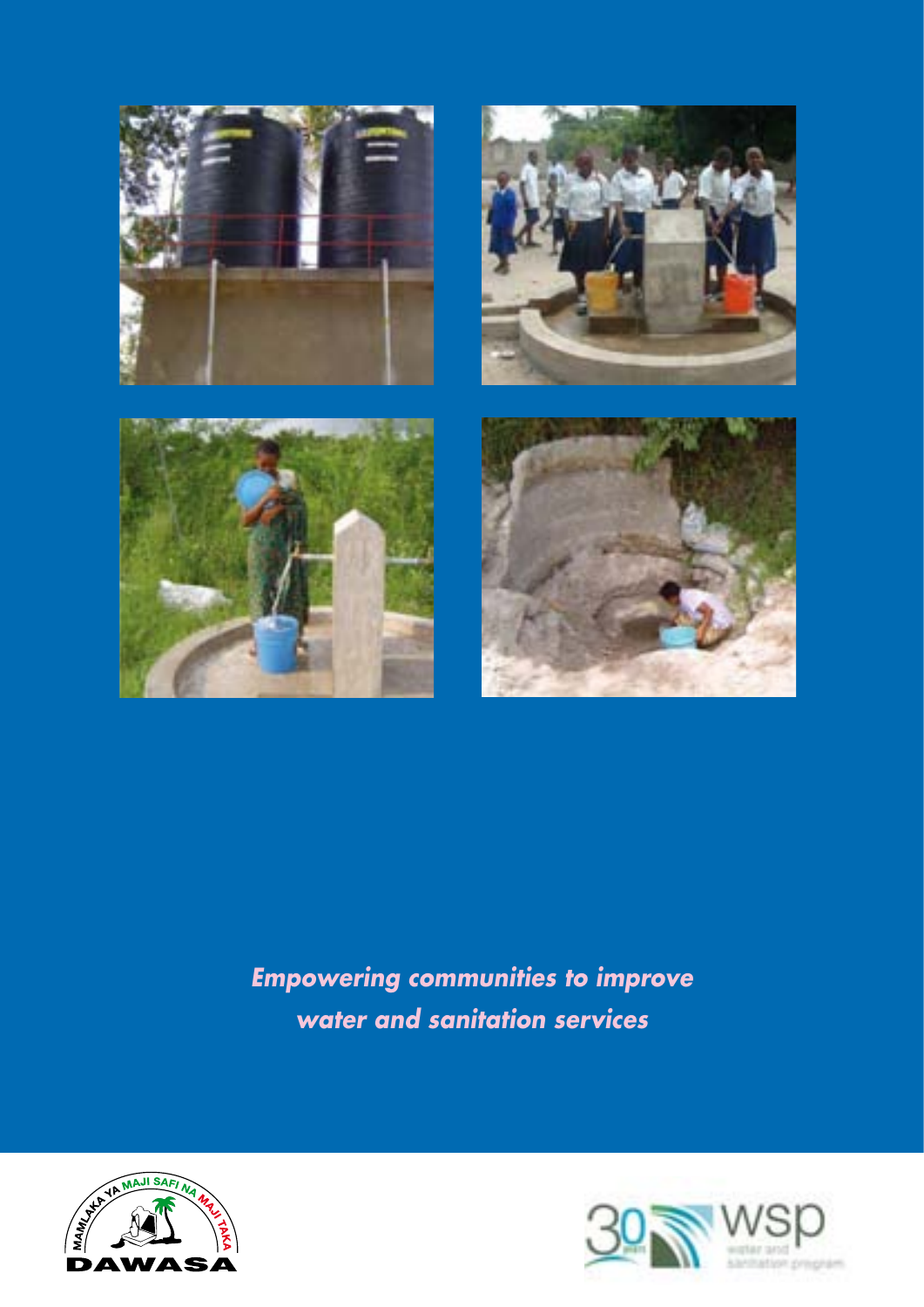# Table of Contents

Page

| Abbreviations                                           |    |  |  |  |  |  |
|---------------------------------------------------------|----|--|--|--|--|--|
| Preface                                                 | 3  |  |  |  |  |  |
| Course Introduction<br>1.                               |    |  |  |  |  |  |
| Organizational Structure Module<br>2.                   | 7  |  |  |  |  |  |
| <b>Communications Module</b><br>3.                      |    |  |  |  |  |  |
| Operations and Maintenance Module<br>4.                 |    |  |  |  |  |  |
| Controlling non-revenue Water (NRW) Module<br>5.        |    |  |  |  |  |  |
| Customer Service Module<br>6                            |    |  |  |  |  |  |
| Financial Management & Bookkeeping Module<br>$\angle$ . | 38 |  |  |  |  |  |
| Review of the Course<br>8                               | 45 |  |  |  |  |  |
| References                                              |    |  |  |  |  |  |
| Annex i: Templates                                      |    |  |  |  |  |  |
| Annex ii: Worksheets for Activities                     |    |  |  |  |  |  |
| Annex iii: Evaluation Form                              |    |  |  |  |  |  |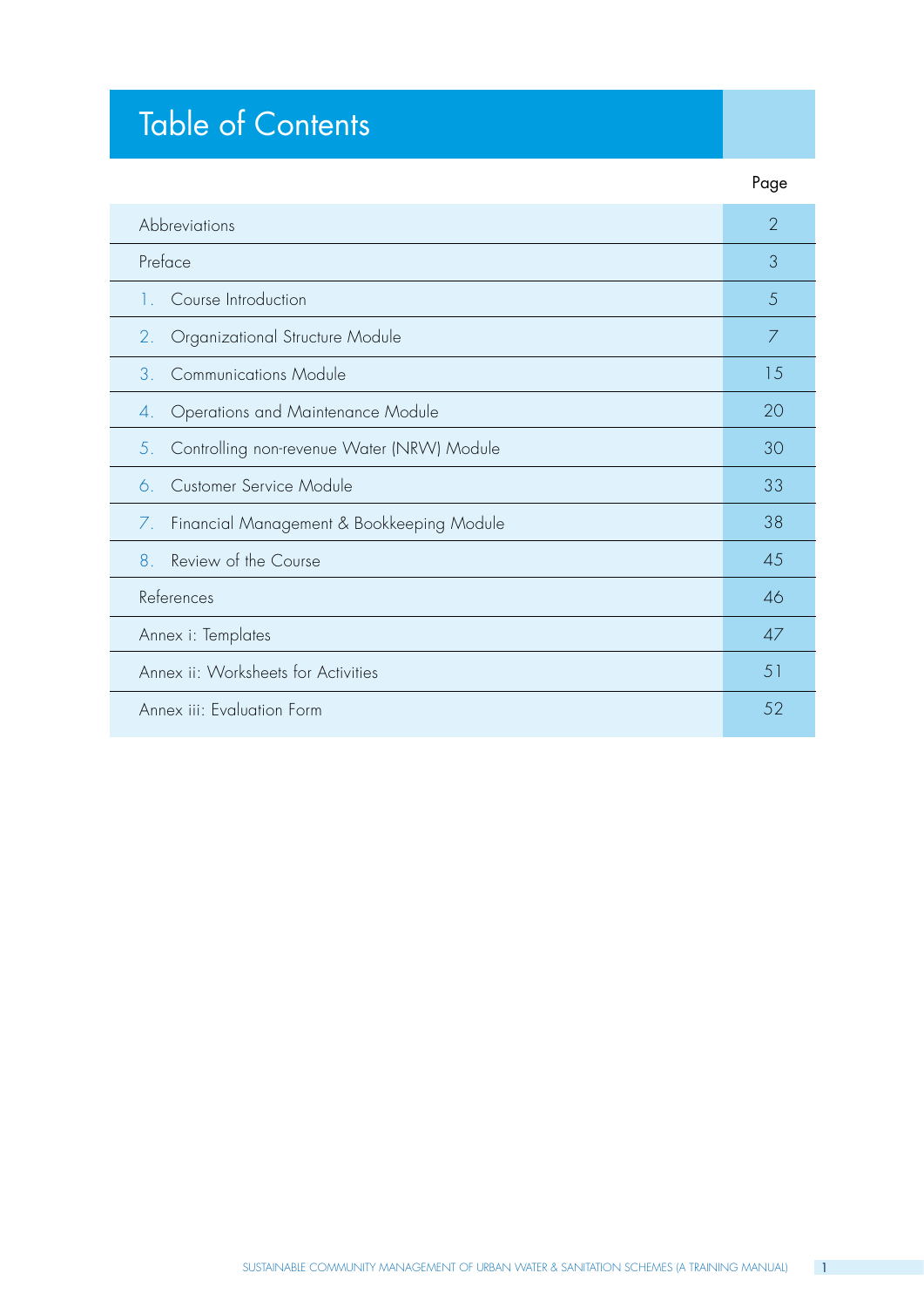# Abbreviations

| <b>CLO</b>       | Community Liaison Office                      |
|------------------|-----------------------------------------------|
| <b>CWSSP</b>     | Community Water Supply and Sanitation Project |
| <b>DAWASA</b>    | Dar es Salaam Water and Sewerage Authority    |
| <b>DAWASCO</b>   | Dar es Salaam Water and Sewerage Corporation  |
| <b>NRW</b>       | Non Revenue Water                             |
| <b>O &amp; M</b> | Operations and Maintenance                    |
| <b>TZS</b>       | Tanzanian Shillings                           |
| <b>WSP</b>       | <b>Water Services Provider</b>                |
| <b>WSS</b>       | <b>Water and Sanitation Services</b>          |
| <b>WUA</b>       | Water User Association                        |
|                  |                                               |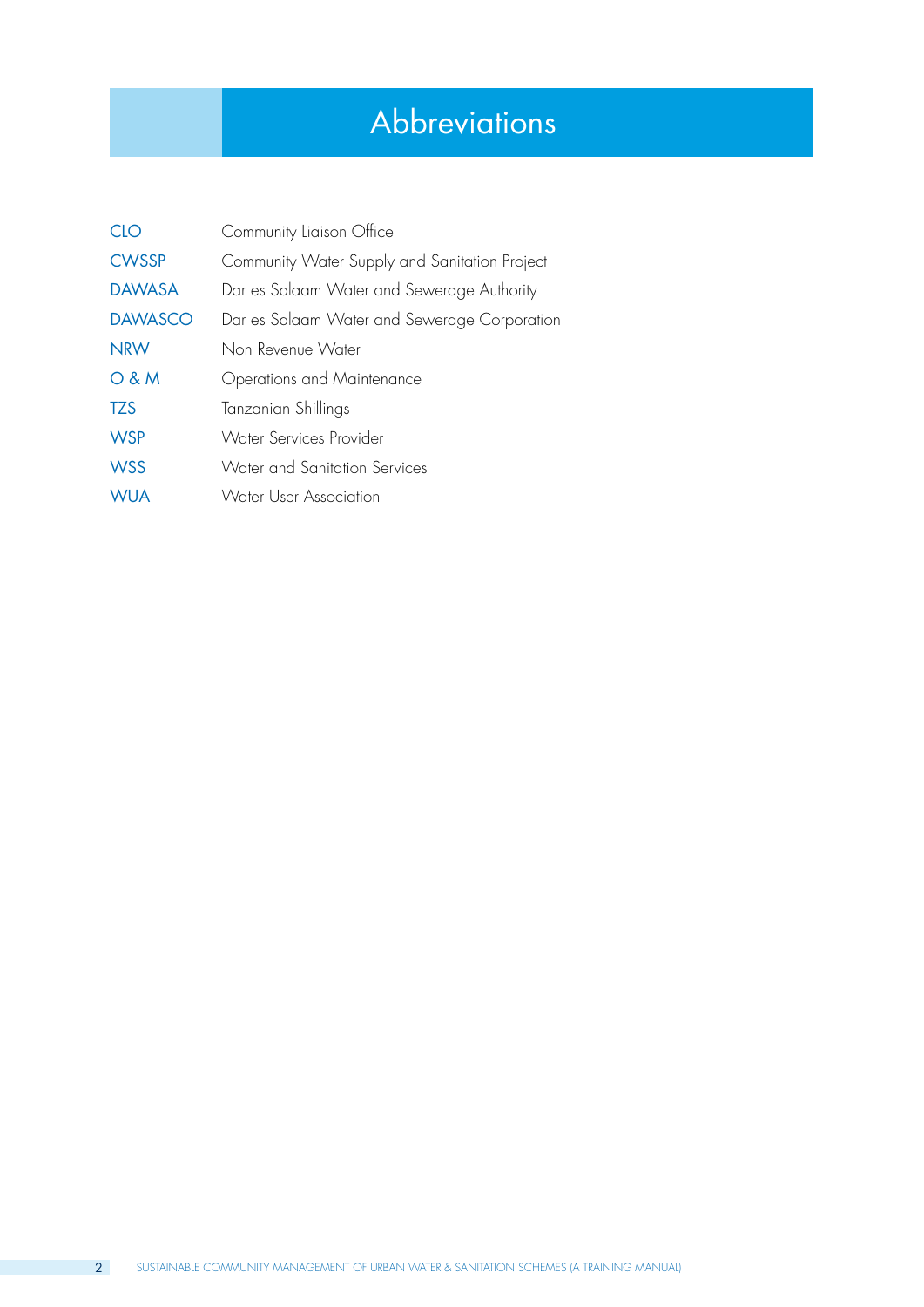# Preface

The aim of this capacity building programme is to improve the efficiency and positive impact of urban, community-managed water and sanitation schemes. The manual was originally developed in collaboration with the Dar es Salaam Water and Sewerage Authority's (DAWASA) Community Water Supply and Sanitation Program (CWSSP); but some of the material is applicable to other urban communities who may need to improve their management practices and increase the likelihood of a sustainable operation.

The material is especially relevant for communities who have a relationship with the main water services provider and who are also committed to hiring an Operations Manager. The Operations Manager should be a paid employee and his/ her performance should be reviewed by the beneficiaries.

The material included in this manual is intended to provide a trainer with the tools and information to build management capacity in the target communities. Although the manual is geared for trainers, it has also been designed to serve as a reference tool for communities who may wish to review the material on an on-going basis.

 The manual covers technical issues such as operations and maintenance activities—but also has a strong focus on institutional, managerial and financial issues. The seven modules are meant to equip communities with the tools to eliminate or reduce the major constraints in managing infrastructure and providing services. The manual also aims to clarify the roles and responsibilities of all stakeholders.

The target audience for the training is the communities who are actually managing WSS schemes. However, others who support these schemes (government, planners and donors) will also find the manual useful for helping to ensure that communities have the appropriate skills to manage their infrastructure schemes.

The courses in this training manual are based on participatory training methodologies, an important feature of which is to draw on the experiences of all the participants, under the guidance of an experienced facilitator. The participants will likely range from those with extensive experience to those with no experience managing a water supply and /or sanitation scheme. However, where possible, the trainer should encourage sharing of ideas and experiences throughout the training.

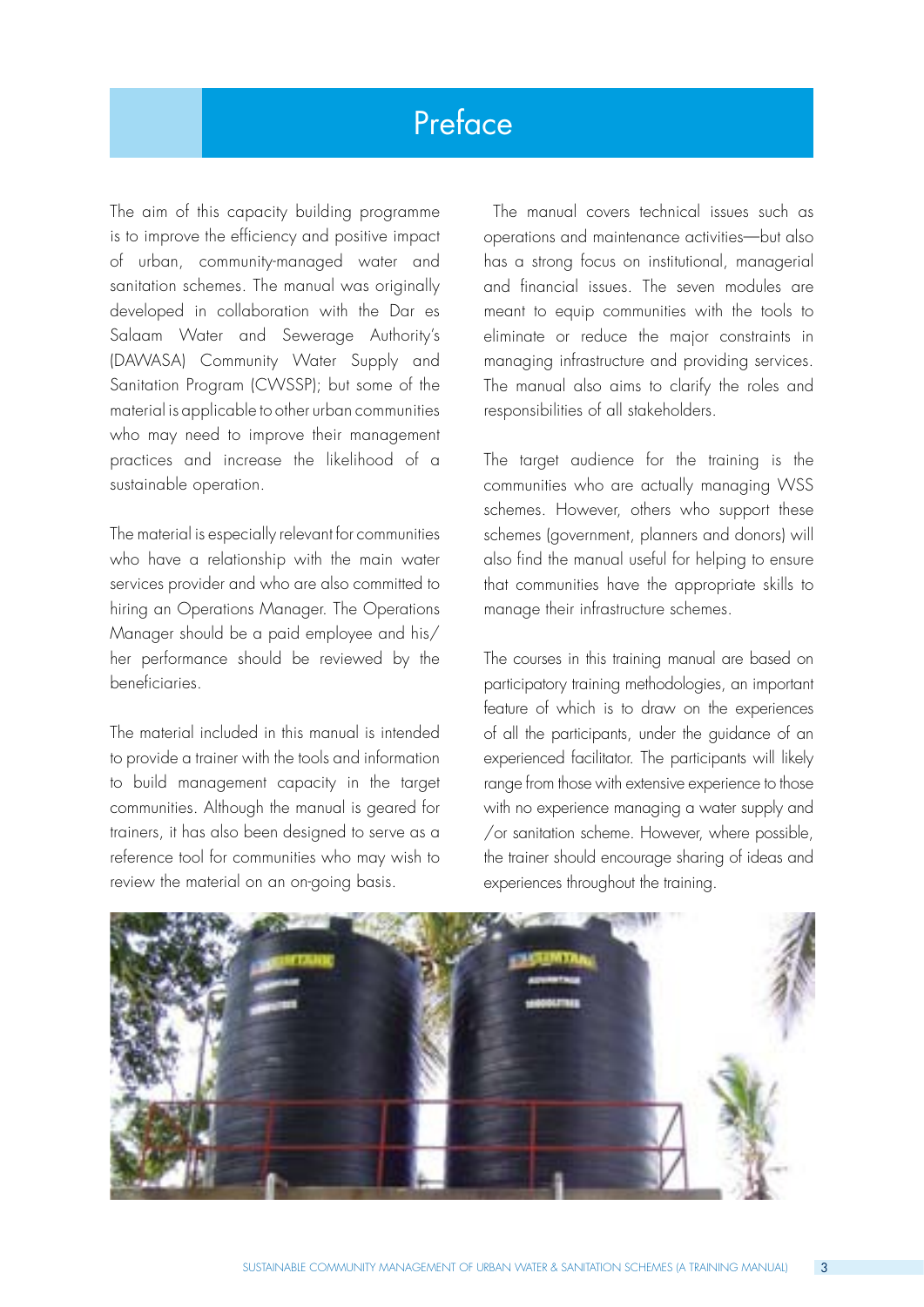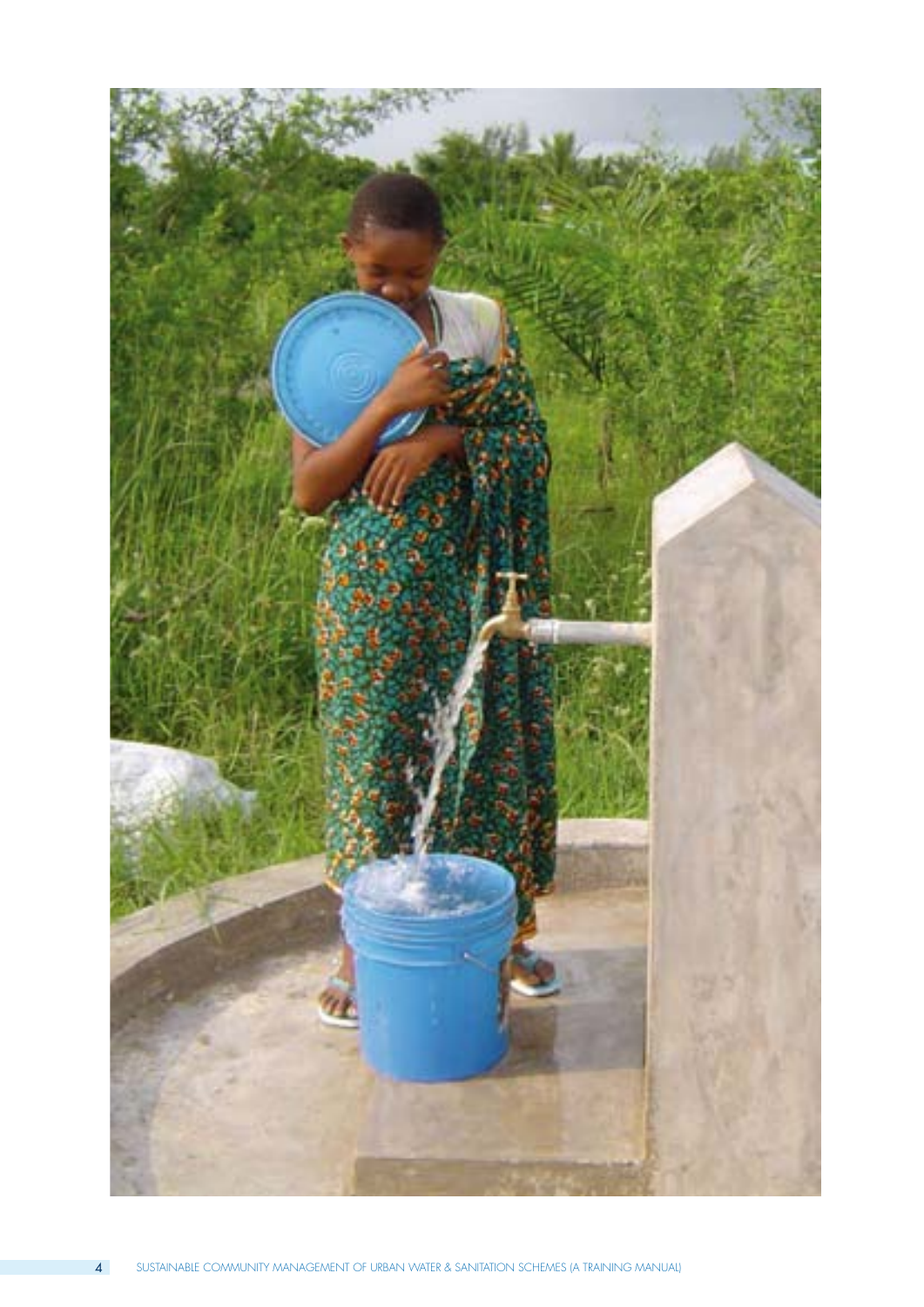## Module 1 Objectives

By the end of this lesson, the trainees should be familiar with:

- (i) the objectives of the training course; and
- (ii) the concept of sustainability.

#### Target Trainees:

- Executive Committee members
- Water Users Association
- Operations Manager
- Accountant
- Technician

Methodology(ies): introductions, discussion, lecture

Materials : flip chart, markers/pens, handouts of course outline

#### Time Required: 30 minutes

Note to the trainer: After welcoming the group and going through a round of introductions, ask the participants- what are your expectations for this course?

Record their answers on a flip chart.

# 1.1 General objective of the training course

To empower communities with the management, technical, financial and institutional skills to

manage their WSS schemes in an effective and sustainable manner.

Note to the trainer: Next the group should discuss the word sustainability that is often used. What does it mean? Ask the participants for their understanding of the word sustainability. Why is sustainability important? After they have answered, share and discuss the following explanation of sustainability.

#### A system is said to have achieved sustainability when:1

- (a) It is functioning and being used;
- (b) It is able to deliver an appropriate level of benefits (related to quality, quantity, convenience, comfort, continuity, affordability, efficiency, equity, reliability, health);
- (c) It continues over a prolonged period of time (which goes beyond the life cycle of the equipment);
- (d) Its management is institutionalized (goes beyond the key people involved now and will continue once those people are not involved);
- (f) Its operation, maintenance, administrative and replacement costs are covered at local level (through user fees for example);
- (g) It can be operated and maintained at the local level with limited but feasible external support (for technical assistance, training and monitoring); and
- (h) It does not affect the environment negatively.

*1 IRC International Water and Sanitation Centre, website: http://www.irc.nl/page/7584*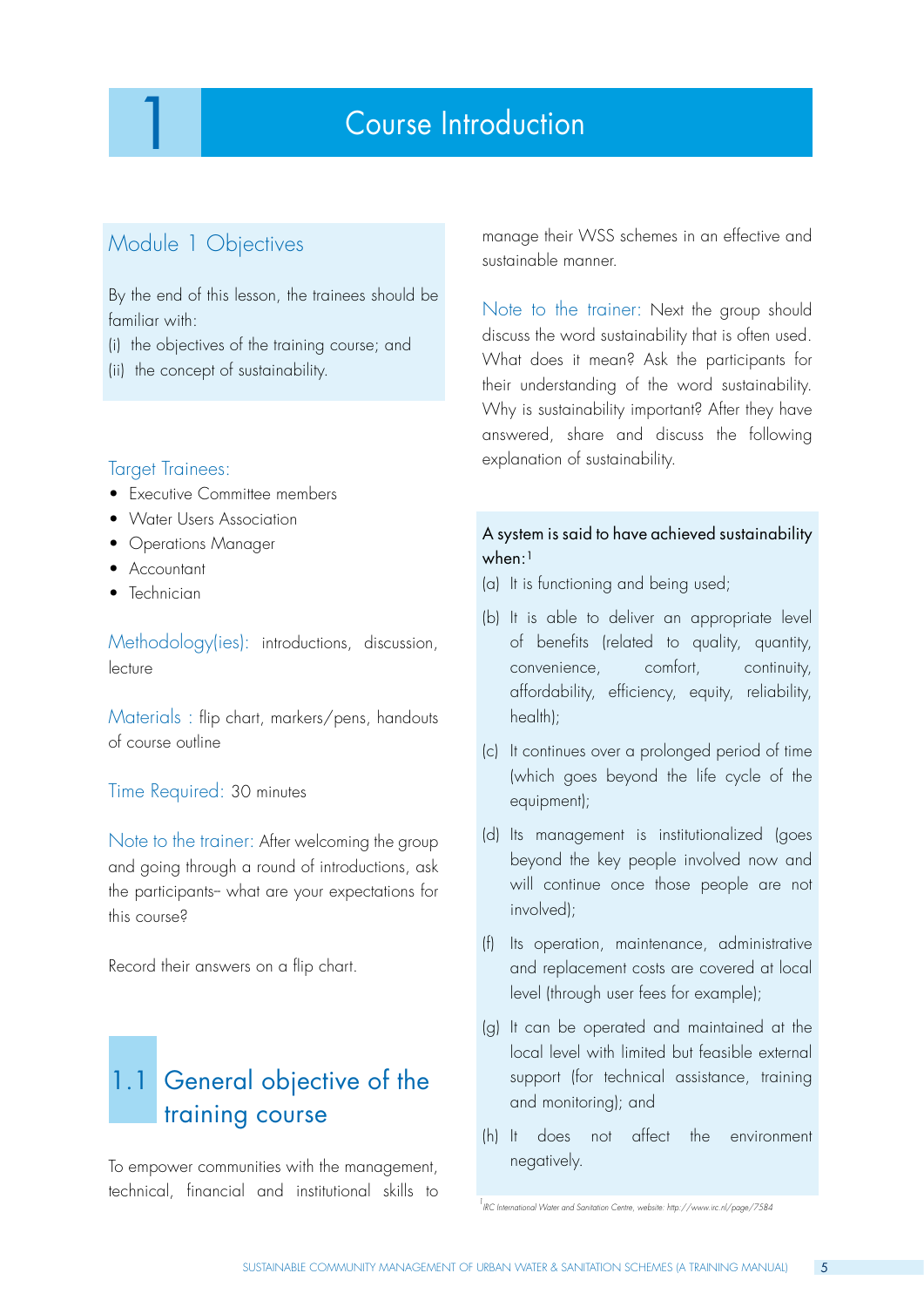Factors which influence sustainability1

Institutional and legal framework

Support - Adequate legislation - Resource development



Figure 1: Factors which influence sustainability

# 1.2 Course Outline

Next, the trainer should take the participants through an outline of the course and what they can expect over the next few days.

## Table 1: Outline of Modules

## Section 2: Organizational Structure

- (i) the governance & management structure of WSS schemes
- (ii) the roles and responsibilities of different groups and individuals
- (iii) conflict resolution

## Section 3: Communications

- (i) discuss the characteristics of high quality communication & how to improve communication
- (ii) understand how to communicate with internal and external CWSSP stakeholders
- (iii) how to hold effective meetings

## Section 4: Operations & **Maintenance**

- (i) the technical aspects of daily operations
- (ii) the importance of maintenance
- (ii) the roles and responsibilities of stakeholders in O&M

# Section 5: Controlling NRW

- (i) the benefits of controlling non-revenue water (NRW)
- (ii) the potential sources of NRW
- (iii) key measures that may be implemented to minimize NRW

## Section 6: Customer Service

(i) have a better understanding of the key elements of high-quality customer service

(ii) have the practical tools to improve customer care

## Section 7: Financial Management

- (i) Understand the general principles of bookkeeping & financial management
- (ii) Understand how to create and read financial statements

Course Review Course Evaluation

The trainer should ask the participants if they have any questions regarding the course content.

*2 CINARA-IRC course material: Gestion para la sostenibilidad en programas de agua potable y saneamiento (Management of sustainability in drinking-water and sanitation programmes), 1994-98.*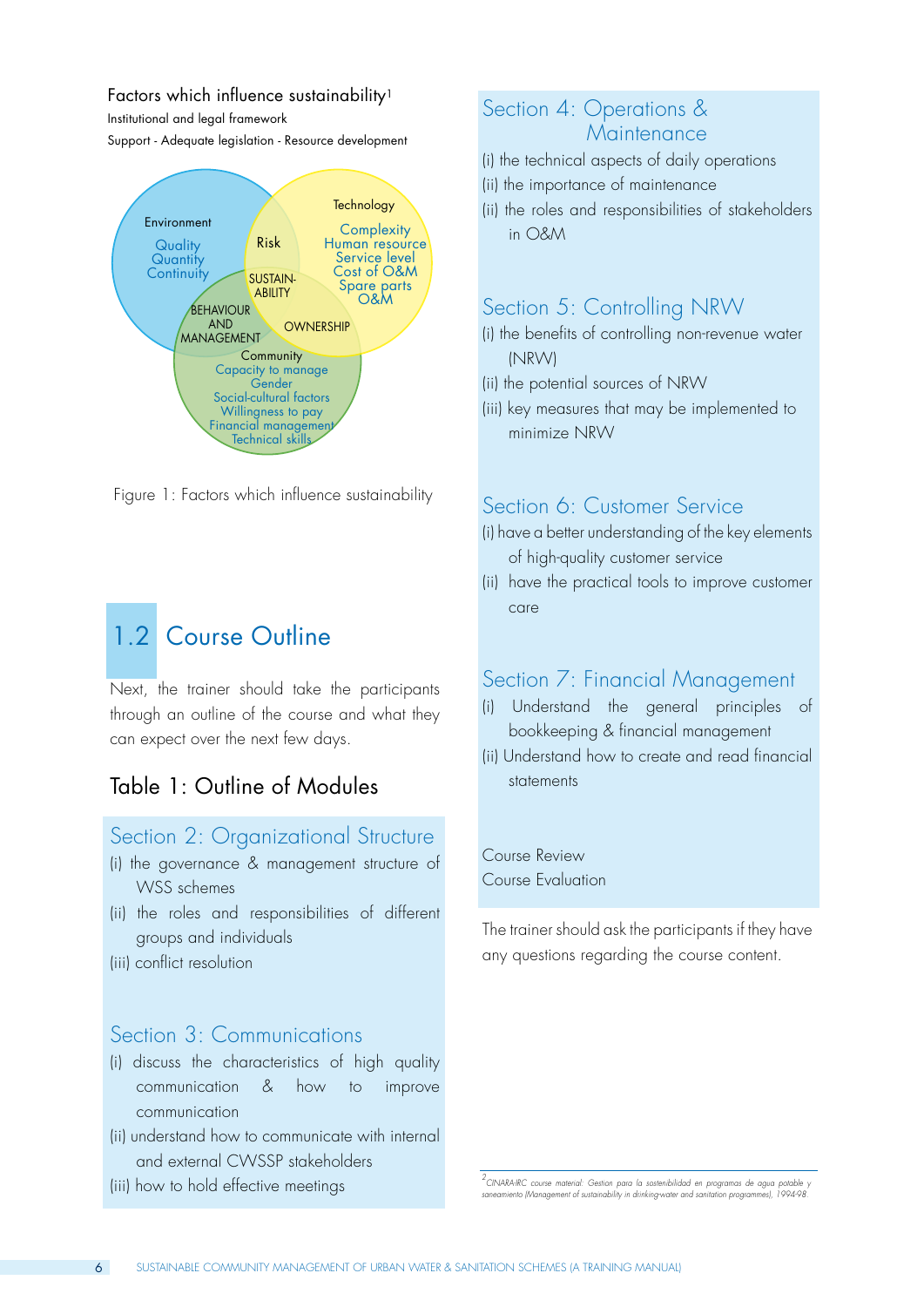

## Module 2 Objectives

- By the end of this lesson, the trainees should understand:
- (i) the governance & management structure of WSS schemes;
- (ii) the roles and responsibilities of different groups and individuals; and
- (iii) how to hold effective meetings.

#### Target trainee(s):

- Executive Committee members
- Water Users Association
- Operations Manager
- Accountant
- Technician

Methodology(ies): lecture, discussion, activity

Materials: flip chart, markers/pens, handouts of management structure

Time Required: 2 hours

# 2.1 The Need for CWSSP

Community-managed schemes in urban areas are usually developed to reach communities that are not - and are unlikely in the near future - to be served by the main water services provider. These communities are likely to grow in area and population and they have water and sanitation demands that will only be met with innovative solutions.

Capacity building of these communities is essential to the implementation, management and long-term sustainability of the water and sanitation systems.

# 2.2 Governance & Management Structure of Urban WSS Schemes

Note to the trainer: Make sure to stress the importance of having a clear organizational structure. Organizations with clear roles and responsibilities - and enforcement of roles and responsibilities-- face less confusion and conflict.

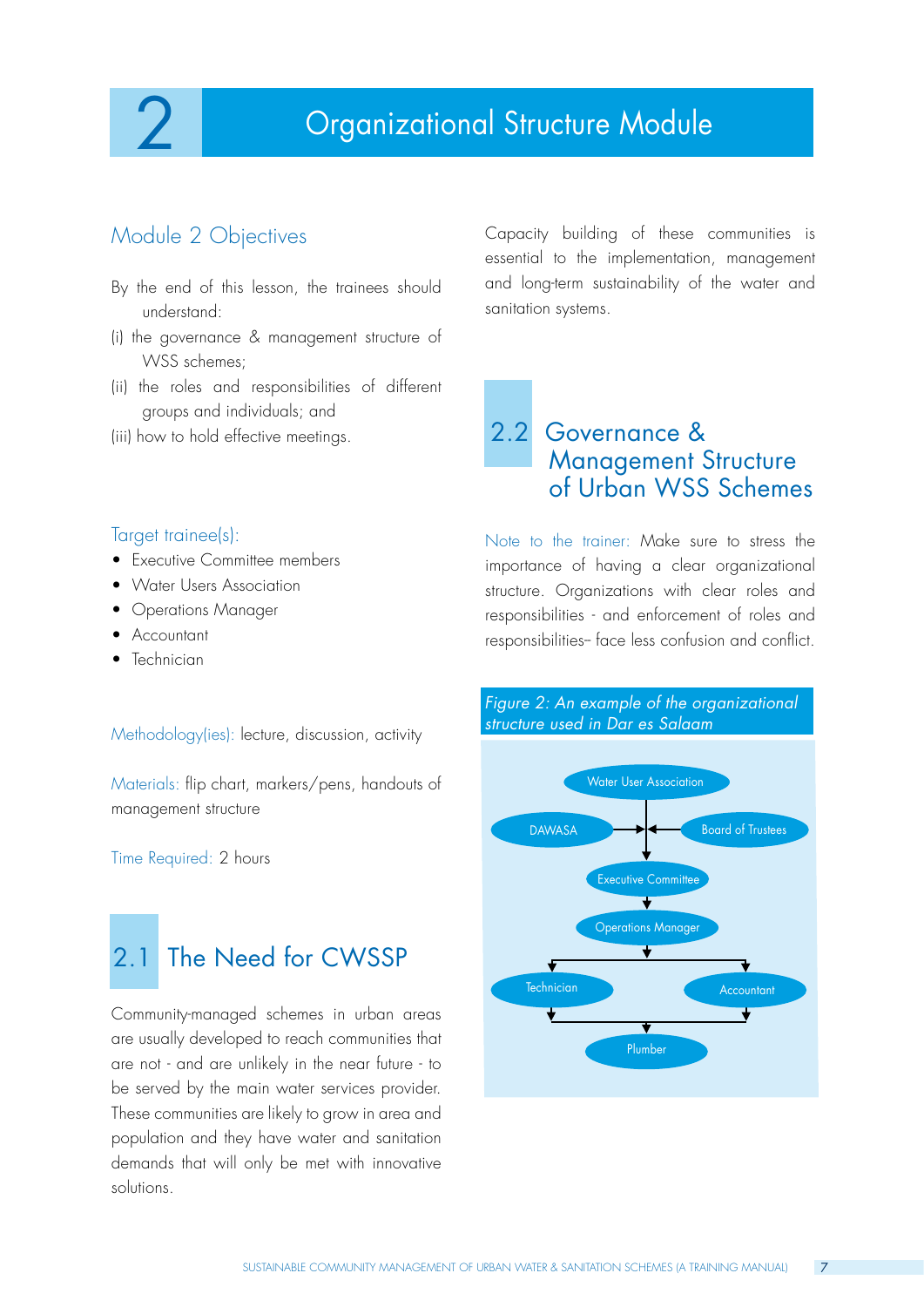2.3 Roles and Responsibilities

The trainer will take the participants through the roles and responsibilities of each party in this structure, starting with the community level.

#### (i) Water Users Association

The following governance and management structure was designed to help ensure that community-managed WSS schemes *receive adequate support;* are *managed in a sustainable manner;* and achieve *transparency in operations.*

The Water Users Association (WUA) is a consumer membership body.

- All residents of the area may register at the Community Water Management Office and everybody is encouraged to become a member.
- There is no fee to become a member of the WUA.
- The purpose of the WUA is to strengthen consumer voice and to provide a forum for residents to dialogue with their water services provider and the Executive Committee.
- The WUA shall meet on a quarterly basis to discuss any water and sanitation related issues in the community—especially those that the WUA would like to bring to the attention of the Management Team and the Executive Committee. These quarterly meetings provide a forum for discussion and a sharing of information related to WSS services.
- The WUA should be 'gender-conscious'. Women are primarily responsible for obtaining water and are usually left out of the decision-making process. The WUA Executive Committee should be genderbalanced.

The WUA will elect the Chair of the WUA and also the members of the Executive Committee.

The frequency of elections will depend on the WUA Constitution. The WUA must study and approve the Rules and Regulations for the functioning of the Executive Committee and the Management Team.

The Chair is responsible for calling and leading WUA meetings and liaising with the Executive Committee.

Note to Trainer: Ask the participants why all residents should become a member of the **WUA?** 

Possible Answer: In order to have a voice in the development of WSS infrastructure and management in the community. In addition, the WUA may hold the Executive Committee accountable.

#### (ii) Executive Committee

The Executive Committee members must be residents of the beneficiary community. They are elected by the WUA and should be respected and trustworthy members of the community.

The overarching purpose of the Executive Committee is to provide leadership and vision for the overall management of the infrastructure.

The Committee has the following responsibilities:

- Sensitizing the community (through the  $\boldsymbol{\mathscr{S}}$ WUA) on the health risks of drinking water from shallow wells and the reasons we must pay for drinking water.
	- Water borne diseases can be avoided by using water from the community system. This water must be paid for because there are costs to producing and distributing it but there are enormous health and convenience benefits to the end consumer.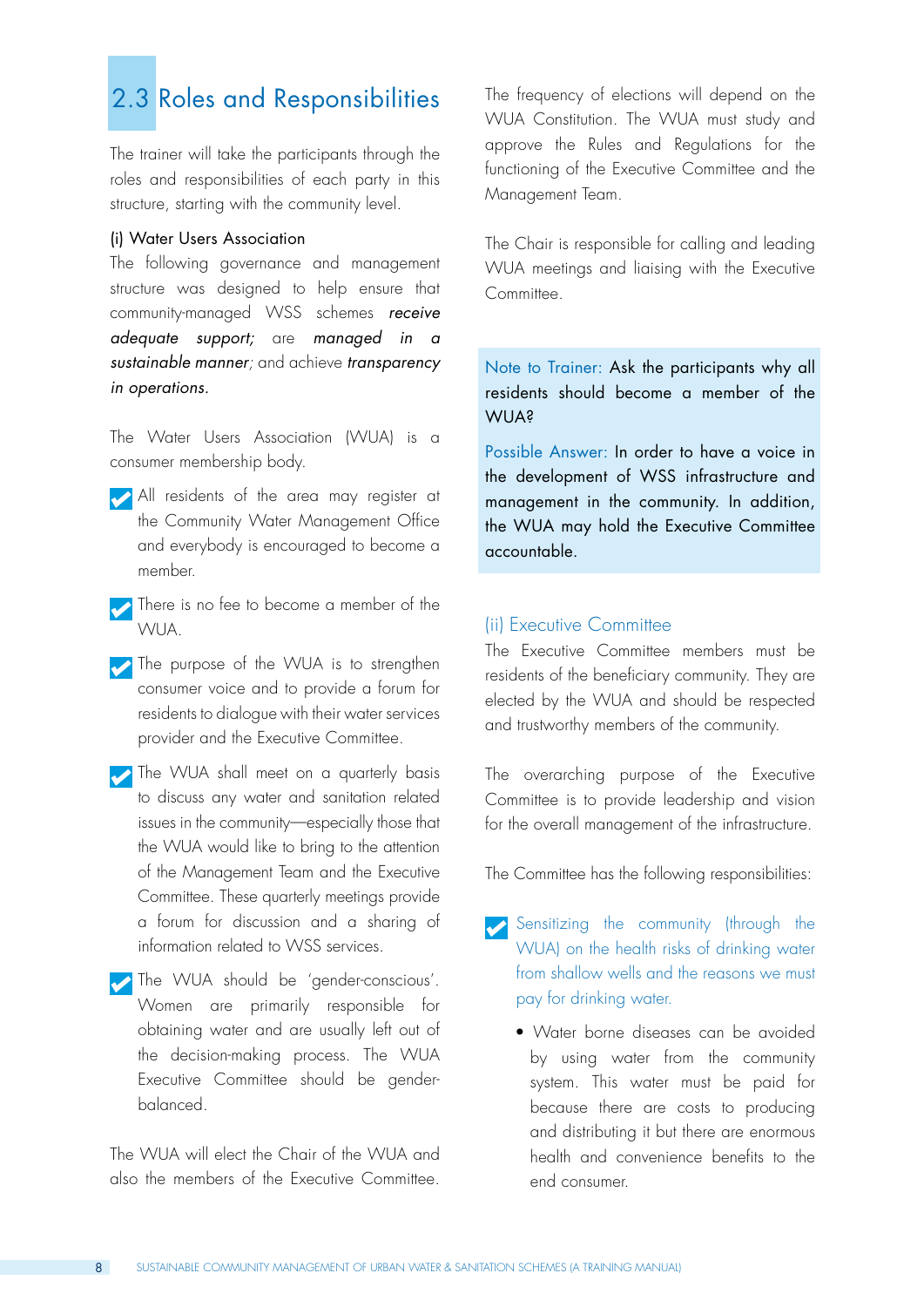Employing the Management Team through a competitive and transparent process (which may consist of an Operations Manager, Accountant, Technician, Meter Readers and Plumbers)

- Do candidates meet the criteria?
- Have the positions been adequately advertised?

### Setting performance targets for the Operations Manager

• The Committee will need to set realistic targets for the Operations Manager to achieve. These targets should be outlined in his/her contract and should be discussed in detail with the Manager to ensure that he/she understands what the Committee expects. Ideas for target categories include revenue collection, billing efficiency or non-revenue water for example - but the Committee must attach a numeric goal to each target.

#### Monitoring performance of the Operations Manager

• At the mid-term and end of the Operations Manager's contract, the Executive Committee should review the Manager's performance. Has he/she met the targets set by the Committee? Why or why not?

## Preparing progress reports for the Trustee Board, WUAs and Water Services Provider on a quarterly basis

• The Board, WUA and Water Services Provider will monitor the progress of the overall operations. The Executive Committee (with the help of the Operations Manager) is responsible for submitting a progress report to the water services provider four times a year (i.e. quarterly or every 3 months).

- In addition to its monitoring purpose, it is a way to communicate with other stakeholders over successes and challenges.
- The report should include financial statements for the period and the communication form *(see Annex 1)*.
- Meeting with the WUA on a quarterly basis to discuss progress and any WSS issues.
	- The Committee shall organize a meeting with the WUA every 3 months to discuss issues of interest. The WUA Chair and the Committee Chair will work together to outline the agenda for this meeting.

#### *Figure 3: Checklist of Leadership Qualities*

- √ Always display integrity you are setting an example to those around you
- √ Define and communicate your vision
- √ Learn to motivate your team
- √ Be a good listener
- √ Know your strengths & weaknesses
- √ Maximize on others' strengths

In addition, the Executive Committee shall ensure transparency in financial management and make documents available to the Water Services Provider and the WUA upon request.

The Chairperson shall be the main contact with Water Services Provider and the WUA.

The specific roles of each Executive Committee member will vary depending on that Committee's unique constitution. However, all members are expected to abide by the group's constitution. The Constitution should specify the method of election, duration of terms and term limit of executive officers. The Committee shall meet at least on a monthly basis.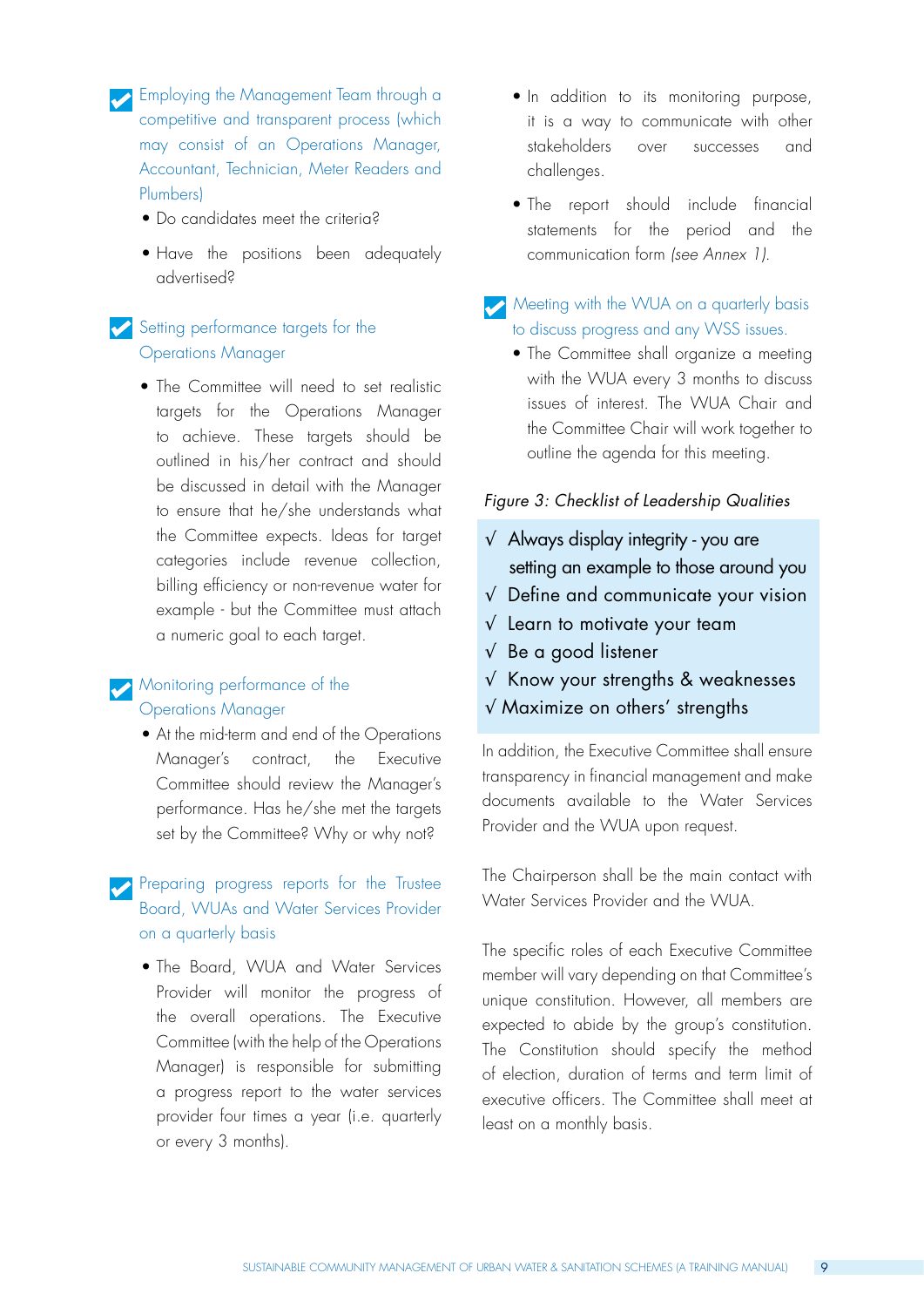## (iii) Management Team

The management team is hired by the Executive Committee.

- The performance targets for the Operations Manager are set by the Committee and outlined in a performance contract.
- The Committee shall evaluate the Manager's performance on a regular basis.
- The Committee reserves the right to fire Managers who are unable to meet targets.

The size of the management teams will vary depending on the size of the scheme (depending on the number of customers or the geographical area for example) and initial profitability. Each Committee will have to evaluate whether they can afford only an Operations Manager in the beginning stages, or a bigger team including an Accountant, Technician and assistants such as plumbers and meter readers. The size of the team will likely grow over time but it is okay to start with a small management team - or to hire some people on a part-time basis.

All members of the Management Team are responsible for reducing non-revenue for water - this includes reporting leaks and illegal connections; encouraging timely payments and reporting broken meters or unusual meter readings (very low or very high consumption obvious if there are dramatic fluctuations from month to month).

#### (a) Operations Manager

The Operations Manager is in charge of dayto-day operations of the water supply and sanitation infrastructure. He/she supervises the Accountant and the Technician. The Operations Manager reports to the Executive Committee. The Executive Committee will have to decide on the criteria that are appropriate for the specific community. The criteria below are an example used in Dar es Salaam.

He/she should meet the following selection criteria:

- A holder of diploma or a Full Technician Certificate (in fields such as, Water/civil Engineering, Business Management or Accounting). An advanced diploma will be an added advantage.
- Basic computer skills (Word, Excel)
- Fluent in local and business languages
- Preference given to a resident of the  $\boldsymbol{\mathscr{S}}$ community
- Should not have a criminal record (for example theft) or reputation of bad conduct in the community (it is important that the Operations Manager is respected in the community)

Although the Accountant is in charge of bookkeeping and revenue collection, the Operations Manager must ensure that the proper systems are in place for transparency and efficient bookkeeping. He/she is ultimately responsible for reporting to the Executive Committee and providing quarterly financial reports.

Although the Technician is in charge of maintenance, repairs and general technical oversight of the infrastructure, the Operations Manager must ensure that the Technician has a standard system for preventive maintenance and that he/she has the adequate tools to accomplish the job.

The Operations Manager will also be responsible for revaluating the Human Resources needs of the Team and proposing new hires (part-time or full-time) to the Executive Committee for approval. The size of the team will change over time as the network expands and the customer base grows. The Operations Manager will set performance targets for his/her staff and evaluate these on a regular basis, providing feedback to staff.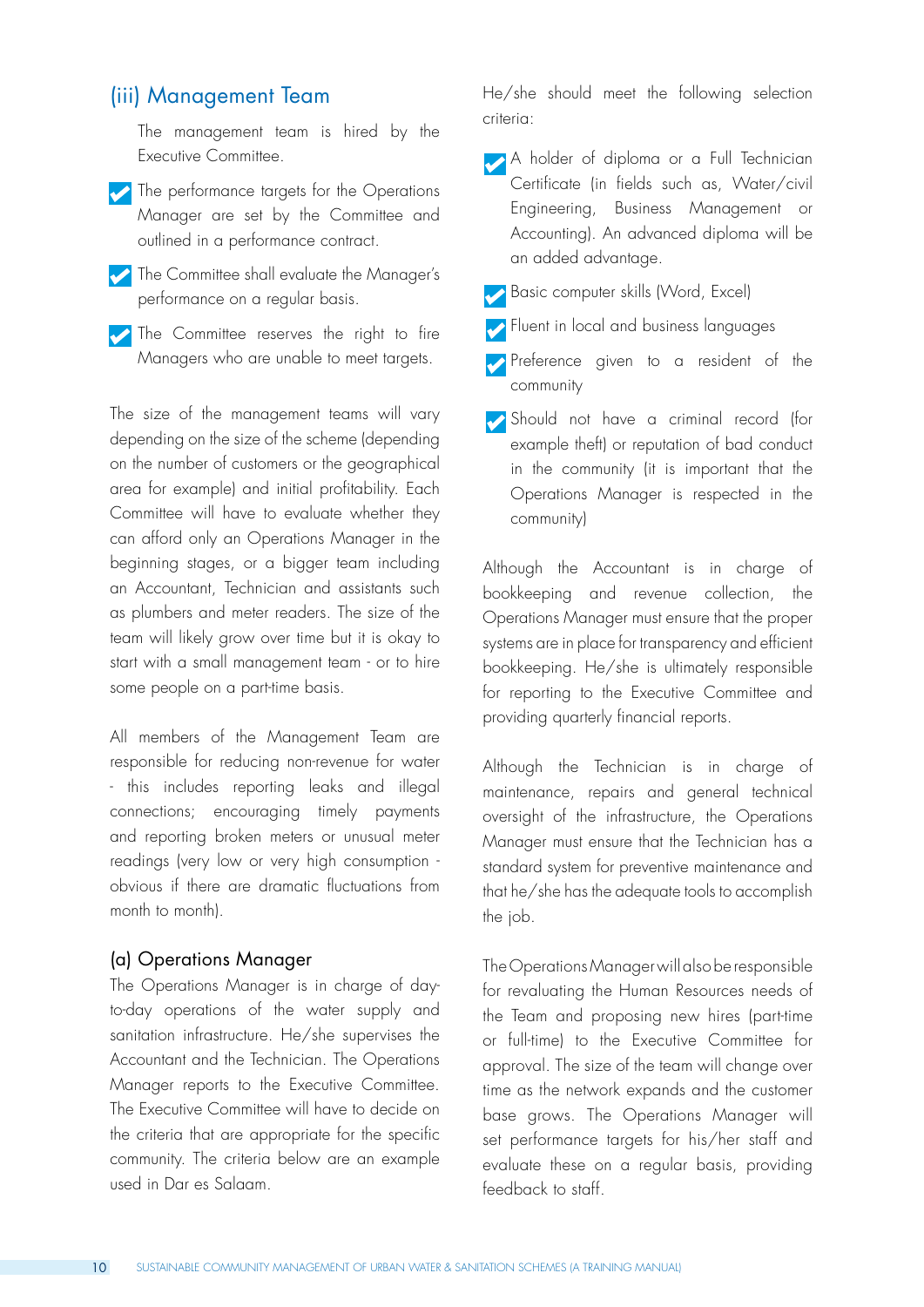#### (b) Accountant

The Accountant reports to the Operations Manager. His/her main responsibility is to keep accurate financial records and to advise the Operations Manager on overall cash flow issues and financial management.

The Accountant should meet the following selection criteria:

- Strong command of local and business  $\boldsymbol{\mathscr{I}}$ languages
- 2 years experience in a relevant field
- Basic computer skills (Word, Excel)
- A degree in Accounting, Finance or Management is preferred.
- Preference given to a resident of the community
- Should not have a criminal record (for example theft) or reputation of bad conduct in the community

The Accountant shall carry out the following tasks:

- Register new customers
- Read and record meters (or supervise meter readers)
- Prepare and disseminate bills
- Collect payments
- Engage with defaulting customers (alerting them of disconnection in the case of nonpayment for example);
- Prepare financial reports.

In some cases, Meter Readers or other assistants may be hired to work with the Accountant (either on a part-time or full-time basis—perhaps only during the week of meter reading and bill distribution for example). The Accountant is in charge of managing Meter Readers.

#### (c) Technician

The Technician is responsible for operating and maintaining the infrastructure. He/she reports to the Operations Manager. The Technician is also responsible for ensuring that household connections meet the minimum technical standards (for example that they use the right quality of pipes and that the trenches are deep enough).



He/she must meet the following selection criteria:

**Technician in plumbing or water works** grade I

Experience with both water and electrical/ mechanical works

- Basic computer skills (Word, Excel) are a plus
- Strong command of local language
- 2 years of relevant experience

Preference given to a resident of the community

Should not have a criminal record (for example theft) or reputation of bad conduct in the community

The Technician's main responsibilities include the following: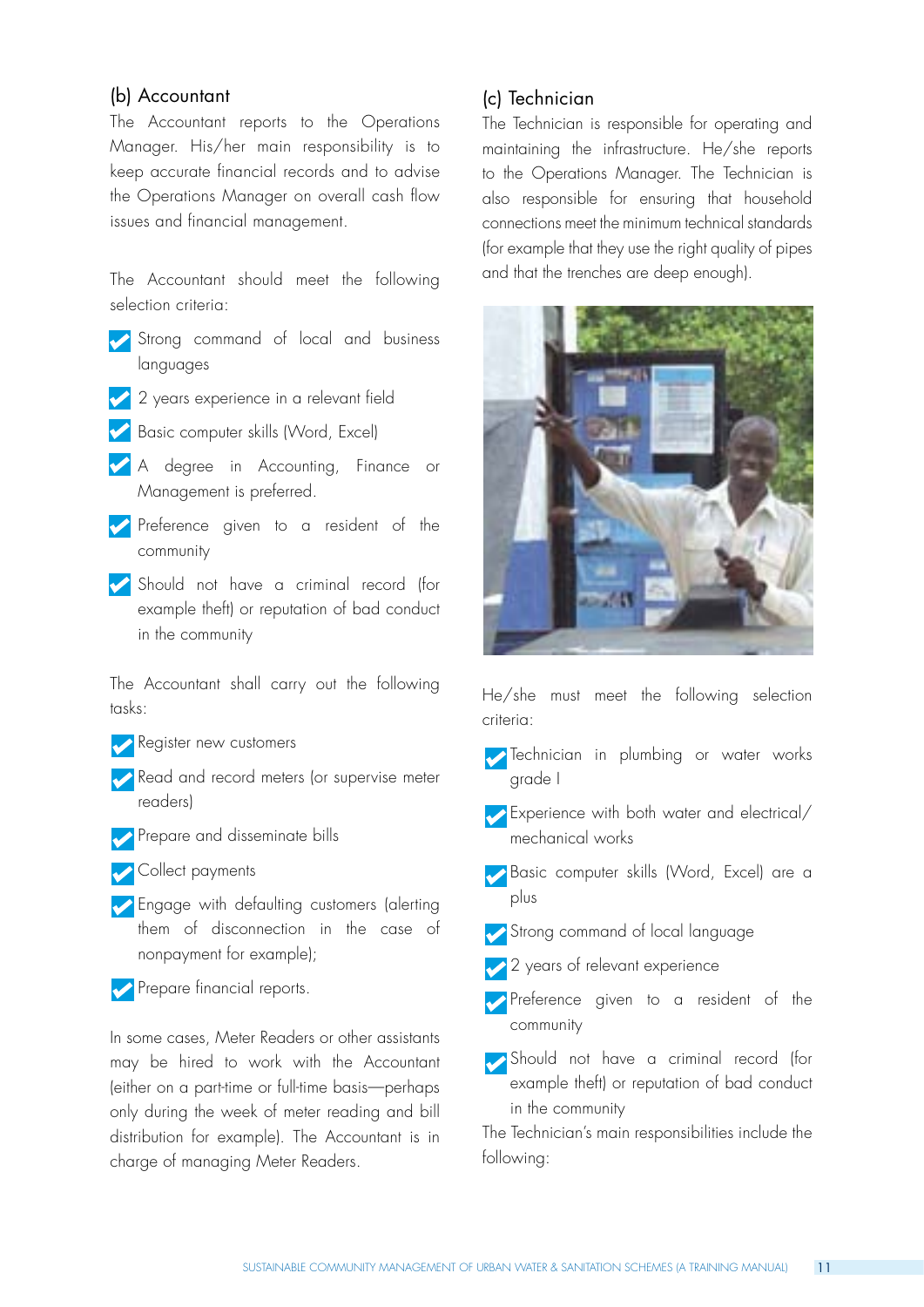- Preventive maintenance of infrastructure
- Leak detection and control
- Connecting customers and installing meters
- Ensuring that the quality of water is safe
- Disconnecting non-paying customers and illegal connections
- Keeping an updated asset register and a log book of repairs

Additional plumbers may be hired to assist the Technician as needed, on a full-time or parttime basis. The plumbers will be managed on a day-to-day basis by the Technician. Requests to hire additional plumbers must be presented to the Operations Manager who together with the Executive Committee, will make the decision on whether or not to hire new personnel.

#### (iv) Water Services Provider (WSP)

The Water Services Provider's roles and responsibilities will vary from city to city. What is important is that the WSP clearly communicates its role in the program to avoid confusion amongst stakeholders and to ensure that expectations are realistic.

Issues that need to be clarified: .

- Is the main WSP responsible for financing construction?
- How often should the communities report to the main WSP?
- Do the communities need to apply for a license?
- Will the main WSP assist with maintenance costs?
- Can the communities call upon the main WSP's staff for on-going technical support? To resolve conflicts?

#### (v) Board of Trustees

The composition of a Board will vary from city to city. Possible members include representatives from national and local governments (e.g. Parliament, City Council), the Water Services Provider and civil society. The Water Services Provider CEO shall appoint the representatives of the Board.

The Board of Trustees' main responsibility is to give political backing to the community-managed schemes and to review any high-level obstacles that need to be addressed, such as policy or tariff reviews or political interference.

The Board shall meet at least once a year.

# 2.4 Conflict Resolution

In the event of a dispute related to the contract or any other breaches, the Parties shall;

- 1. Attempt to resolve such disputes or differences amicably through negotiations.
- 2. If the parties fail to resolve the dispute amicably, the parties shall submit the dispute to the Water Services Provider.
- 3. The dispute shall be settled by arbitration in accordance with local law. The decision of the arbitrator shall be final and conclusive.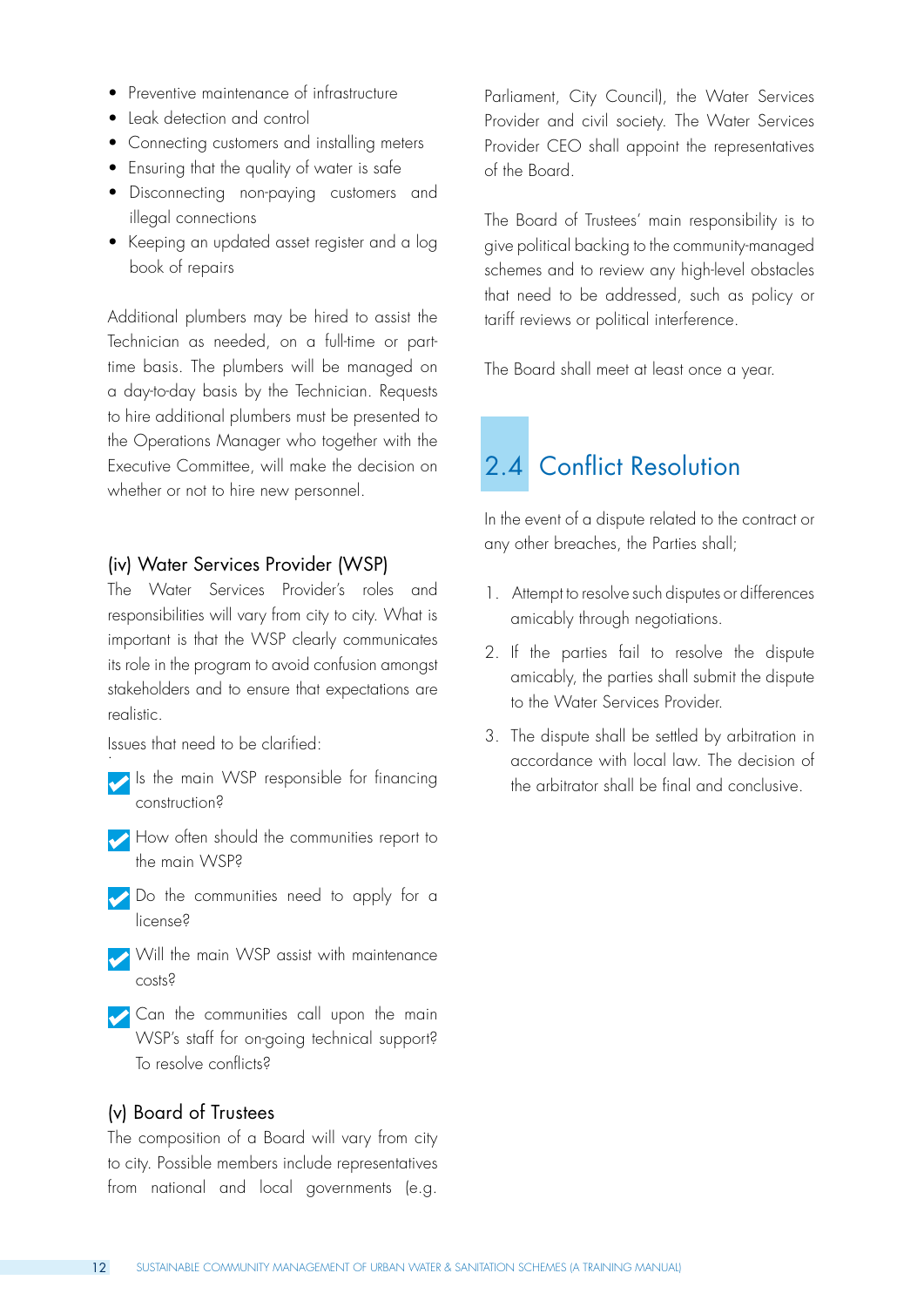## Conflict Resolution Activity

The participants should divide into groups of 6-8 people. The trainer will give each group a copy of the *Conflict Resolution Activity Worksheet* (see Annex 2).

The worksheet describes a conflict scenario (all groups have the same scenario). The group should be given 10 minutes to discuss and decide on the best way to resolve the conflict.

A representative from each group shall present the decisions made by the group to resolve the conflict. The trainer should encourage groups to act out their decisions in a role play.

The purpose of the activity is to demonstrate that there are different ways to resolve the same conflict, so great care should be taken to decide how best to resolve the issue.

Were any of the conclusions surprising? Why or why not? The trainer should lead a discussion of the decisions that were made by each group.



*Figure 4: Process for Resolving Disputes - example from Dar es Salaam*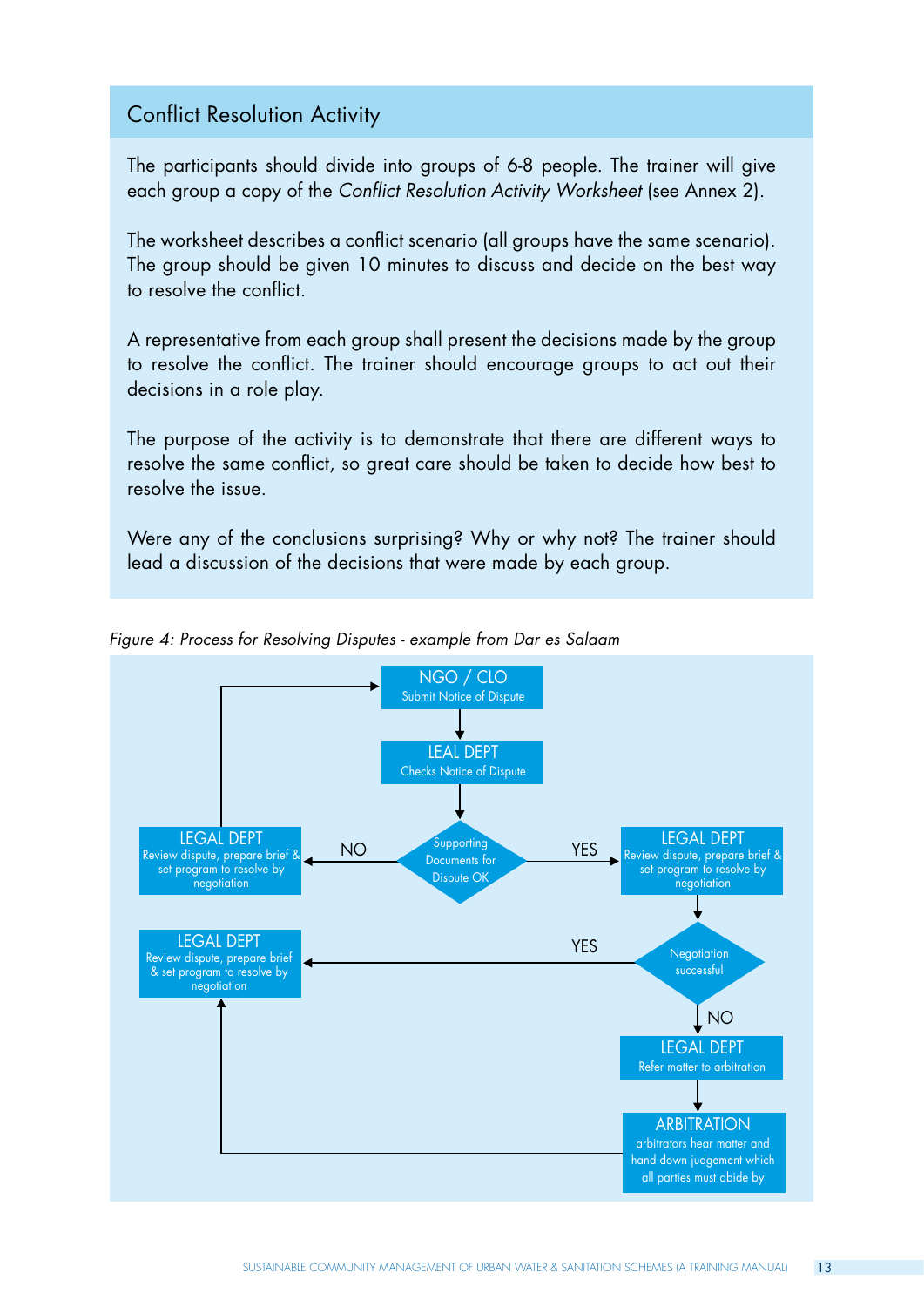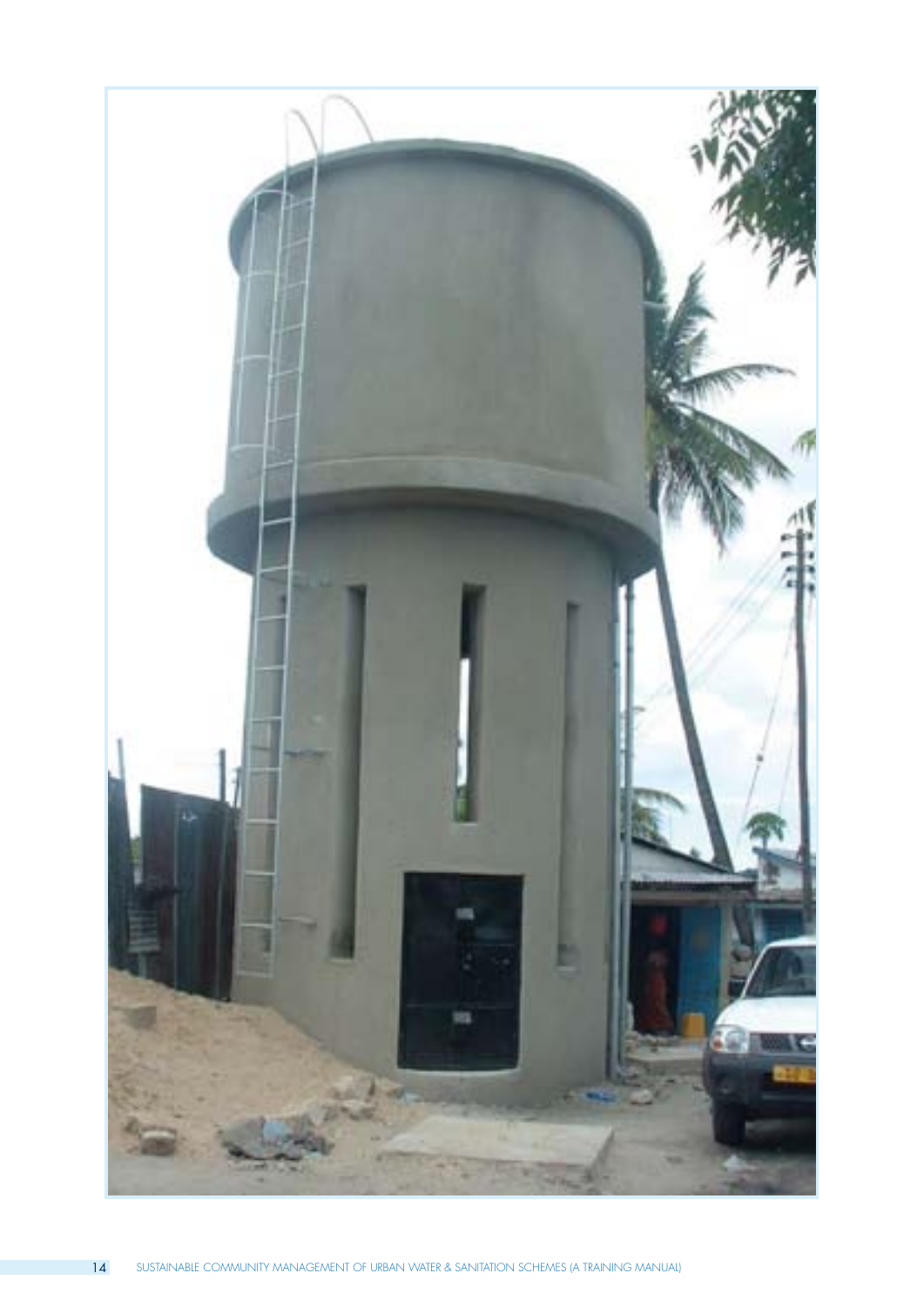

# Module 3: Objectives

By the end of this session, the trainees will:

- (i) Have discussed the characteristics of effective communication and how to improve communication; and
- (ii) Understand the processes for communicating with internal and external stakeholders.

Materials: flip chart, markers/pens Time Required: 1.5 hours

# 3.1 What is Communication?

*Communication is a mutual exchange of information and understanding by any effective means.* It is fundamental to the creation and health of effective organizations. It is the

## Communication Flow Activity

The trainer shall lead the participants through a brainstorming session of the types of communication/information flows that are necessary in the management structure of an urban water and sanitation scheme.

For example, what types of message would a meter reader communicate to consumers? Is written, verbal or visual communication best in each of these cases? Why?

What types of messages does the Project Manager need to communicate to the Executive Committee? For each idea, ask the participants to choose the 'best' way to communicate (written, verbal, visual).

The trainer may lead the participants through the same exercise with other relationships in the diagram on page 21 - WHO needs to communicate WHAT to WHOM and WHY? What could happen if the messages are transmitted without regard for the organizational structure?

#### Target trainees:

- Executive Committee members
- Water Users Association
- Operations Manager
- Accountant
- Operator/Plumber/Technician/Meter reader

Methodology(ies): activity, lecture, discussion

process by which information is intentionally or unintentionally exchanged between individuals. It also involves the building of strong human relationships. There is a big difference between vertical (between the water services provider and consumers for example) and horizontal (inter-office for example) communication.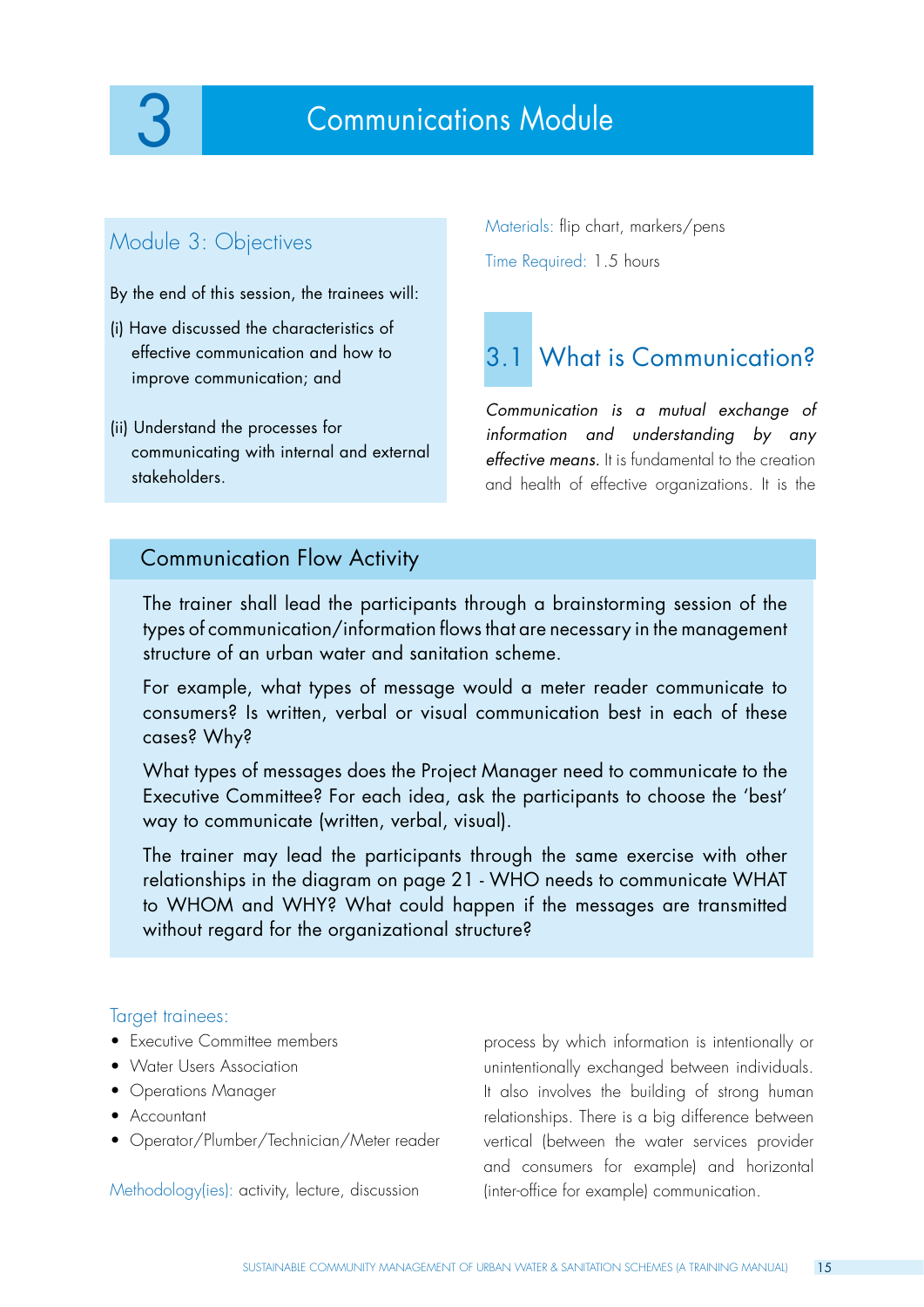# Vertical Communication)

[Example of communicating with consumers]

Effective communication with your consumers will be central to your success. If your consumers are unclear on who is responsible for what; or if they do not understand the tariffs…you are not communicating effectively.

The goal of communication should be to enhance customer buy-in, ownership, willingness to pay, responsibility and hygienic use of water.

Which messages will the management team need to communicate with consumers to achieve the goals listed above?

- What is the best way to communicate these messages?
- $\blacktriangleright$  Different strategies are required for mass communications (a tariff change for example), and one-on-one communications (letting a customer know he/she is late paying the bill for example).
- Communication should be a two-way stream in addition to communicating with your  $\blacktriangleright$ customers, there should be channels for them to communicate with you (to report level of satisfaction and complaints for example).

# Horizontal Communication

[Example of office communication]

Horizontal communication, such as office communication, is important for coordinating activities and making sure the team is moving in the same direction, towards the same goal.

the manager will likely hold regular group meetings but also one-on-one meetings

one-on-one meetings are best to discuss sensitive issues related to performance or misconduct

### Trial and error:

As you experiment with different ways to communicate with customers (flyers, meetings, word-of-mouth), try to find out what works best - so you can continue using the channels that work best and you do not waste time and money using channels that do not get the messages across effectively.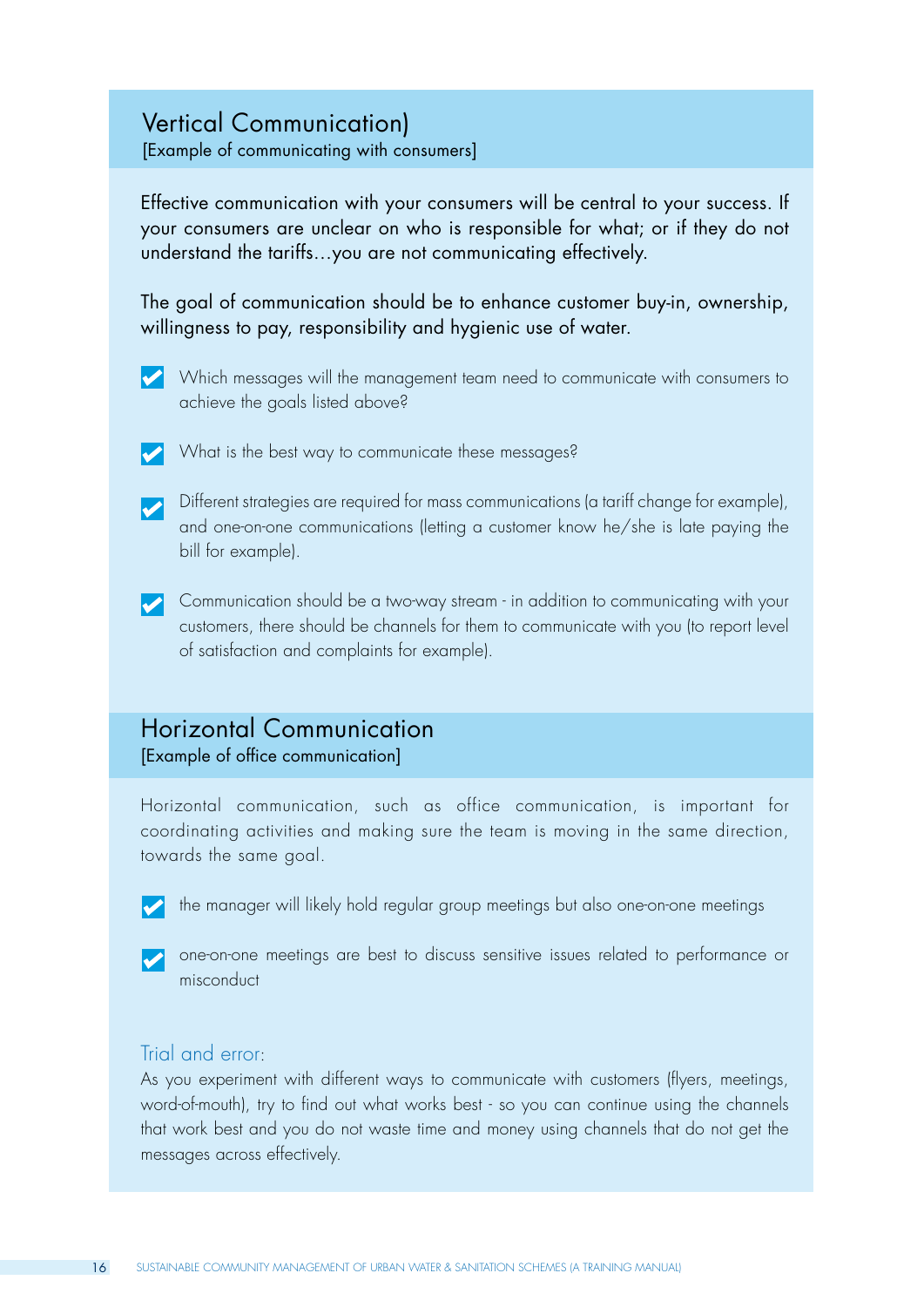# 3.2 Vehicles for Communication

There are advantages and disadvantages to using written, verbal or visual communication.

### Written Communication

This is useful in the following situations:

- The sender wants a record for future references.
- The receiver will be referring to it later.
- The message is complex and requires study by the receiver.
- The message includes a step-by-step procedure.
- Oral communication is not possible because people are not in the same place at the same time.
- There are many receivers. Caution: the receivers must be interested in the subject and willing to spend time to read and understand the message.
- A copy of the message should go to another person.
- The receiver prefers written.

However, we also need to be aware of some of the disadvantages of using written material to communicate. Strategies involving written communication (like sending out a flyer), can reach a wider audience but are limited to those who can read and are interested.

There is no guarantee that the written message will get through. The written word provides no opportunity for clarification. Strategies involving significant amounts of written documents tend to depersonalise the communication process by reducing the sense of involvement.

#### Verbal Communication

Verbal communication allows for interaction between people and opportunities to ask questions or to ask for clarification.

## Visual Communication

Showing is a very important form of communication for the following reasons:

- Most people understand things better when they have actually seen how they work - so instead of telling someone how to fix a leak for example, they are more likely to learn if you show them.
- Complex ideas can be presented clearly and quickly using visual aids or a demonstration.
- People retain information longer when it is presented to them visually.

Strategies involving both words and visuals are most effective for communicating information. While people absorb information through all of their senses, the highest percentage of what they take in is through sight.

# 3.3 Communication flows in the CWSSP

The model of communication below will help guide communication between parties. Nobody should feel constrained from communicating with any other stakeholder in this structure, but the model below highlights the relationships between parties that should communicate on a regular basis - and also helps to clarify 'who reports to whom'.

Many of these reporting structures will be described in the management team's contract.

# 3.4 Holding effective meetings

In order to be effective, minutes should be drafted, agreed upon, signed and filed for all meetings. Major decisions on: (i) expenditures and development; or (ii) hiring and firing, should not be made outside of official meetings, unless there is a justifiable reason, such as an extreme emergency.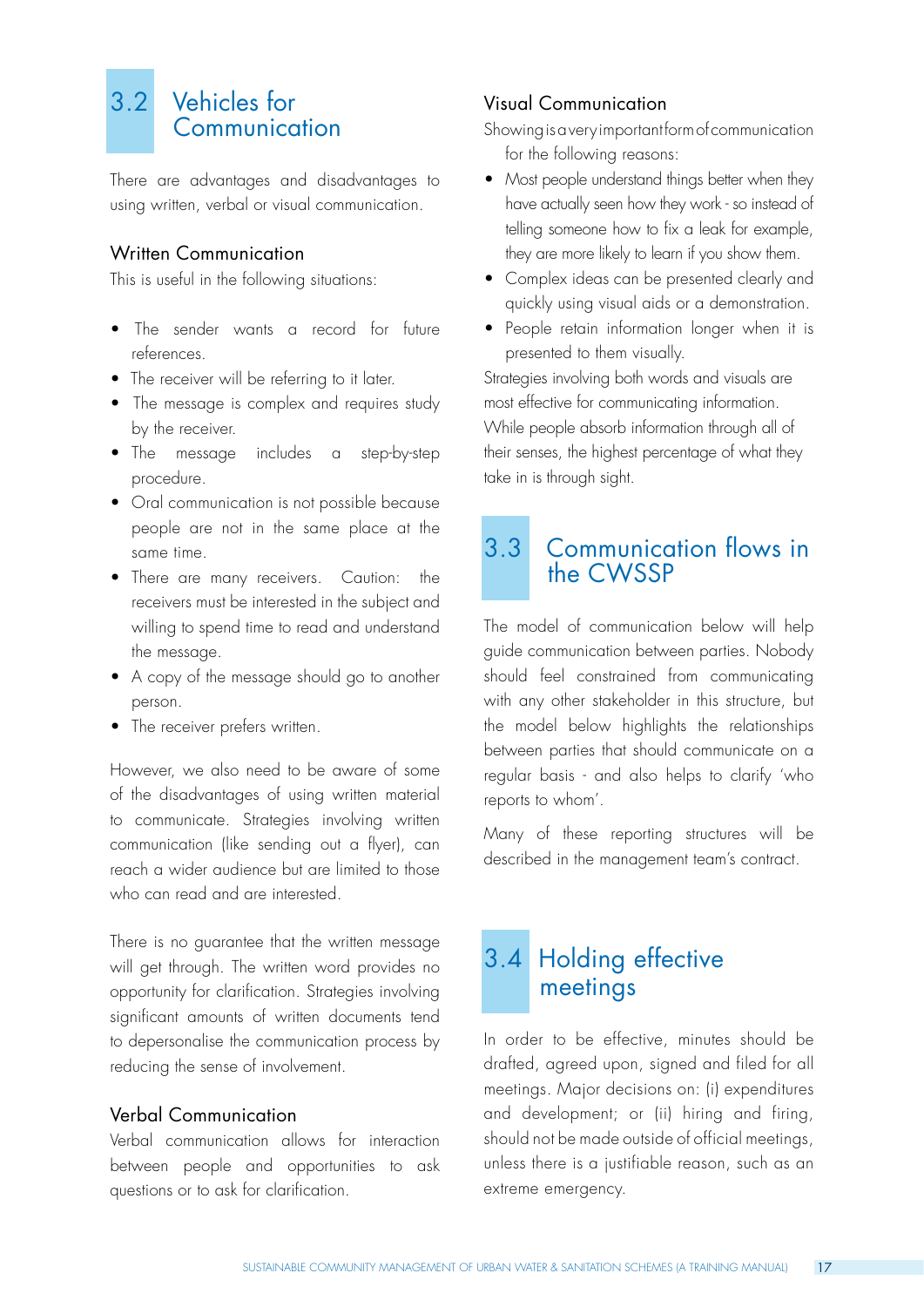

# Types of Meetings

There are three types of meetings groups will need to hold: (i) regularly scheduled meetings; (ii) emergency meetings; and (iii) annual meetings. Attendance and minutes should be taken at all meetings.

(i) Regularly Scheduled Meetings: Groups will have to decide on the frequency of their regular meetings.

(ii) Emergency Meetings: These are usually unplanned for and convened to address urgent matters.

(iii) Annual General Meetings (AGM): AGMs are typically held to review progress over the last

## Checklist for Organizing & Conducting Meetings

- √ Distribute invitations with adequate advance notice
- √ The invitation should describe the key agenda issues
- √ The venue and the time should be convenient for the majority of members in order to ensure fair representation
- $\sqrt{\phantom{a}}$  The Chair shall keep the meeting on track to ensure that it does not run longer than necessary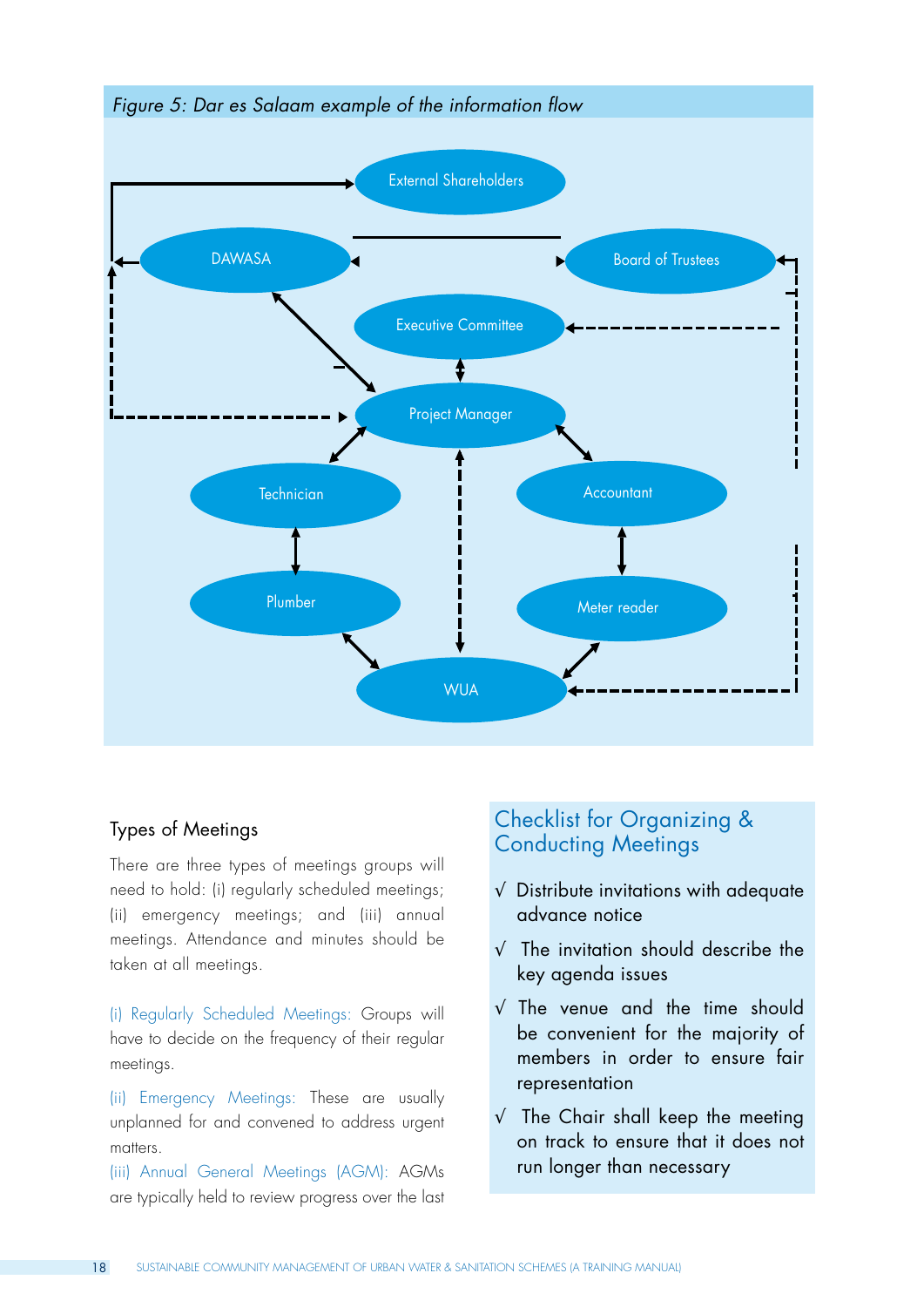financial year and to plan for the upcoming year. Elections usually take place at AGMs. Other major decisions regarding operations, large investments or changes in policy are usually discussed and voted upon during an AGM. Consequently, a large attendance is desirable and the AGM should be well publicized.

# Example of Meeting Agenda (an outline)

- 1. Call meeting to order
- 2. Apologies
- 3. Reading and approval of previous minutes
- 4. Key issues for discussion
- 5. Any other business (AOB)/Announcements
- 6. Closing

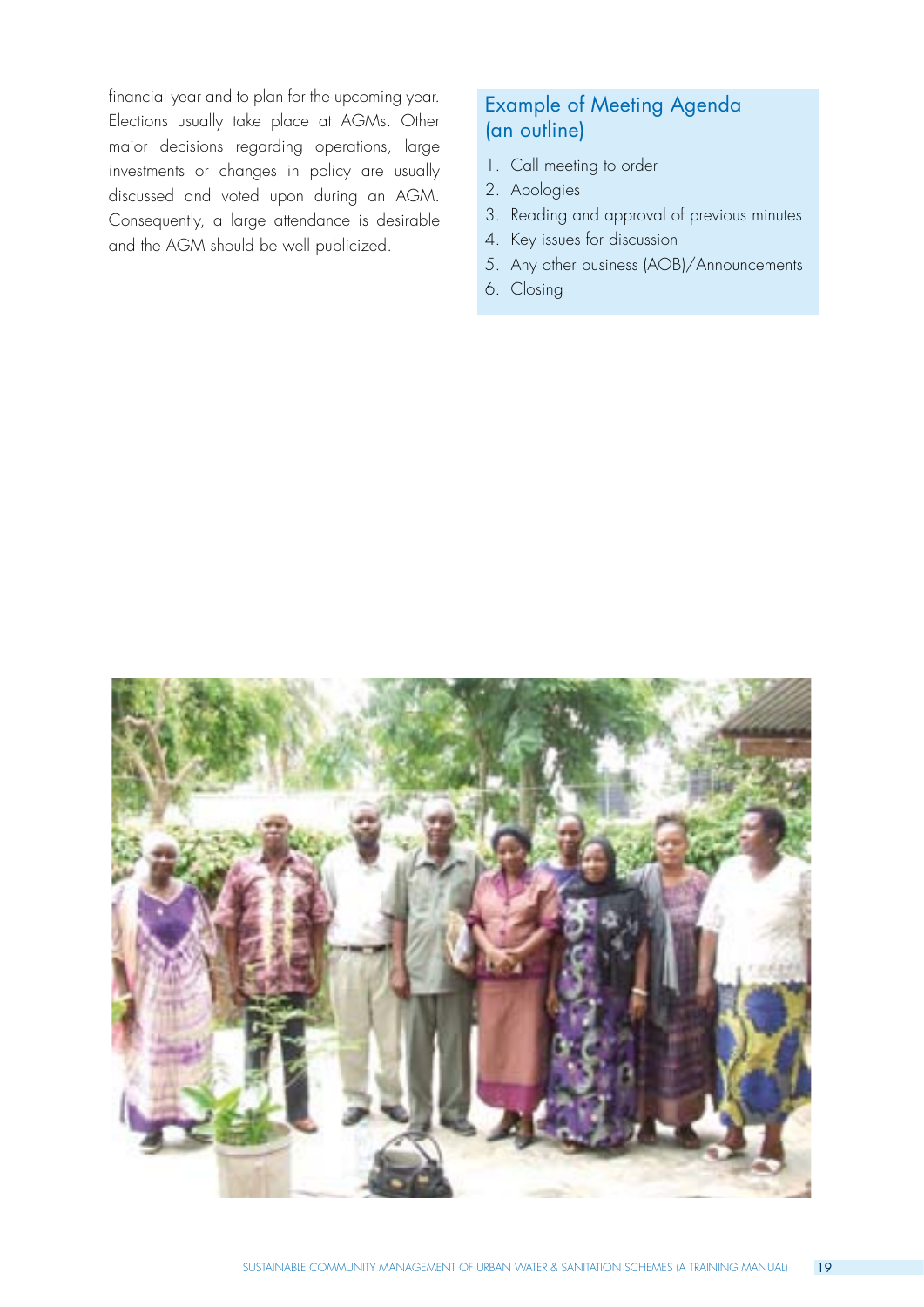

## Module 4: Objectives

By the end of this session, the trainees shall be familiar with:

- (i) the technical aspects of daily operations;
- (ii) the importance of maintenance; and
- (ii) the roles and responsibilities of stakeholders in O&M.

#### Target trainee(s):

- Project manager
- Operator/Technician
- Executive Committee members
- Water Users Association
- **Accountant**

Methodology(ies): lecture, discussion Materials: flip chart, markers/pens, handouts Time Required: 3 hours

# 4.1 Overview of Operations and **Maintenance**

Operations and maintenance (O&M) refers to all of the activities needed to run a water supply and sanitation scheme, except for the construction of new facilities. The overall aim of operation and maintenance is to ensure efficiency, effectiveness and sustainability of water supply and sanitation facilities. This module focuses on the technical aspects - and the management of these technical operations. However, other aspects of O&M are just as important and are covered in other modules.

This technical module is focused on providing basic knowledge and skills to handle technical Some community-managed schemes may be connected to the main water services provider's network. However, many are not on the network and operate their own boreholes and may or may not have a reticulation system.

The sanitation focus for this O&M chapter is on public toilets with a septic tank.

issues and hopefully to reduce the amount of nonrevenue water (sometimes called 'unaccounted for water'). The material in this chapter focuses on borehole and septic tank technologies.

Operations refers to the daily management of the scheme (including pump operation, rationing, network surveying, recording and report writing), while maintenance deals with the activities that keep the system in proper working condition.

# 4.2 Types of Maintenance

Maintenance may be preventive, corrective or reactive.

*Trainer Question: Ask the participants what is meant by preventive maintenance? Corrective maintenance? Reactive maintenance? Can they try to give examples of each?*

Preventive maintenance: this includes work that is planned and carried out on a regular basis to maintain and keep the infrastructure in good condition, such as network inspection, flushing of the well, cleaning and greasing of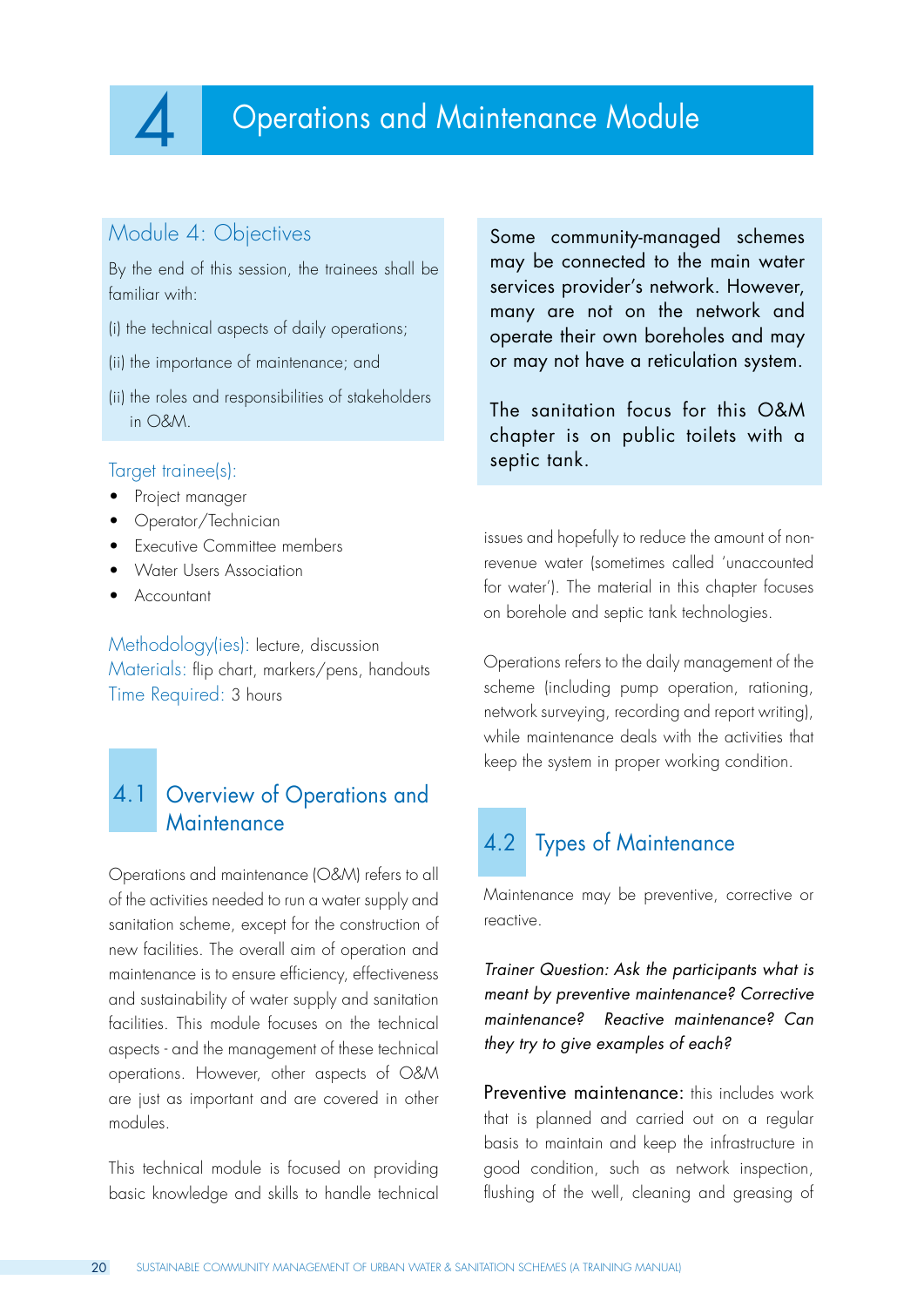mechanical parts and replacement of items with a limited lifespan. It sometimes also includes minor repairs and replacement as dictated by the routine examinations.

Corrective maintenance: replacing or repairing something that was done incorrectly or that needs to be changed; an example is the reallocation of a pipe route or replacement of a faulty pump.

Reactive maintenance: this is a reaction to a crisis or public complaints; it normally occurs as a result of reported pipe breaks and the malfunctioning or breakdown of equipment.

#### Ideal Scenario = Active preventive maintenance

In order to ensure the routine maintenance and health of the system, the technician should adhere to a routine check-up. The project manager will need to ensure that the technician is doing his/her job. If done correctly and on a regular schedule, preventive measures can reduce the risk of costly repairs.<sup>3</sup>

The key to ensuring effective equipment maintenance is to make certain that responsibilities are clearly defined and maintenance personnel have the tools and skills to do their job effectively. It is also essential to schedule preventive maintenance (see Table 5).

# 4.3 O&M Fact Sheet: Boreholes4

In the following section the trainer will take the participants through a description of the borehole technology and their operation and maintenance needs.

### Brief description of technology

Boreholes give access to groundwater in an aquifer and facilitate its abstraction. They differ from dug wells, which usually have a bigger diameter and allow a person to enter for cleaning or deepening.

Boreholes can be constructed by machine or by hand-operated equipment and usually consist of three main parts:

1. At ground level, a concrete apron around the borehole with an outlet adapted to the water abstraction method prevents surface water from seeping down the sides of the well, provides a hard standing, and directs wastewater away from the well to a drainage channel.

2. Below ground (but not inside the aquifer), these parts are usually lined with pipe material (mostly PVC and sometimes galvanized iron), to prevent it from collapsing, especially in unconsolidated formations. In consolidated formations, a lining may not be required.

3. Below water level (and inside the aquifer), the pipe material is slotted to allow groundwater to enter the well. A gravel filter layer surrounding this part facilitates groundwater movement towards the slotted pipes and, at the same time, prevents ground material from entering the well. In consolidated formations this gravel may not be required. A proper combination of slot size, gravel filter and aquifer material, and extensive sand pumping before the well is brought into production (well development) can considerably improve long-term performance.

### Description of O&M activities (boreholes)

#### • Operation

Operation of the well itself is usually not required.

*3Source: Prepared by World Bank, Department of Operations Evaluation http://www.gdrc.org/uem/water/wb-urbanwater.html 4Brikke, Francois (2000). Operation and Maintenance of Rural Water Supply and Sanitation Systems: A Training Package for Managers and Planners. IRC International Water and Sanitation Centre.*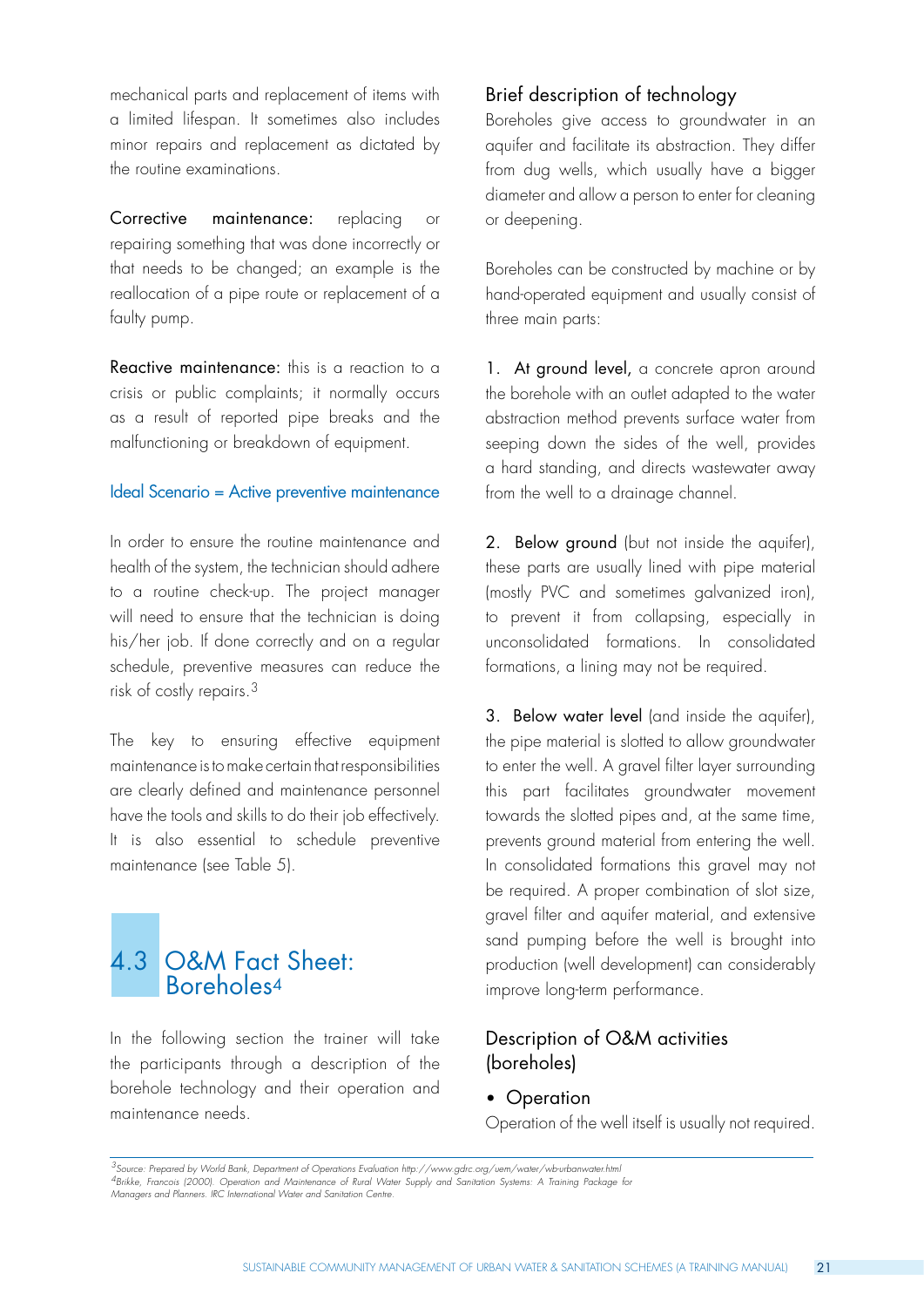#### FACTS ON BOREHOLES

Range of depth: From a few metres to 100 metres.

Yield: From less than 0.3 litre to about 17 litres per second.

Expected life: Over 25 years.

Area of use: In areas with suitable aquifers.

Construction: In most countries, drilled wells are constructed by public or private sector drilling companies.

When the production capacity of the well is lower than the demand, daily monitoring of the water level may be necessary. The Operations Manager should communicate with the Water Services Provider when levels are low. Abstraction of the water from the well is managed by the group technician.

#### • Maintenance

Apart from cleaning the apron daily and occasionally cleaning the drain and repairing

the fence, if there is one, there are hardly any maintenance activities. Rarely, when a well has to be desilted (the physical process of removing suspended particles from water) or rehabilitated, all appliances have to be removed and a specialized company will have to come and do the job. There are various rehabilitation techniques such as forced air and water pumping, brushing, and treatment with chemicals. It is very difficult to deepen an existing drilled well.

### • Organizational aspects

The Management Team (the technician and the Operations Manager), are responsible for preventing water contamination, executing O&M activities, financing O&M activities, and monitoring water quality. The Water Services Provider should perform random and periodic water quality assessments. National water quality standards vary from country to country. The Tanzanian quality standards are included as an example later in the chapter but efforts should be made to acquire the standards that apply in your country.

| Activity             | Frequency    | Human<br>resources                         | Materials &<br>spare parts    | Tools &<br>equipment                      |
|----------------------|--------------|--------------------------------------------|-------------------------------|-------------------------------------------|
| Clean well<br>site   | Daily        | Local                                      |                               | Broom, bucket                             |
| Clean drain          | Occasionally | Local                                      |                               | Hoe, spade, wheel-<br>barrow              |
| Repair fence         | Occasionally | Local                                      | Wood, nails,<br>wire, etc     | Saw, machete, axe,<br>hammer, pliers, etc |
| Repair apron         | Annually     | Local                                      | Cement, sand,<br>gravel       | Trowel, bucket                            |
| Rehabilitate<br>well | Very rarely  | Specialized<br>contractors/<br>consultants | Gravel, pipe<br>material, etc | Various special equipment                 |

| Table 3: O&M Requirements (boreholes) |  |  |
|---------------------------------------|--|--|
|---------------------------------------|--|--|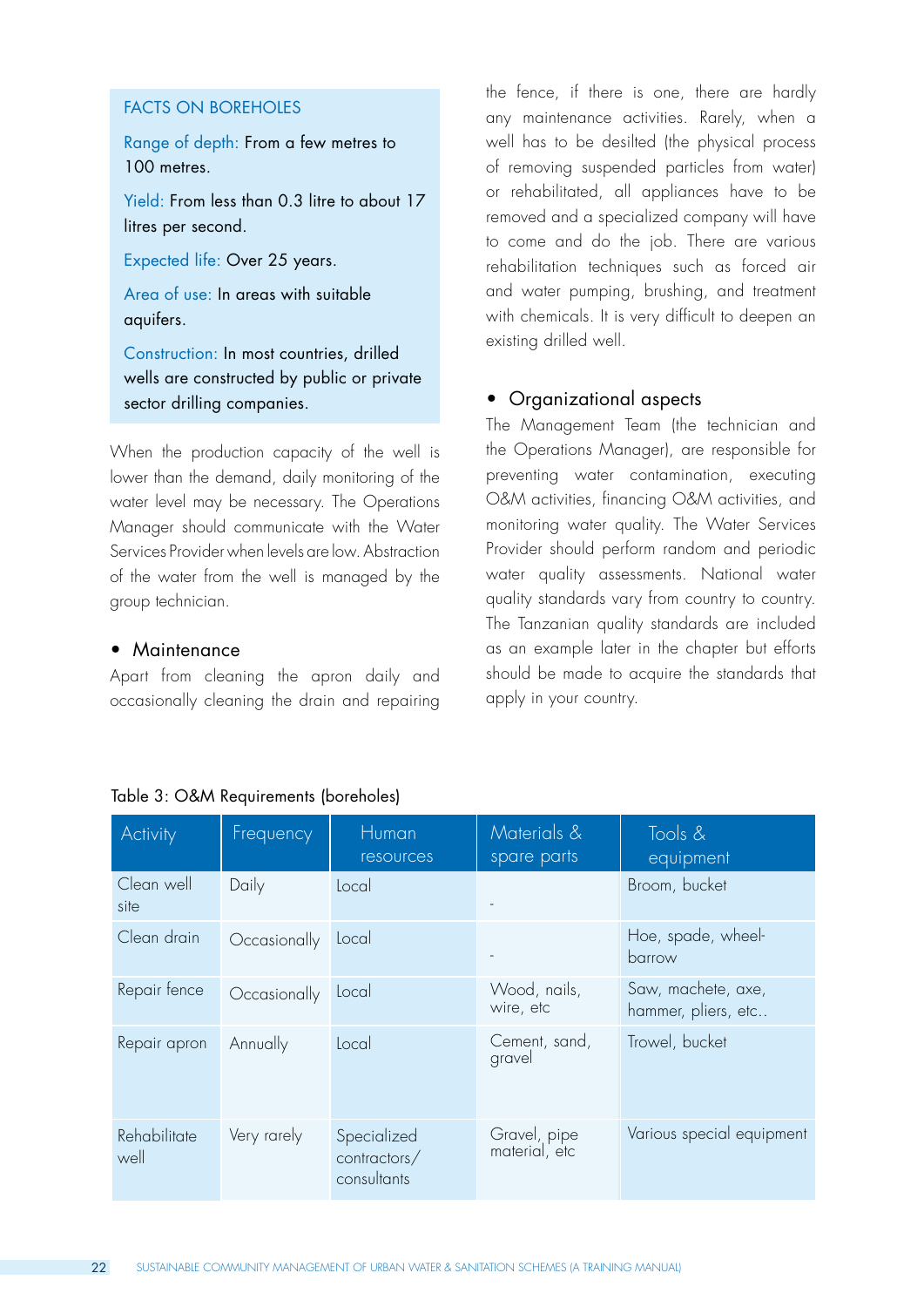| Actor                            | Role                                                                                    | Skill                                           |
|----------------------------------|-----------------------------------------------------------------------------------------|-------------------------------------------------|
| Water users                      | Use water, pay bills, keep water points<br>clean, report leaks                          | No special skills                               |
| Technician                       | Monitor network, implement preventive<br>maintenance schedule, monitor water<br>quality | Technical skills & basic<br>skills for cleaning |
| <b>Operations Manager</b>        | Supervise technician, organize for major<br>maintenance                                 | Organizational and<br>management skills         |
| <b>Executive Committee</b>       | Supervise management team, report<br>leaks, sensitize community on their roles          | Management and<br>communication skills          |
| <b>Water Service</b><br>Provider | Provide technical assistance on request                                                 | Technical and<br>organizational skills          |
| Specialized well<br>company      | Rehabilitate the well                                                                   | Very specialized skills                         |

### Table 4: Actors implied & skills required in O & M (borehole)

## Frequently Encountered Problems

The trainer shall ask participants to share and discuss their frequently encountered problems with the operation and maintenance of water systems.

*Note: New groups may not have experiences to share at this point.*

Following the discussion, the trainer may share some of the other frequently encountered problems that have not already been discussed:

- defect on pumps and motors;
- over pumping due to increased demand (can lead to pump burnout);
- pump failure due to power fluctuation;
- bad water quality or collapse due to corrosion of the galvanized iron lining;
- poor water inflow because of an inadequately developed well;
- entrance of ground particles in the well due to the installment of the wrong screens or lowquality technical work;
- contamination due to a faulty apron design or construction or neglect of maintenance; and
- collapse of the borehole where no lining is applied or where the lining is not strong enough.

The following table is a recommended preventive maintenance calendar for water supply that can help minimize risks.

Note: Some communities may have a bulk water supply from the water services provider instead of a borehole supply.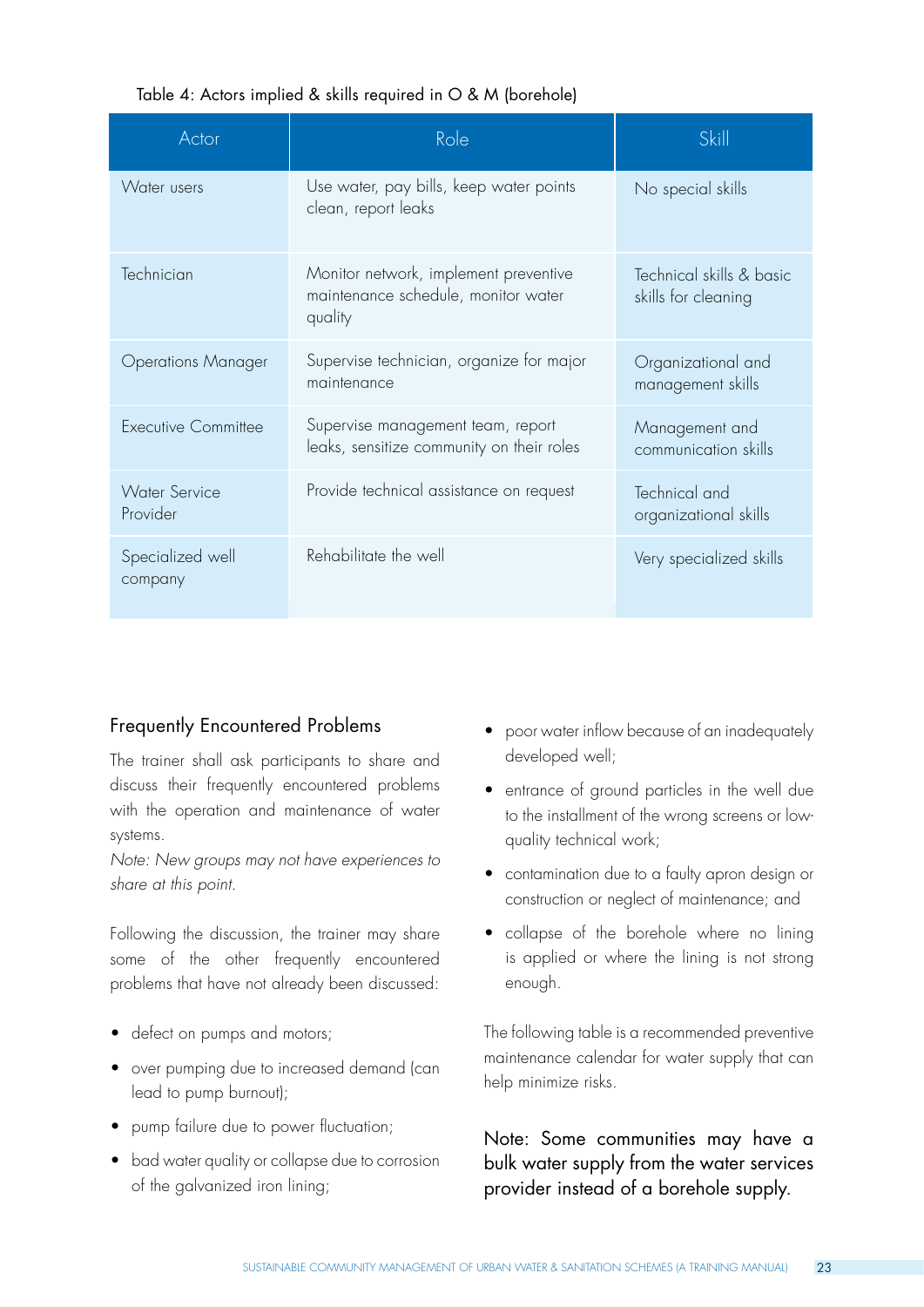| <b>ACTIVITY</b>                                        | <b>JAN</b>   | <b>FEB</b> | <b>MAR</b> | APR         | <b>MAY</b> | <b>JUN</b> | <b>JUL</b>          | <b>AUG</b> | <b>SEP</b> |      | <b>OCT NOV</b> | <b>DEC</b> |
|--------------------------------------------------------|--------------|------------|------------|-------------|------------|------------|---------------------|------------|------------|------|----------------|------------|
| Cleaning of reservoirs<br>(Every 3 months)             | $\mathbf{Y}$ |            |            | <b>IXIX</b> |            |            | $\bullet$ $\bullet$ |            |            | DO X |                |            |
| Physical water analysis<br>(Every month)               | <b>000</b>   |            |            |             |            |            |                     |            |            |      |                |            |
| Chemical water quality<br>analysis (Every 4 months)    |              |            |            |             | 006        |            |                     |            | nod        |      |                |            |
| Check-up of mechanical<br>devices (Every 4 months)     | <b></b>      |            |            |             | <b>OOC</b> |            |                     |            | <b>TAX</b> |      |                |            |
| Inspection of customer<br>meters (Every 6 months)      |              | <b>IOT</b> |            |             |            |            |                     |            |            |      |                |            |
| Testing of well/source<br>capacity (Once a year)       |              |            |            |             |            |            |                     |            |            |      |                |            |
| KEY<br>Action required<br>000000<br>No action required |              |            |            |             |            |            |                     |            |            |      |                |            |

Table 5: Preventive Maintenance Calendar

NOTE: The project technician is responsible for implementing the preventive maintenance calender; the project manager should supervise.



*Community water source before the CWSSP*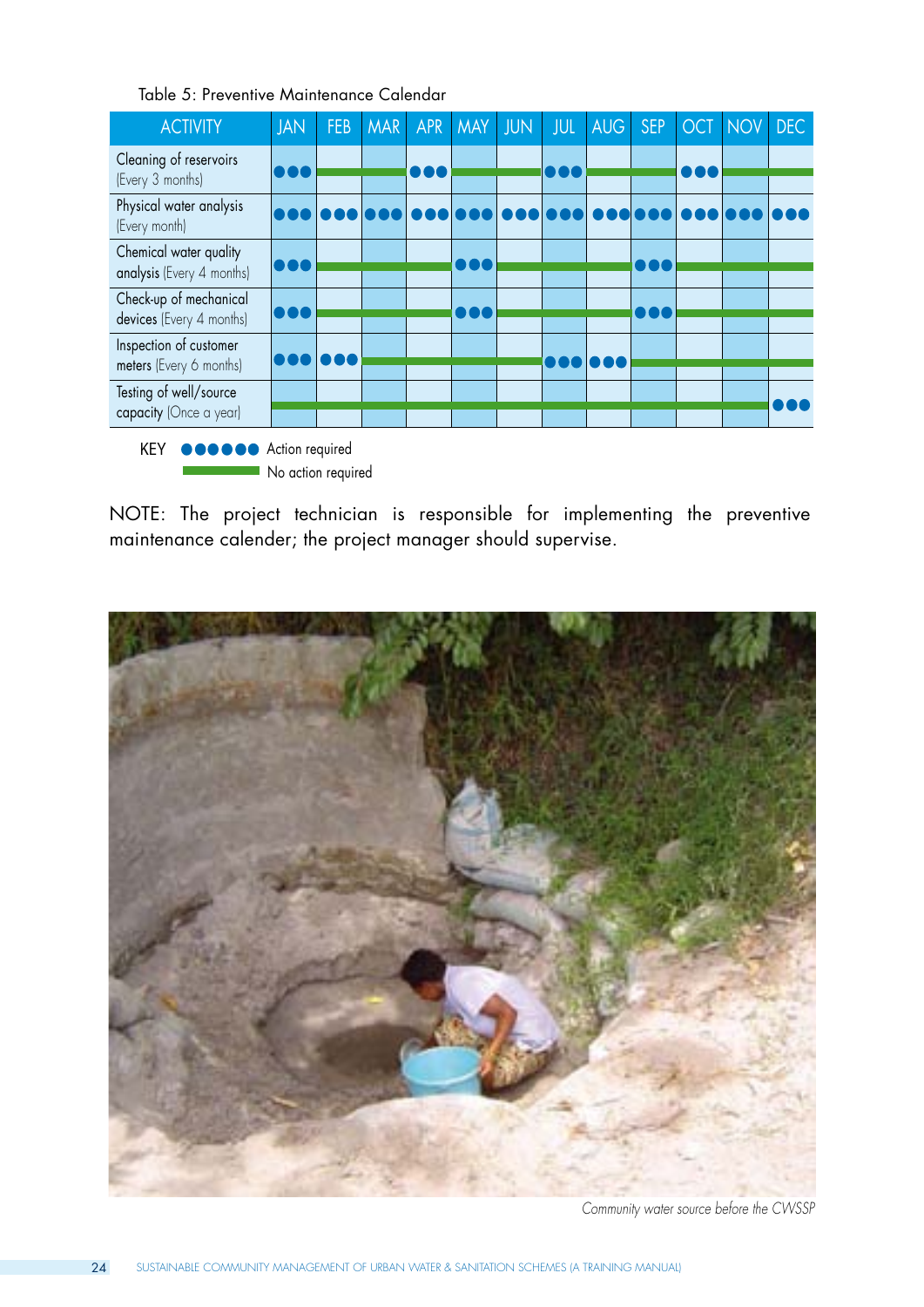| PHYSICAL & CHEMICAL<br><b>PARAMETERS</b> | <b>CONCENTRATION</b> | <b>UNIT</b>               | <b>TZ TEMPORARY</b><br><b>STANDARD</b> |
|------------------------------------------|----------------------|---------------------------|----------------------------------------|
| Turbidity                                | 16.7                 | <b>NTU</b>                | 30                                     |
| Ph                                       | 7.08                 |                           | $6.5 - 9.2$                            |
| Colour                                   | NIL                  | MgPt/L                    | 50                                     |
| Electrical conductivity                  | 751                  | $\mathrm{uS}/\mathrm{cm}$ | 2000                                   |
| Total dissolved solids                   | 376                  | Mg/1                      | $500 - 1500$                           |
| Odour                                    | <b>NIL</b>           | <b>TON</b>                | n.m                                    |
| Taste                                    |                      |                           | not offensive                          |
| Phenolphalein alkalinity                 | NIL                  | MgCalCo/L                 | n.m                                    |
| Total alkalinity                         | 60                   | MgCalCo/L                 | n.m                                    |
| Carbonate hardness                       | 60                   | MgCalCo/L                 | n.m                                    |
| Non-carbonate hardness                   | 25                   | MgCalCo/L                 | n.m                                    |
| <b>Total hardness</b>                    | 85                   | MgCalCo/L                 | 600                                    |
| Calcium                                  | 22                   | Mg/1                      | 250                                    |
| Magnesium                                | 7.3                  | Mg/1                      | 200                                    |
| Manganese                                | 0.001                | Mg/1                      | 0.5                                    |
| Iron                                     | 0.32                 | Mg/1                      |                                        |
| Chloride                                 | 184.34               | Mg/1                      | 800                                    |
| Sulphate                                 | 28.3                 | Mg/1                      |                                        |
| Nitrate                                  | 1.06                 | Mg/1                      | 30                                     |
| Nitrite                                  | 0.001                | Mg/1                      | 0.05                                   |
| Orthophosphate                           | <b>NIL</b>           | Mg/1                      | n.m                                    |
| Flouride                                 | N.D                  | Mg/1                      | 3                                      |
| Total coliform                           | <b>NIL</b>           |                           | <b>NIL</b>                             |
| Faecal coliform                          | <b>NIL</b>           |                           | NIL                                    |
| Chlorine Residual                        | NA                   | Mg/1                      | $0.15 - 0.20$                          |

#### Table 6: Example of Tanzania Water Quality Standards

# 4.4 O&M Fact Sheet: Septic tank and aqua-privy<sup>5</sup>

#### Brief description of technology

Septic tanks and aqua-privies have a water-tight settling tank with one or two compartments, to

which waste is carried by water flushing down a pipe connected to the toilet. If there is a tank immediately under the latrine, excreta drop directly into the tank through a pipe submerged in the liquid layer (aqua-privy). If the tank is located away from the latrine (septic tank), the toilet usually has a U-trap. The systems do not dispose of wastes; they only help to separate the solid matter from the liquid. Some of the solids float on the surface, where they are known as

*<sup>5</sup>Brikke, Francois (2000). Operation and Maintenance of Rural Water Supply and Sanitation Systems: A Training Package for Managers and Planners. IRC International Water and Sanitation Centre*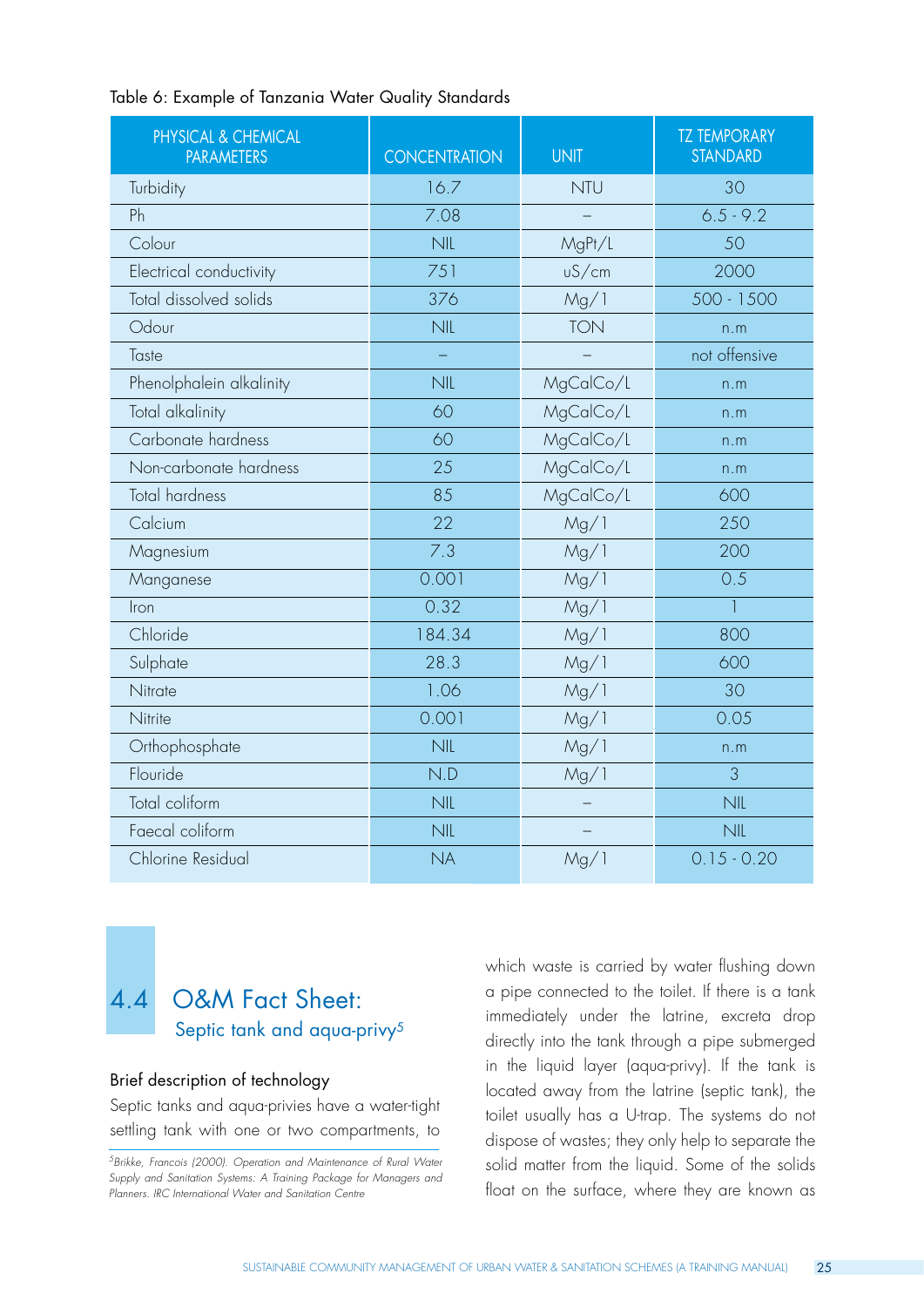scum, while others sink to the bottom where they are broken down by bacteria to form a deposit called sludge.

The liquid effluent flowing out of the tank is, from a health point of view, as dangerous as raw sewage and remains to be disposed of, normally by soaking into the ground through a soakaway or with a connection to smallbore sewers.

The sludge accumulating in the tank must be removed regularly, usually once every 1–5 years, depending on size, number of users and kind of use. Water Services Provider can advise on the optimal frequency for sludge removal.

Every tank must have a ventilation system to allow escape of explosive methane and malodorous gases (generated when bacteria decompose some of the sewage constituents) from the tank.

Septic tanks are more expensive than other onsite sanitation systems and require sufficient piped water. Aqua-privies are slightly less expensive and need less water for flushing.

Amount of water needed per toilet flushing: About 2 to 5 litres if a pour-flush pan or aquaprivy system is used.

## Description of O&M activities (septic tank or aqua privy)

#### • Operation

Regular cleaning of the toilet with soap in normal amounts is unlikely to be harmful... but the use of large amounts of detergents or chemicals may disturb the biochemical process in a tank.

#### • Maintenance

Routine inspection is necessary to check whether desludging is needed and to ensure that there are no blockages at the inlet or outlet. The tank should be emptied when

solids occupy between one-half and twothirds of the total depth between the water level and the bottom of the tank. The Water Services Provider may be able to recommend private desludgers who transport the sludge to the Provider's sites for a fee.

# Checklist for organizational aspects

Do you have local exhausters?

Do you have local skilled contractors for construction and repair?

Is sludge disposed of in a safe manner?

The Management Team will have to identify local partners for exhausting, construction, repair and disposal of sludge.

#### Frequently encountered problems

Many problems are due to inadequate consideration being given to liquid effluent disposal. Large surges of flow entering the tank may cause a temporarily high concentration of suspended solids in the effluent owing to disturbance of the solids which have already settled out. Leaking tanks may cause insect and odour problems in aquaprivies because the water seal is not maintained.

#### Warnings!

Septic tank additives - such as yeast, bacteria, and enzymes - which are often sold for "digesting scum and sludge" and "avoiding expensive pumping" have not proved to be effective.

Even if preventive maintenance is done correctly and on schedule, there may be expensive maintenance requirements from time to time. For this reason, it is important to keep aside an investment bank account especially for new investments and 'emergency repairs' *(the investment bank account is discussed in the Module on Financial Management).*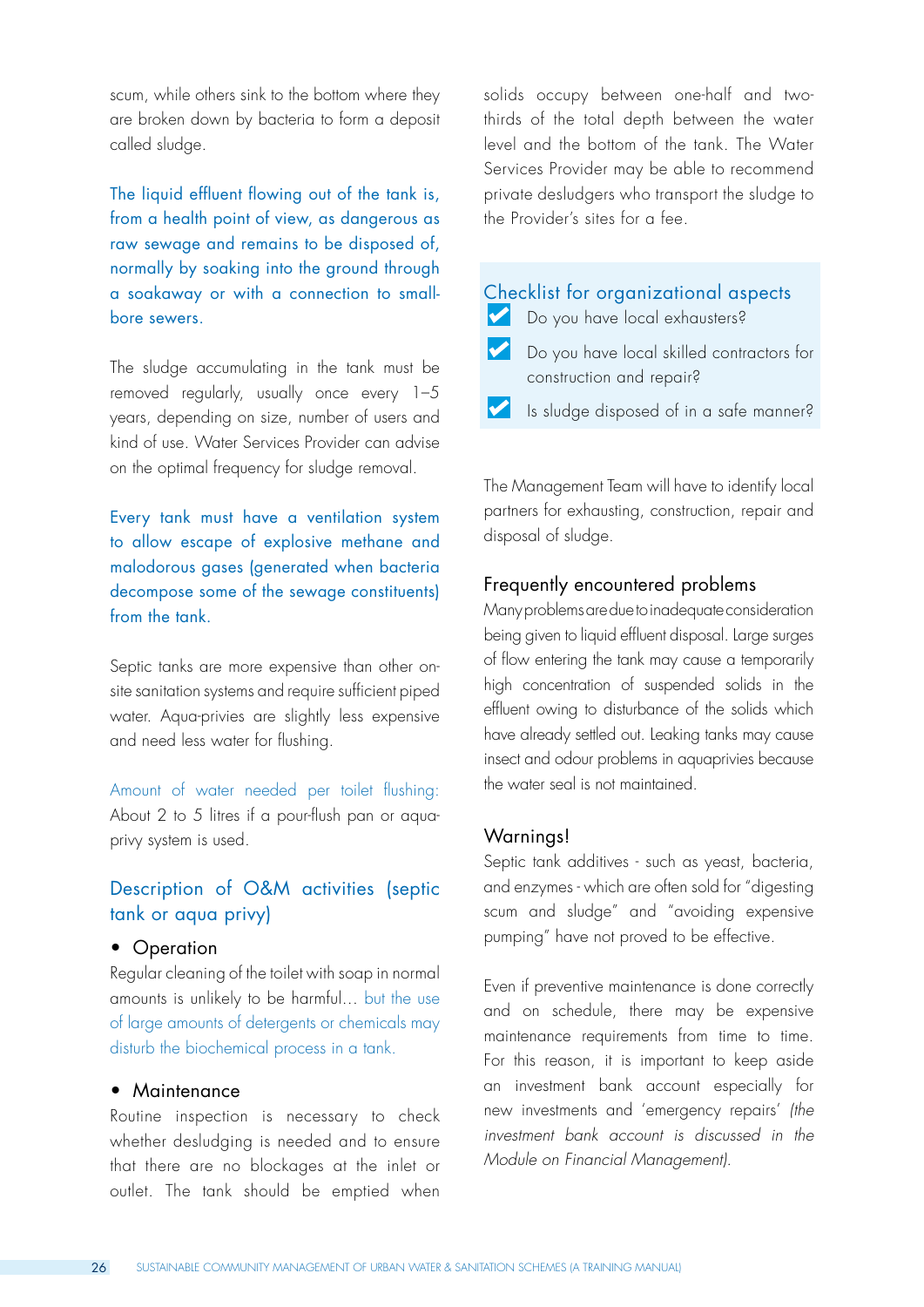### Table 7: O&M requirements (septic tank)

| <b>ACTIVITY</b>                                                   | <b>FREQUENCY</b> | <b>HUMAN</b><br><b>RESOURCES</b> | <b>MATERIALS &amp;</b><br><b>SPARE PARTS</b>               | <b>TOOLS &amp;</b><br><b>EQUIPMENT</b>                                               |
|-------------------------------------------------------------------|------------------|----------------------------------|------------------------------------------------------------|--------------------------------------------------------------------------------------|
| Clean squatting pan/seat<br>& building                            | Daily            | Household                        | Water                                                      | Brush, water,<br>container.                                                          |
| Unblock U-trap when<br>blocked                                    | Occasionally     | Household                        | Water                                                      | Flexible brush or other<br>flexible materials                                        |
| Inspect if entry pipe is<br>still submerged (for aqua<br>privies) | Regularly        | Household                        | Water                                                      | <b>Stick</b>                                                                         |
| Inspect floor, squatting<br>pan/seat & U-trap                     | Monthly          | Household                        |                                                            |                                                                                      |
| Repair squatting pan/seat,<br>U-trap or building                  | Occasionally     | Household                        | Cement, sand,<br>water, nails, local<br>building materials | Bucket or bowl,<br>trowel <sup><math>6</math></sup> , saw,<br>hammer, knife          |
| Control vents                                                     | Annually         | Household                        | Rope or wire, screen<br>material, pipe parts               | Scissors or wire-cutting<br>tools, pliers, saw                                       |
| Empty tanks                                                       | Every 1-5 years  | Service crew                     | Water, fuel,<br>lubricants, etc                            | Vacuum tanker (large<br>or mini) or MAPET<br>equipment <sup>7</sup> , if<br>possible |

# Table 8: Actors implied & skills required in O&M (septic tank)

| <b>ACTOR</b>                   | <b>ROLE</b>                                                                                                                                                            | <b>SKILLS</b>                                                                             |
|--------------------------------|------------------------------------------------------------------------------------------------------------------------------------------------------------------------|-------------------------------------------------------------------------------------------|
| <b>Users</b>                   | Flush, be tidy                                                                                                                                                         | Understanding of hygiene                                                                  |
| Public toilet management       | Collect user fees, keep facilities clean,<br>inspect vents, keep record of emptying<br>dates, control contents in tank and pay for<br>emptying services when necessary | Understanding of hygiene<br>and hygiene promotion, basic<br>bookkeeping, measuring skills |
| Sanitation Service (private)   | Empty tank, repair if needed                                                                                                                                           | Basic masonry, skills to work with<br>vacuum tanker or MAPET                              |
| <b>Water Services Provider</b> | Provide technical advice                                                                                                                                               | Technical skills                                                                          |

 *6 A trowel is a small hand tool with a handle and flat metal blade; used for scooping or spreading plaster or similar materials*

*7 MAPETs are small tankers used in unplanned areas to draw waste water.*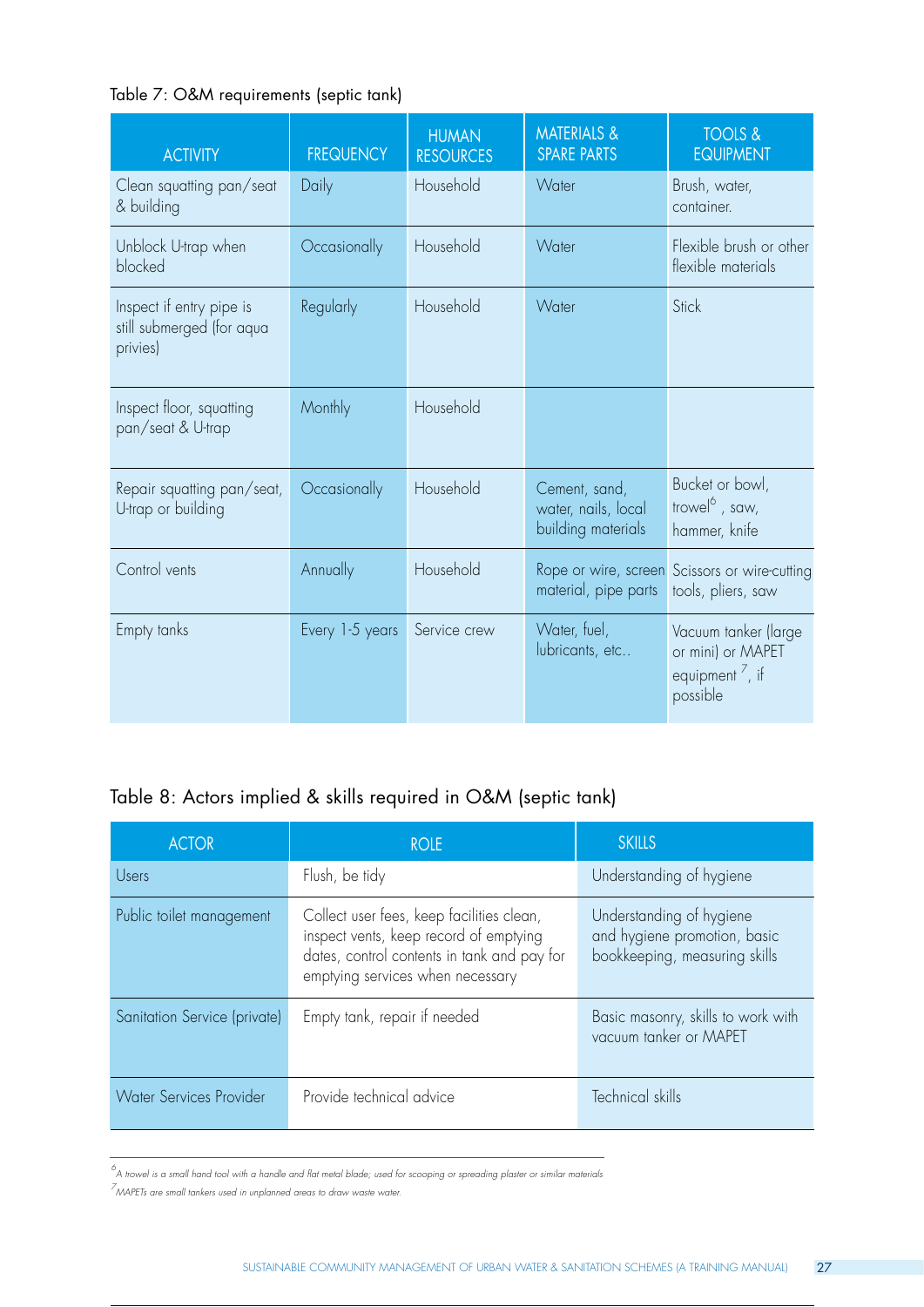# 4.5 Spare Parts and Supplies

The Management Team should keep a supply of some items at all times - especially the more inexpensive and frequently used spare parts. These should be stored in a safe location that is locked. All spare parts kept in stock should be recorded in an inventory register.

Commonly used supplies for water supply that should be kept in stock include: pipes, wrench spanner, gum boots, plugs, bib-cocks, male connectors and straight connectors.

Commonly used supplies for sanitation that should be kept in stock include: toilet unclogging sticks, gum boots, protective gloves, industrial brooms and mopping cloth.

Also, the Executive Committee and the Management Team together should establish minimum standards for materials with the goal to maintain quality and enhance uniformity and durability of the system.

# 4.6 Essential O&M Records

Up-to-date and accurate records need to be maintained in all water supply systems. This is essential so that responsible officials can easily know the operation status of the systems. The type of system determines the type and number of records and reports needed. For a communitymanaged water supply scheme records and reports should focus on the following items:

#### Water System

- Borehole/bulk supply production capacity
- Water loss on daily, monthly and annual basis
- Network survey schedules
- Water quality
- Rationing schedules (if applicable)
- Leakage reports and attendance capturing
	- o Time, location and mode of reporting
	- o Course of the leak (whether by human or system defects)
	- o Fittings used to repair
	- o Actual cost involved in effecting the repair

| Commu-<br>nity name | Source   | Prod.<br>Capacity | Month | Water<br>Quality | Monthly<br>Produc-<br>tion                                | Amount<br>Supplied | UfW | Leaks<br>Reports | Leaks<br>Attended | Remarks |
|---------------------|----------|-------------------|-------|------------------|-----------------------------------------------------------|--------------------|-----|------------------|-------------------|---------|
| Kitunda             | Borehole | $12m^{3/hr}$      | lan   | Good             | 2,000m <sup>3</sup> 1,700m <sup>3</sup> 300m <sup>3</sup> |                    |     | 15               | 15                | none    |

#### Table 9: Example of a Productions Record

#### Table 10: Example of a Leakage Control Record

| Date     | Location        | Reporting<br>time | Mode of<br>reporting | Repairing<br>time | <b>Fittings</b><br>applied               | Manpower<br>involved | Remarks                                                                  |
|----------|-----------------|-------------------|----------------------|-------------------|------------------------------------------|----------------------|--------------------------------------------------------------------------|
| 12/12/07 | Kitunda<br>kati | 07:45 am Customer |                      | $8:50 \text{ cm}$ | - Straight<br>connection<br>- Gate valve | None                 | Mention whether<br>the leakage has<br>been controlled<br>and if not why? |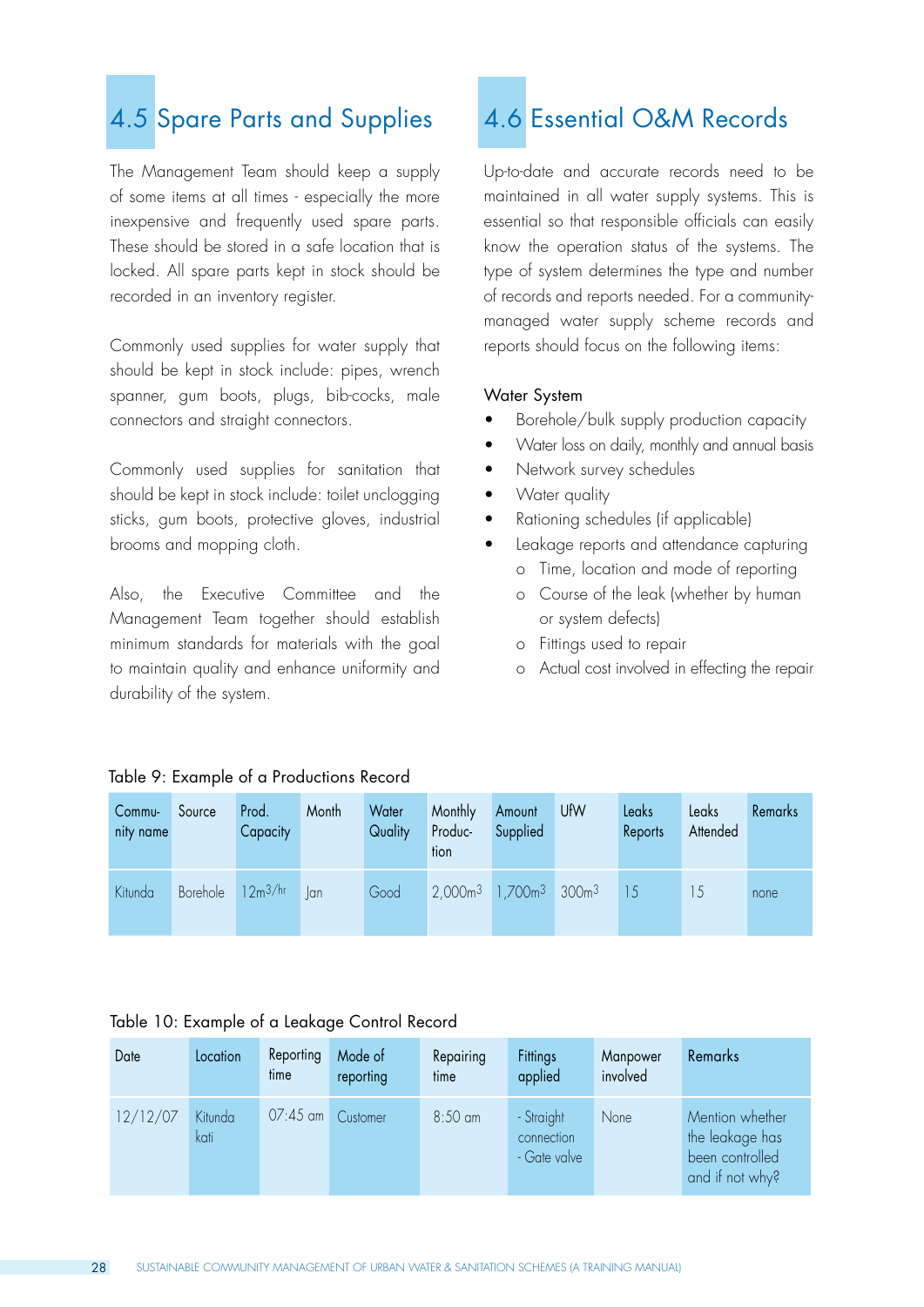### Register of Water Sales (i.e. meter reading)

Meter readers should have a systematic way to record meter readings, such as the example given below.

#### Cubic meter (m3)

| Date  | Kiosk/<br>house No. | Opening<br>Reading | Closing<br>Reading | <b>Total Water</b><br>Consumption | Remarks                                  |
|-------|---------------------|--------------------|--------------------|-----------------------------------|------------------------------------------|
| 22/10 | K <sub>2</sub>      | 135                | $\vert 5 \vert$    | 16m <sup>3</sup>                  | None                                     |
| 22/10 | H35                 | 44                 | 50                 | 6m <sup>3</sup>                   | Leak outside house                       |
| 22/10 | K3                  | 201                | 299                | 98m <sup>3</sup>                  | Consumption too high;<br>check for leaks |

## Table 11: Meter Reading Form

Since meter readers are 'in the field' they can also write down any observations that should be reported to the Technician. The right column on the table above can be used for this purpose.

After recording the consumption of each individual meter, the meter reader should give these records to the Accountant. The Accountant will produce the consumer's bills based on real consumption - never on a flat or fixed rate.



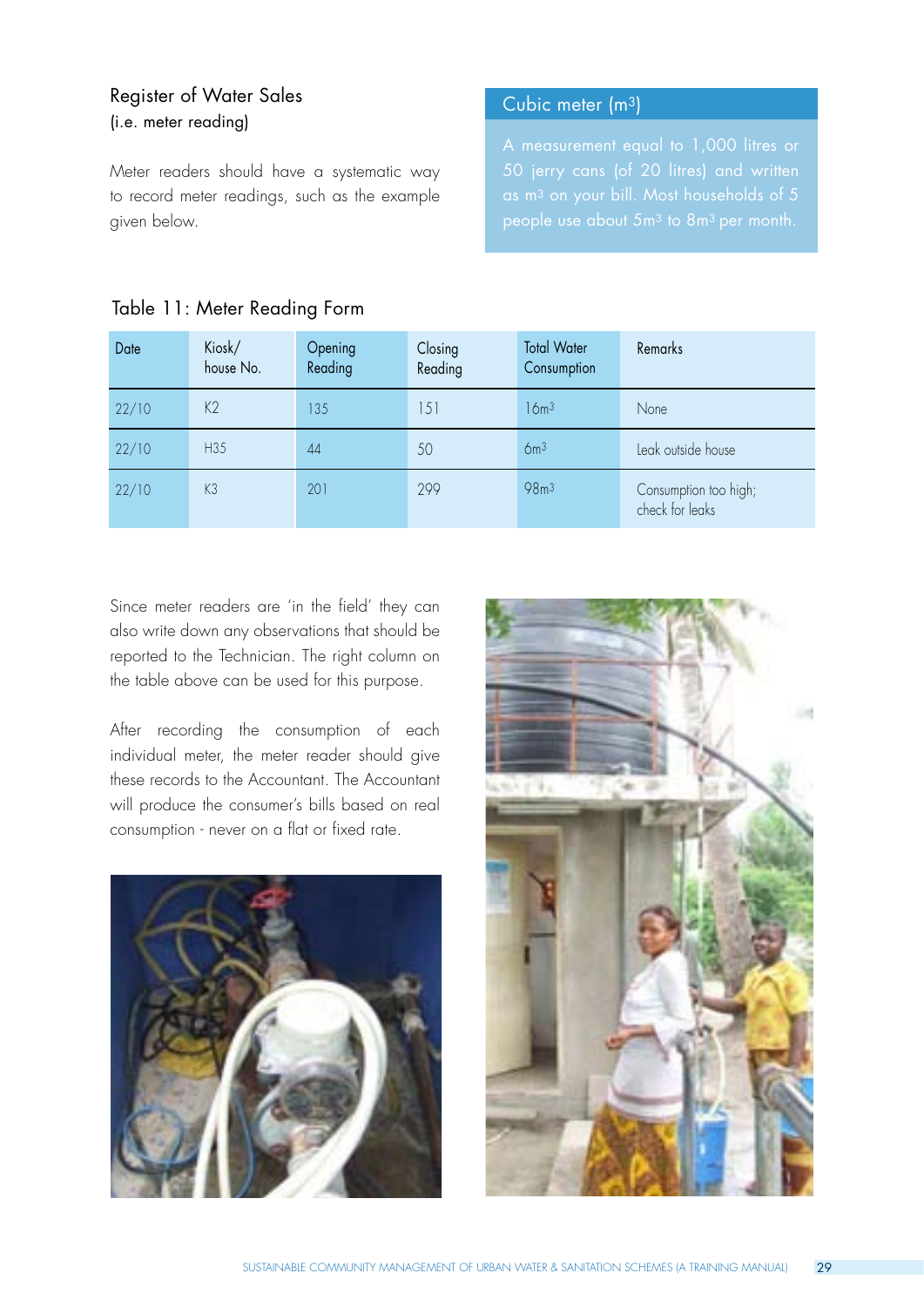

# 5 Controlling Non-revenue Water (NRW)

## Module 5: Objectives

By the end of this session, the trainees shall understand:

- (i) the benefits of controlling non-revenue water (NRW);
- (ii) the likely sources of NRW; and
- (iii) key measures to minimize NRW.

#### Target Trainees:

- Project manager
- Operator/Technician
- Executive Committee members
- Water Users Association
- **Accountant**

Methodology(ies): lecture, discussion Materials: flip chart, markers/pens, handouts Time Required: 2 hours

# 5.1 Introduction

Minimizing non-revenue water (NRW) is an important part of Operations and Maintenance. However, the topic is given its own chapter

because it is so important to overall sustainability and deserves a great deal of attention.

### Definition

Non-revenue water is also sometimes called unaccounted-for water (UfW) (although the two are technically a bit different) NRW is the difference between the amount of water produced and put into a supply system and the amount of water which is billed to consumers.

NRW = Amount of water produced (minus) amount of water billed to customers

Reducing the amount of non-revenue water (and increasing revenue), means that over time the scheme will have enough profit to expand the network, increase the number of employees and improve staff conditions.

There are 2 major categories of NRW: (i) Physical (or 'Technical losses'); and (ii) Commercial losses. A combination of both physical and commercial losses makes up the overall level of non-revenue water.

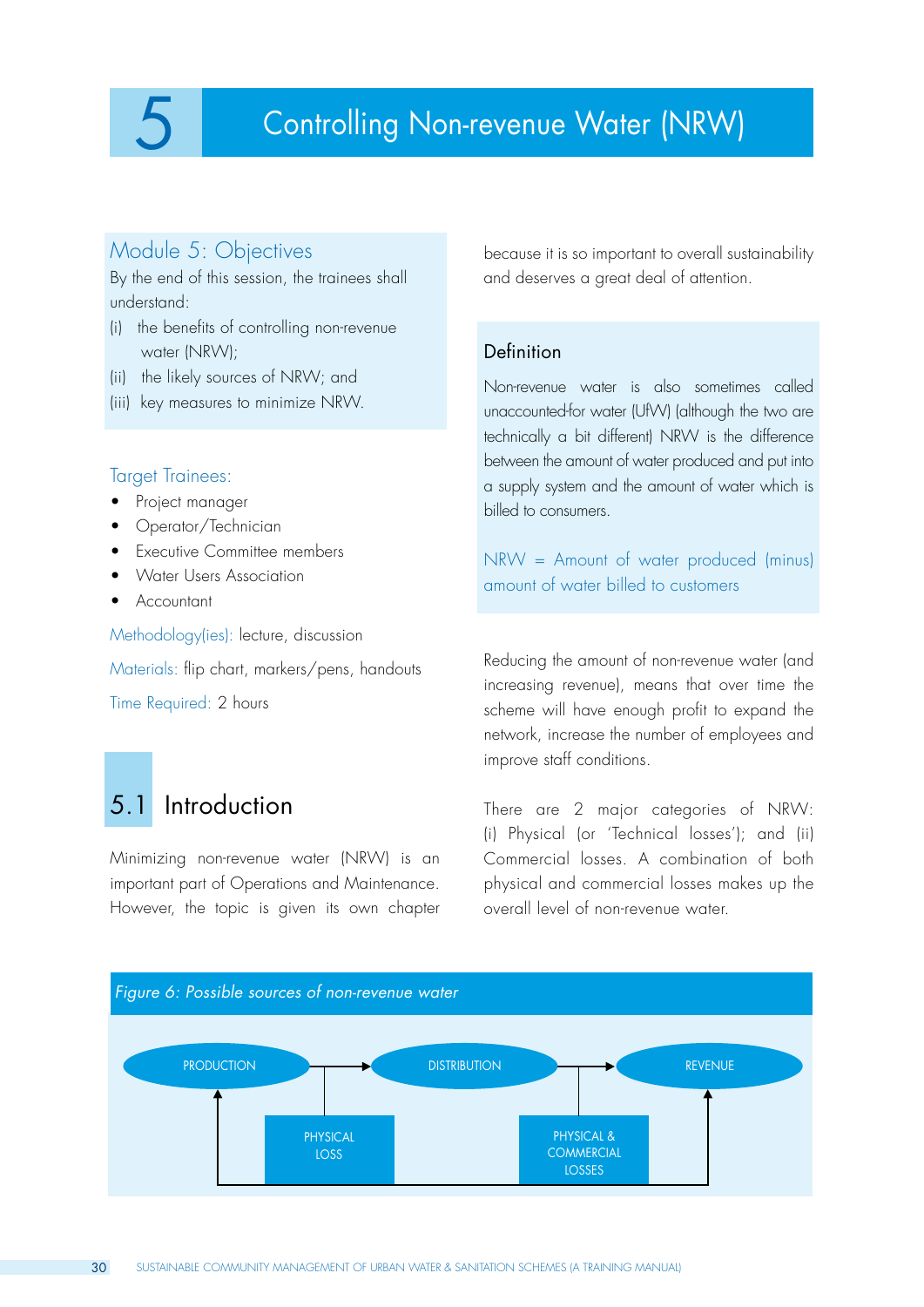Note: The water scheme must have a bulk meter at the source in order to calculate NRW.

#### Physical Losses (water lost via leaks)

Leaks may occur due to some of the following reasons:

- installation of inferior materials
- substandard installation techniques (loose pipes fittings and shallow trench excavation)
- poorly constructed reservoirs
- aging systems and house connections
- human activities on the network
- poor maintenance (either infrequent or poor technical skills)

#### Commercial Losses

(revenue lost via under billed consumption)

Commercial losses are a result of some of the following administrative failures:

- inaccurate or broken meters
- incorrect billing
- illegal connections
- faulty meter readings recording
- theft

All of the above named reasons lead to "Non revenue water" which is basically a combination of commercial and physical losses.

# 5.2 Reducing Water Losses

#### Network Inspection

The purpose of regular network inspections is three-fold:

- 1. to detect leakages;
- 2. to identify illegal connections; and

3. to identify unacceptable human activities around network infrastructures (any activities that may contaminate the water supply or destroy the infrastructure).

While it is the technician's duty (or his/her team of plumbers), to carry out network inspections daily, all members of the community are responsible for reporting leaks, illegal connections and other inappropriate or illegal behaviour (such as vandalism).

Reports can be made to any member of the Management Team or the Executive Committee.

It is in the community's best interest to look after the network. Leaks and illegal connections may allow contaminants to enter the piped water supply, which can cause negative health effects. Also, vandalism may result in an interrupted water supply.

*NOTE: The Management Team and the Executive Committee must act fast after reports have been filed to ensure that action is taken against water thieves and leaks are plugged within a reasonable time. If action is taken slowly or if anonymity is not respected, the community may lose confidence and trust in the Management Team and may cease to report future leaks and theft.*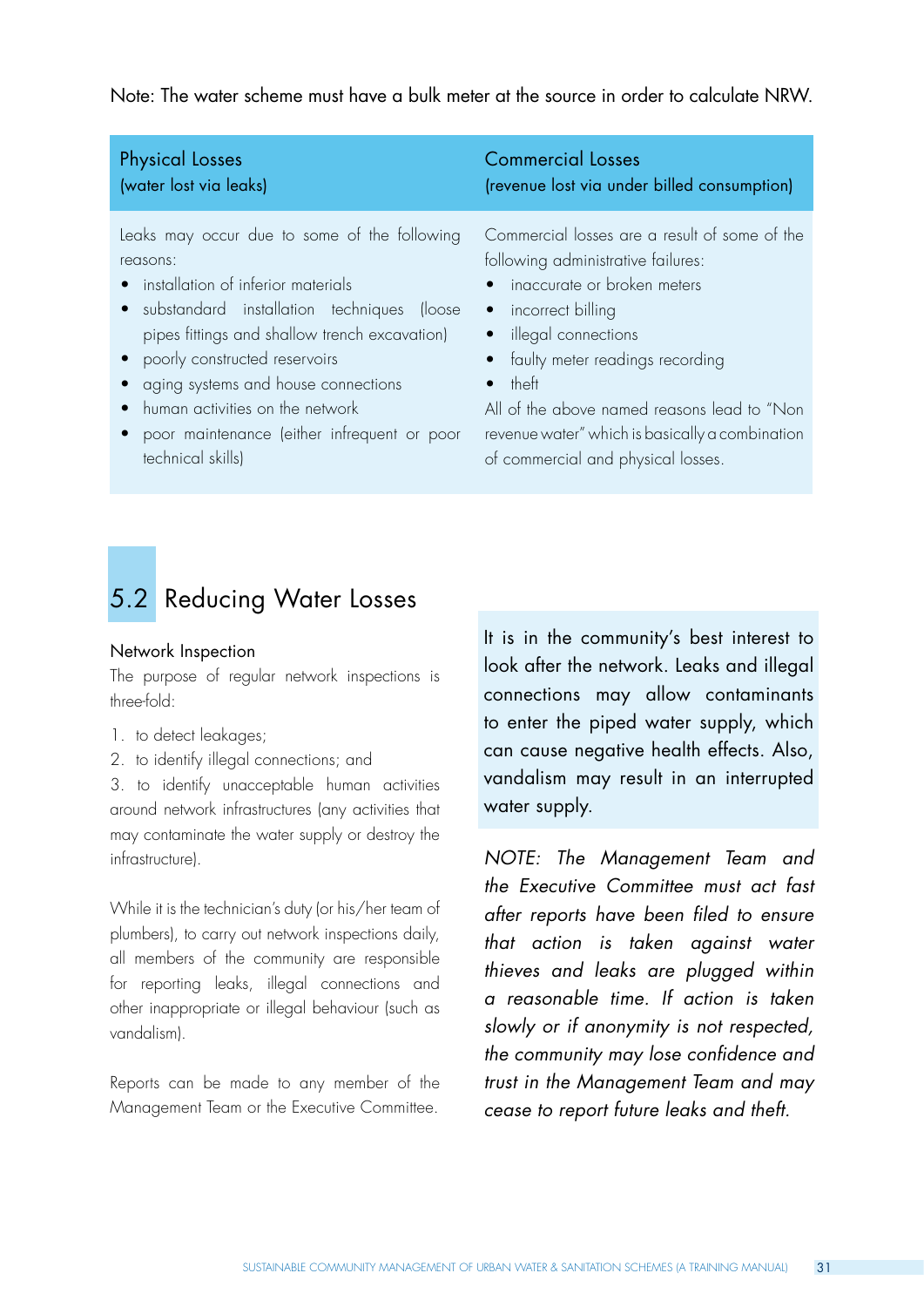#### Checklist for Identifying NRW Sources

The following four tasks may help the technician or accountant - to identify sources of non-revenue water:

- (1) Walking around the network on a regular basis to identify any problems;
- (2) Establishing regular check-points on junctions and areas with frequent problems and checking these regularly;
- (3) Comparing the sum of all customers' meter readings with the bulk meter; and
- (4) Establishing good relationships with customers so they will provide tips on leaks and water theft

*Note: If a customer's monthly consumption is much less—or much more—than their average monthly consumption, there may be a problem (for example a bypass, a broken meter or a leak; this will require teamwork between the Accountant and the Technician to identify irregular meter readings).*

#### Reducing Commercial Losses

The first step towards managing NRW is to have a functioning metering system - this means that the production point and all consumption points have working meters and that all consumers are billed according to actual consumption (not estimated or average consumption or a flat fee).

The following data must be collected in order to calculate NRW:

- The amount of water produced/pumped (recorded by a bulk meter);
- The amount of water distributed in each particular zone (recorded by zonal bulk meters - *might not apply to smaller schemes);*
- Note: *Zonal Bulk Meters are usually used on large schemes but they are very helpful for isolating problem areas by breaking the network into smaller units to manage;*
- The amount of water consumed (recorded by individual domestic and commercial meters).

The difference between the individual connection readings (metered consumption) and the bulk meter reading (production) will show you the amount of water that is 'lost'.

#### Example for calculating NRW

The bulk meter reading is 324 m<sup>3</sup> for this month. The Accountant has billed the customers a total of 298 m3 for the same month. What is the rate of NRW for this month?

Step 1:  $324 \text{ m}^3$  (minus)  $298 \text{ m}^3 = 26 \text{ m}^3$  'lost' Step 2: 26  $\text{m}^3$  (divided by) 324  $\text{m}^3 = 8\%$  NRW

NRW for this month is 8 percent.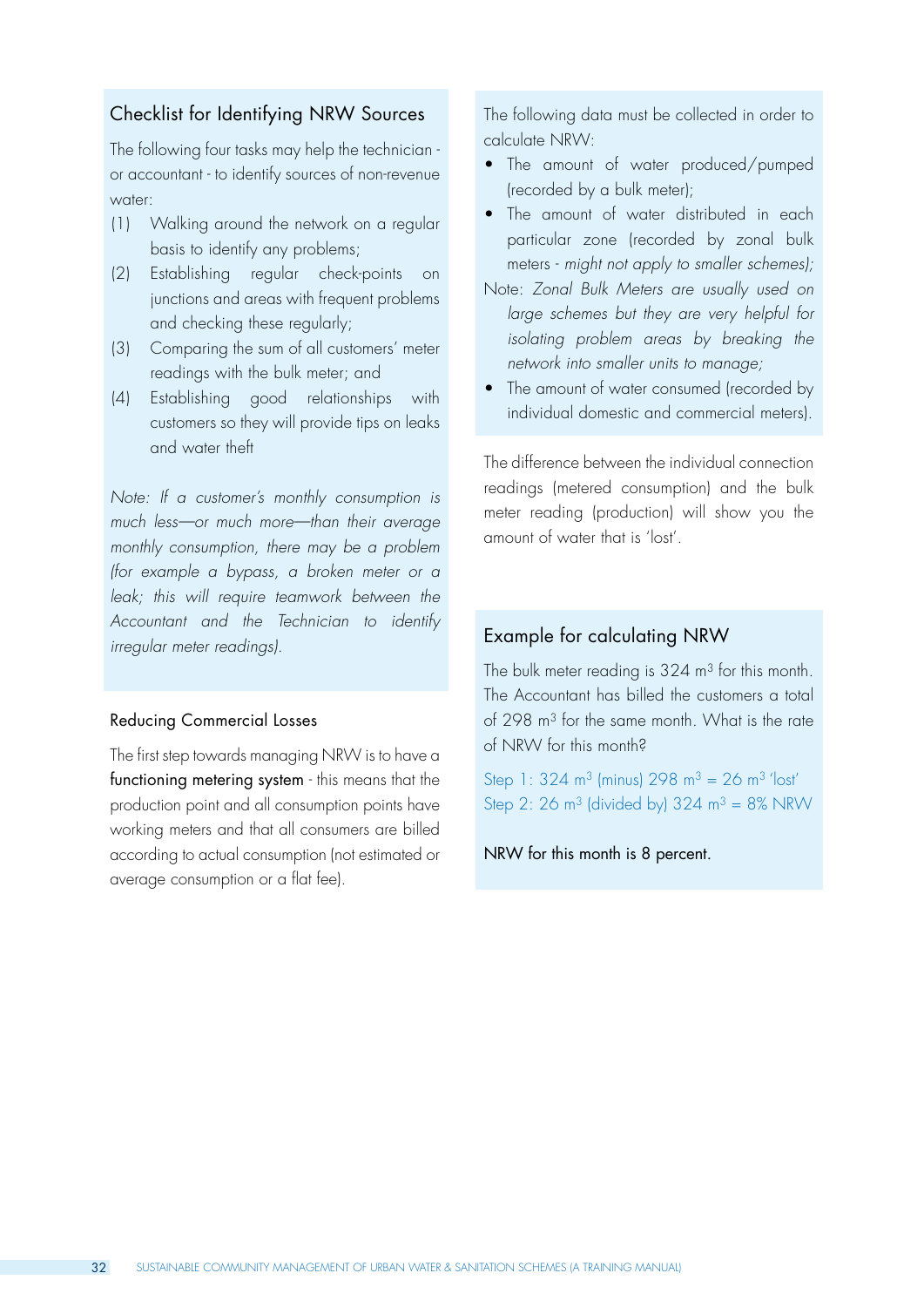

## Module 6: Objectives

By the end of this session on customer care, the trainees will:

(i) have a better understanding of the key elements of customer service and why it is important

#### Target trainee(s):

- Executive Committee
- Operations Manager
- Accountant
- Technician

Methodology(ies): lecture, discussion, activity Materials: flip chart, markers/pens Time Required: 2.5 hours

# 6.1 An Overview of Customer Care

Opening Question: In the water business, are you selling a product or a service?

Give the participants enough time to discuss the question.

Answer: *Both. Water is a product, but regularity of supply, response time, and accessibility of staff are all related to service.*

What we do = sell water How we do it  $=$  service

Follow-up Question: Can you name some other service elements of the water business?

The primary goal of customer service is to achieve CUSTOMER SATISFACTION. The secondary goal of customer service is to manage SERVICE **STANDARDS** 

*What is Customer Satisfaction: A quality associated with the outcome of the service as judged by the consumer (not the service provider).*

Let's take a look at some of the elements of service that customers notice.



#### Figure 7: Five Service Dimensions (Source: SERVQUAL, Zeithaml Parasuraman Berry)

Now let's take a closer look at some of the questions we need to ask ourselves regularly to make sure that we are offering the best customer service we can.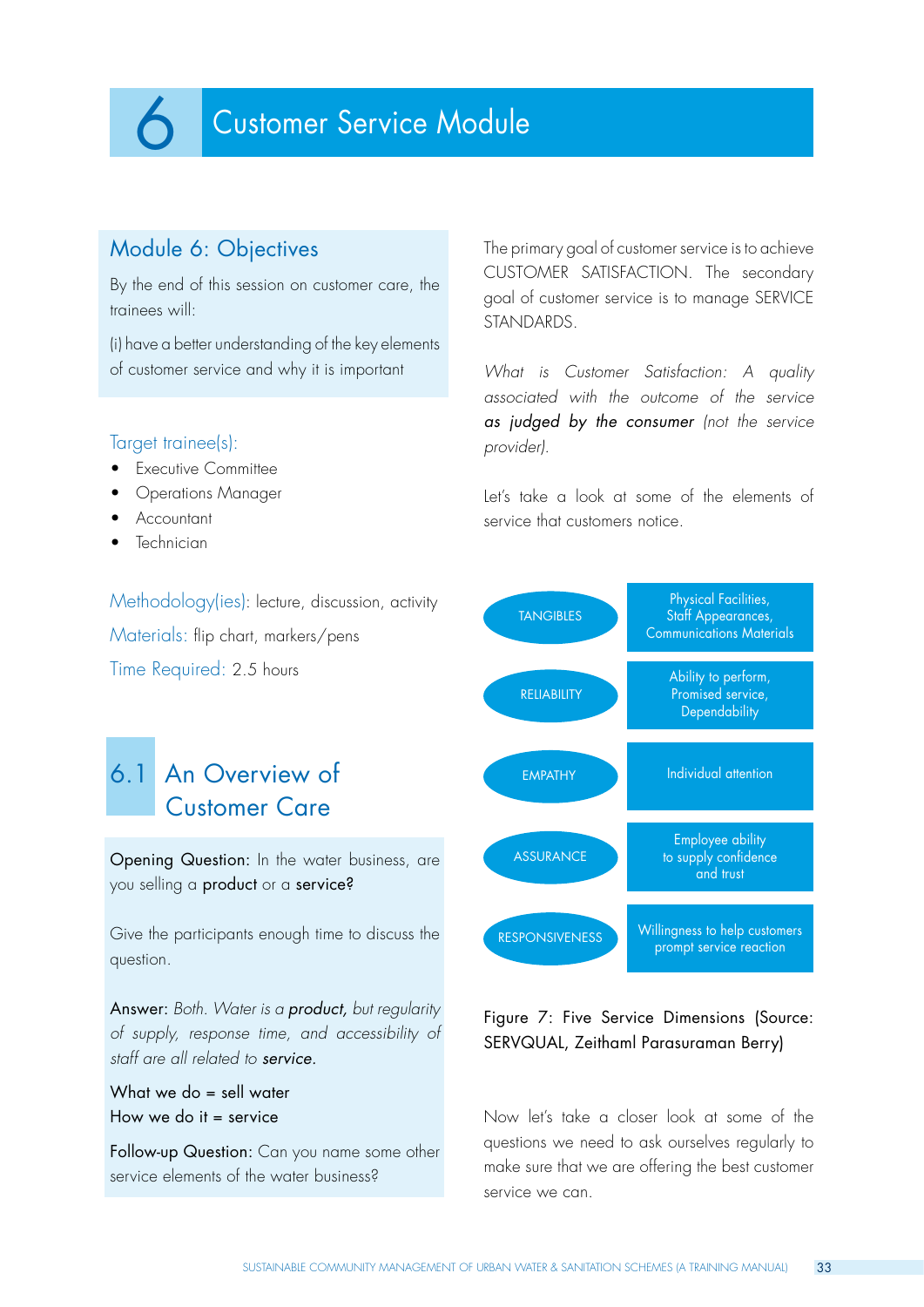### Table 12: Checklist for Service Dimensions

| <b>Tangibles Checklist</b>                                                                                                                                                                                                                                              | <b>Reliability Checklist</b>                                                                                                                                                                                        |
|-------------------------------------------------------------------------------------------------------------------------------------------------------------------------------------------------------------------------------------------------------------------------|---------------------------------------------------------------------------------------------------------------------------------------------------------------------------------------------------------------------|
| Are our offices neat and clean?<br>Do our staff project an image of competency<br>and professionalism?<br>Are the consumer bills easy to understand?<br>Are written materials professional and clear?<br>Are we meeting demand? Is there enough<br>water in the system? | time<br>meetings<br>Are<br>$\overline{\phantom{a}}$ to<br>and<br>we<br>on<br>appointments?<br>Are we able to meet promises made in terms<br>of service delivery? (Important not to make<br>promises we can't keep!) |
| Empathy<br>Checklist (emotional element)                                                                                                                                                                                                                                | Assurance                                                                                                                                                                                                           |
|                                                                                                                                                                                                                                                                         | What promises are we able to make?                                                                                                                                                                                  |
| Are we friendly? Polite? Approachable?                                                                                                                                                                                                                                  | Can we guarantee clean water?                                                                                                                                                                                       |
| Do we give our customers individualized<br>attention?                                                                                                                                                                                                                   | Are our employees knowledgeable?<br>Do we convey trust and confidence?                                                                                                                                              |

# Responsiveness Checklist

What is our speed of responding to emergencies?

Do our customers know where to go (and who to contact) for assistance? Is there a channel for customer complaints?

Do we have regular office hours? *It is a good practice to post a sign with office hours.*

Do our customers have a Forum for expressing their views? *(The Water Users Association is an appropriate Consumer Forum—making the WUA vibrant is in your best interest in order to get feedback on what you are doing well and what could be done better)*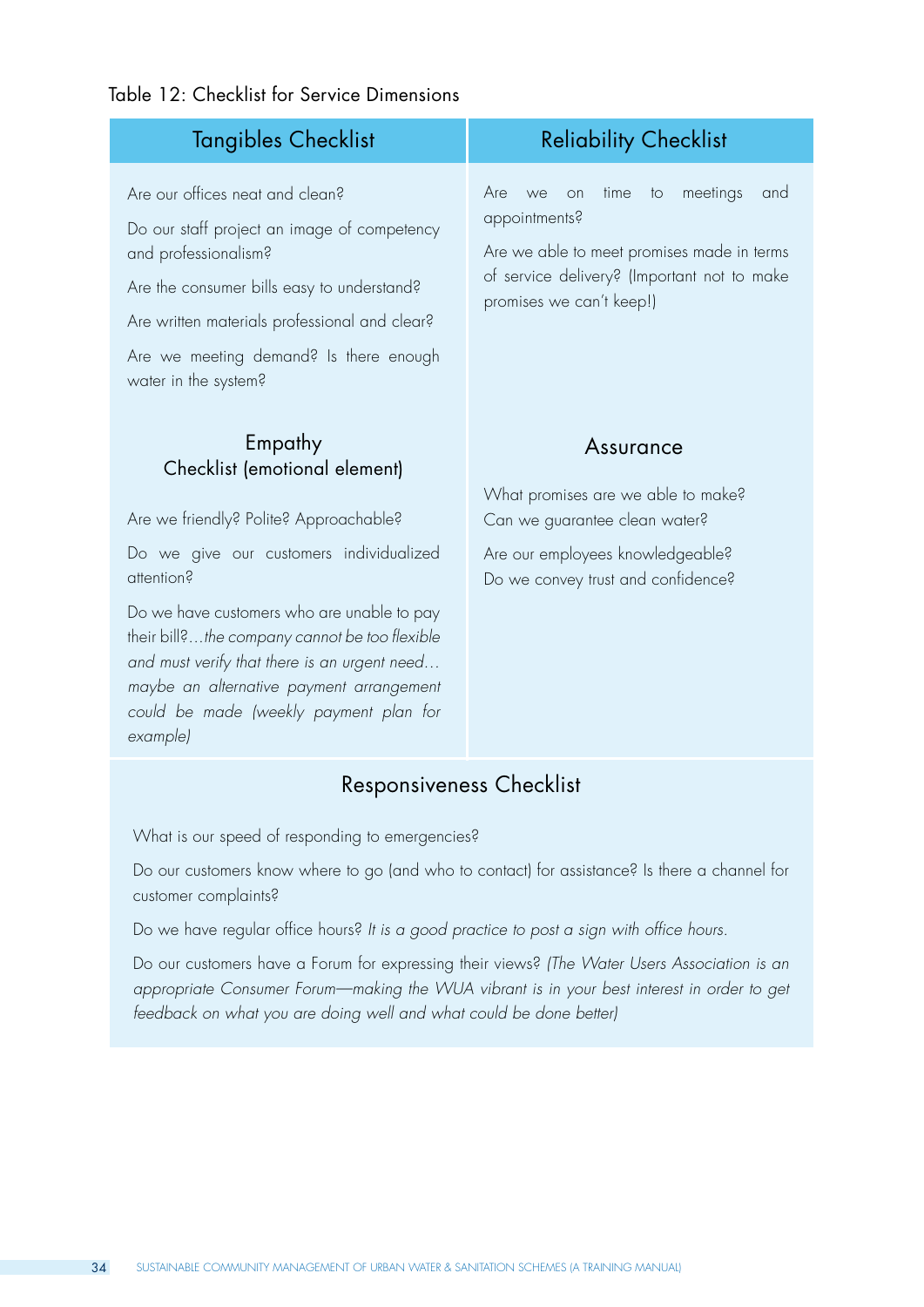

TIPS ON COMMUNICATION

- Listen to customers & acknowledge their comments
- Keep customers informed in a language they can understand
- Make an effort to get to know customers and their needs

Trainer Question: Are there any other aspects of customer service that will be important to our consumers? Ask the participants to list any that come to mind.

# 6.2 Challenges in Providing Quality Customer Care

Challenge #1: Having service standards in place does not automatically lead to customer satisfaction. Why not?

- **Because** customers have changing requirements
	- *You must have continuous communication with clients*
- Because management may communicate poorly with customers
- Avoid making promises you cannot keep
- Make sure to communicate important messages (like water shortages)
- Because employees might not have adequate resources to perform their jobs to the best of their ability.
	- *• Budget constraints are always present but having the right tools (or having a plan to acquire tools) is important.*



Happy employees are more likely to treat customers well. Do employees have the right office supplies and equipment? Are

employees paid on a timely basis? Do employees have freedom of expression and feel comfortable discussing issues with management?



*If the answer to any of these questions is NO*, then customer service will probably suffer. Management should look at

these issues carefully.

These considerations are important because unhappy employees will not represent the company well. Staff cannot be expected to use their own resources for work purposes.

Challenge #2: Making sure that the service standards in place reflect what customers really want.

If management does not understand customer expectations then service standards cannot reflect customer expectations.

Solution: Get regular feedback from customers and try to close the gap between what you think customers want and what they actually want.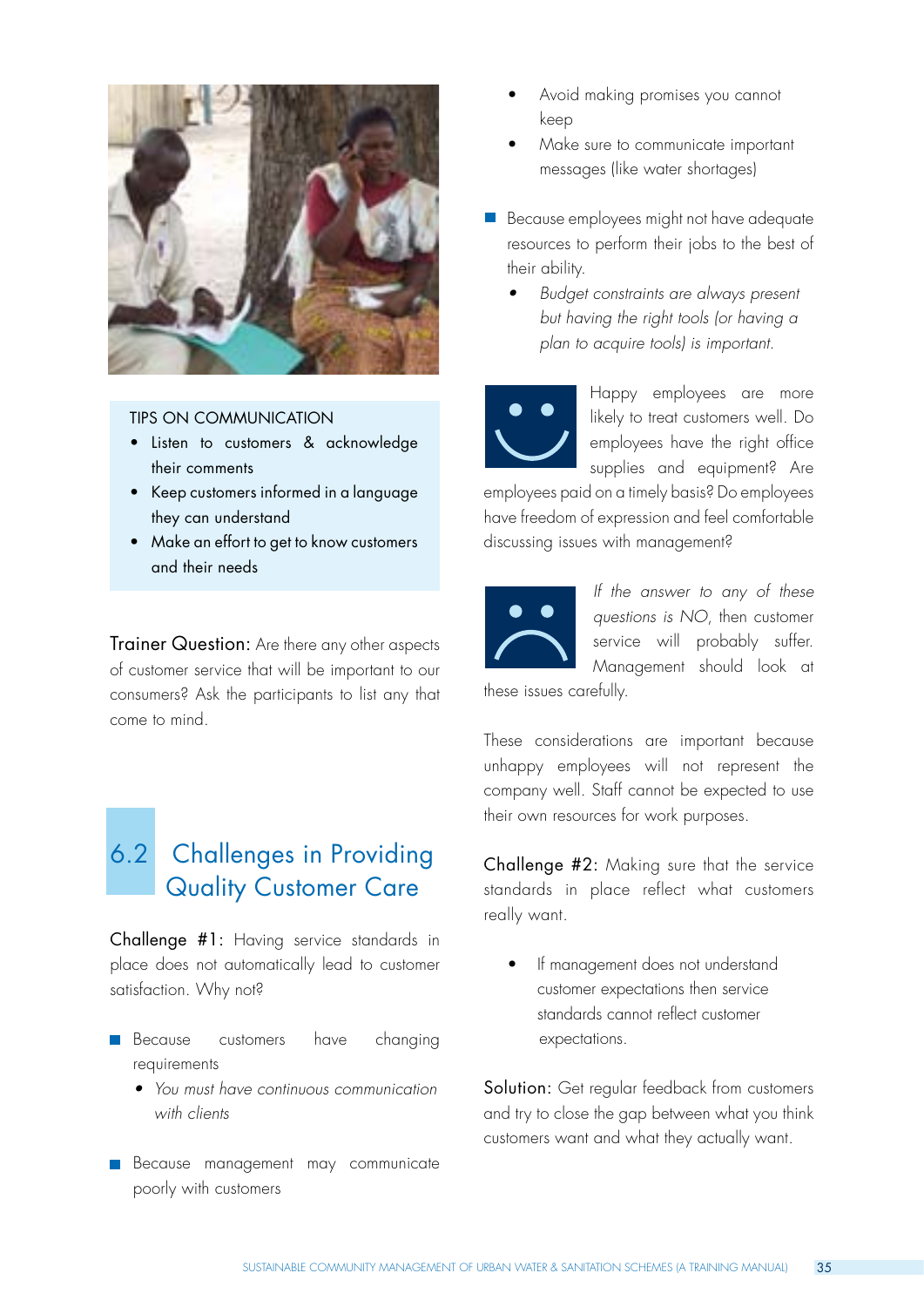### Table 13: Customer Complaint Form

Keep a daily list of complaints/issues

Keep a record of the action taken - verbal/technical/written

| No. | Name of<br>Member/<br>Institution | Date    | Complaint/<br>issue | Recommended<br>action/response                        | Date of<br>response                                 | Remarks                                                 |
|-----|-----------------------------------|---------|---------------------|-------------------------------------------------------|-----------------------------------------------------|---------------------------------------------------------|
|     | Mary Makoye                       | 2/10/07 | Meter is<br>broken  | Send plumber to<br>test meter-replace if<br>necessary | Resolved by<br>Operations<br>Manager on<br>20/10/08 | Action delayed due to<br>late shipment of new<br>meters |
|     |                                   |         |                     |                                                       |                                                     |                                                         |





The trainer shall lead the participants through the following role play exercises.

A Role Play

Role Play #1: The trainer should ask for two volunteers. One volunteer will play the role of Office Manager. The 2nd volunteer will play the role of a customer who has a problem with his/her bill.

Customer Service Activity:

Follow-up questions: Did the Office Manager greet the customer? Did the Office Manager listen well? Did he/she ask questions? Could the Office Manager have provided tips on reducing consumption?

Role Play #2: The trainer should ask for two different volunteers. One volunteer will play the role of technician. The 2nd volunteer will play the role of a resident who is collecting water from a shallow well and does not want to pay for water. The technician's goal is to convince the resident to consume water from the system.

Follow-up questions: Was the technician convincing? Could the technician have used any other arguments to convince the resident to stop using shallow well water and to start using water from the system? Do you have any comments on the technician's communication style?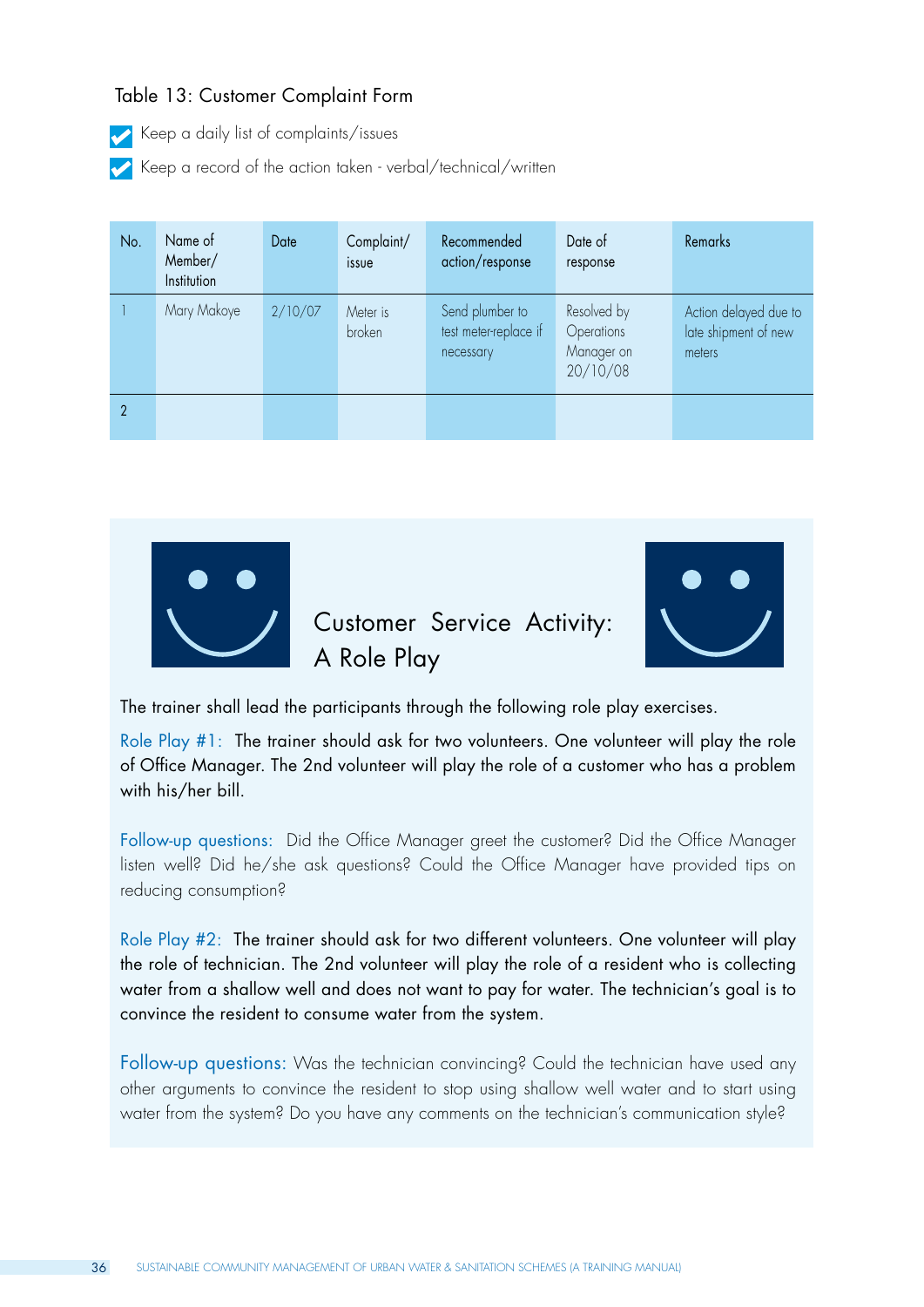# 6.3 The Importance of Billing

Bills need to be accurate, on time, and easy to read. When customers sign-up with you, you will need to explain the meter reading and billing cycle.

Here is an example, although the exact timing might vary depending on your operations:

"A Meter Reader will read your meter on the last day of each month and deliver your bill to your home or business at the beginning of each month for the previous month's water use. You must pay your bill in full by the 10th of each month. You may also make arrangements with us to pay on a weekly, instead of a monthly basis. Your bill will include the following:" (List all information included on bill).

As a group you should establish rules for how to deal with defaulting customers:

- how much notice to provide before disconnecting a defaulting customer?
- should you have a reconnection fee?

Note to trainer: Lead a discussion with the participants on other issues that will need to be decided in relation to defaulting customers; do they suspect they will have to deal with many defaulting customers? What can they do to minimize the number of defaulting customers? Should they charge a consumption deposit for example?

From time to time your customers are sure to experience family emergencies or other events that may cause financial hardship - make sure to keep an open line of communication with your customers so you can help them to get on an installment plan for example, instead of disconnecting them altogether.

#### A major challenge = being firm but flexible!

# Water consumed (m3) Previous meter reading and the current meter reading control of the Current meter reading Current charges (meter rent, water) Any past due amounts (arrears) New total amount owed (current bill+arrears)

Table 14: Information that should be included on a customer's bill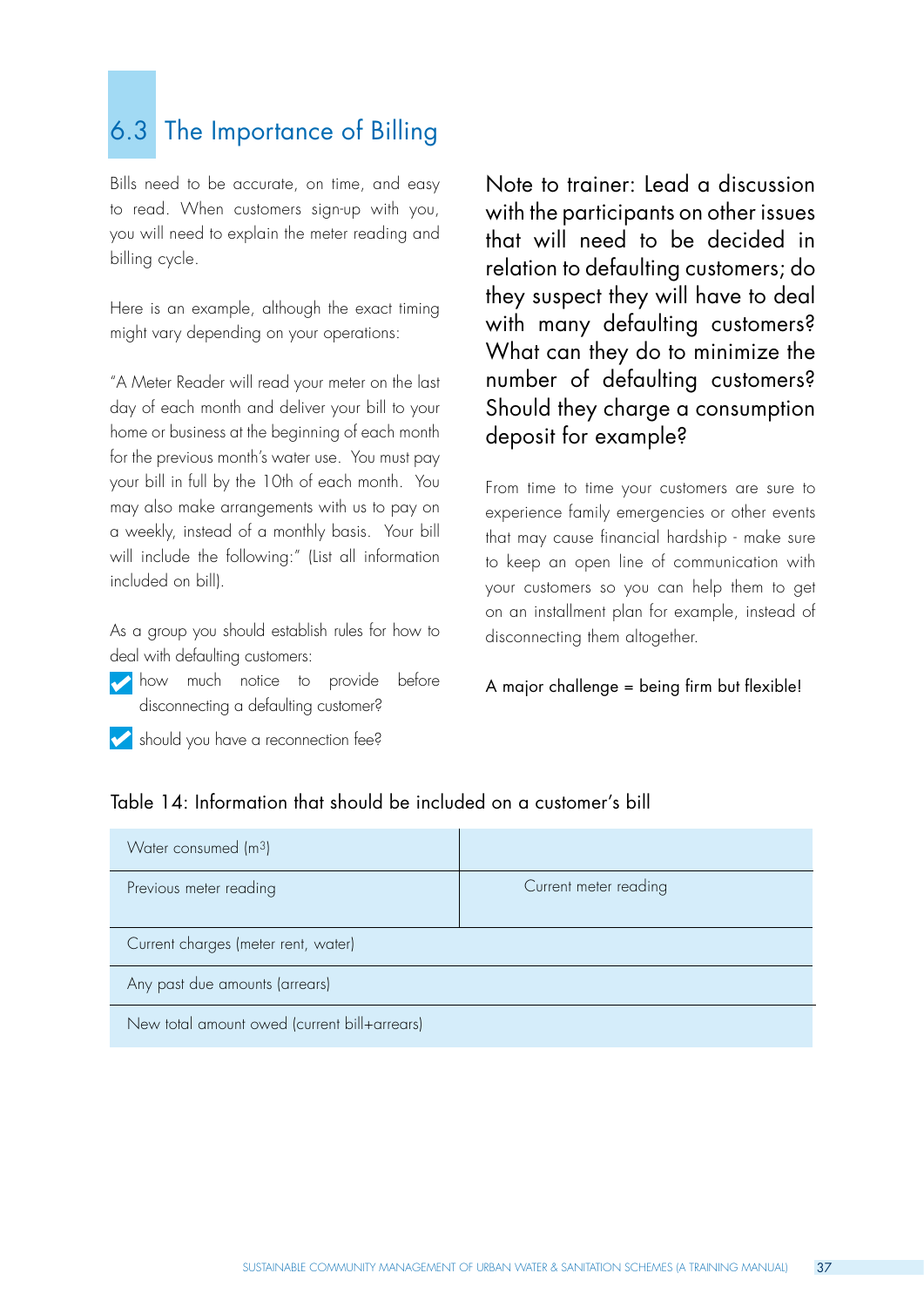## Module 7 Objectives

By the end of this session on financial management and bookkeeping, the trainees will:

- (i) Understand the general principles of financial management; and
- (ii) Understand how to create and read financial statements.

#### Target trainee(s):

- **Executive Committee**
- Water Users Association
- Operations Manager
- **Accountant**
- **Technician**



Methodology(ies): lecture, discussion, activity Materials: flip chart, markers/pens, activity handouts

Time Required: 3.5 hours

This module is essential to running a sound operation based on business principles that will help ensure the longevity of the infrastructure and services to the community for years to come.

# 7.1 General Principles of Financial Management

Cost recovery (water supply): to recover all of the costs associated with a water system.

#### *Q: Why is cost recovery essential?*

*A:* To ensure that water can be continually provided through a high-level of service. In addition to covering operation costs (and eventually investment costs), charging a tariff helps to ensure that the beneficiaries gain a sense of ownership and concern for preserving the facilities.

Transparency in accounting: Keeping clear, easily understood records that are accurate and available to the Executive Committee and the WUA.

#### *Q: Why is transparency important?*

A: To have checks and balances that minimize corruption; also, you need good records to identify both successful and problem areas (like defaulting customers for example).

Monitoring: is ongoing and systematic to compare actual performance with plans.

Q: What are some tools used for monitoring?

A: Budget reports and financial statements.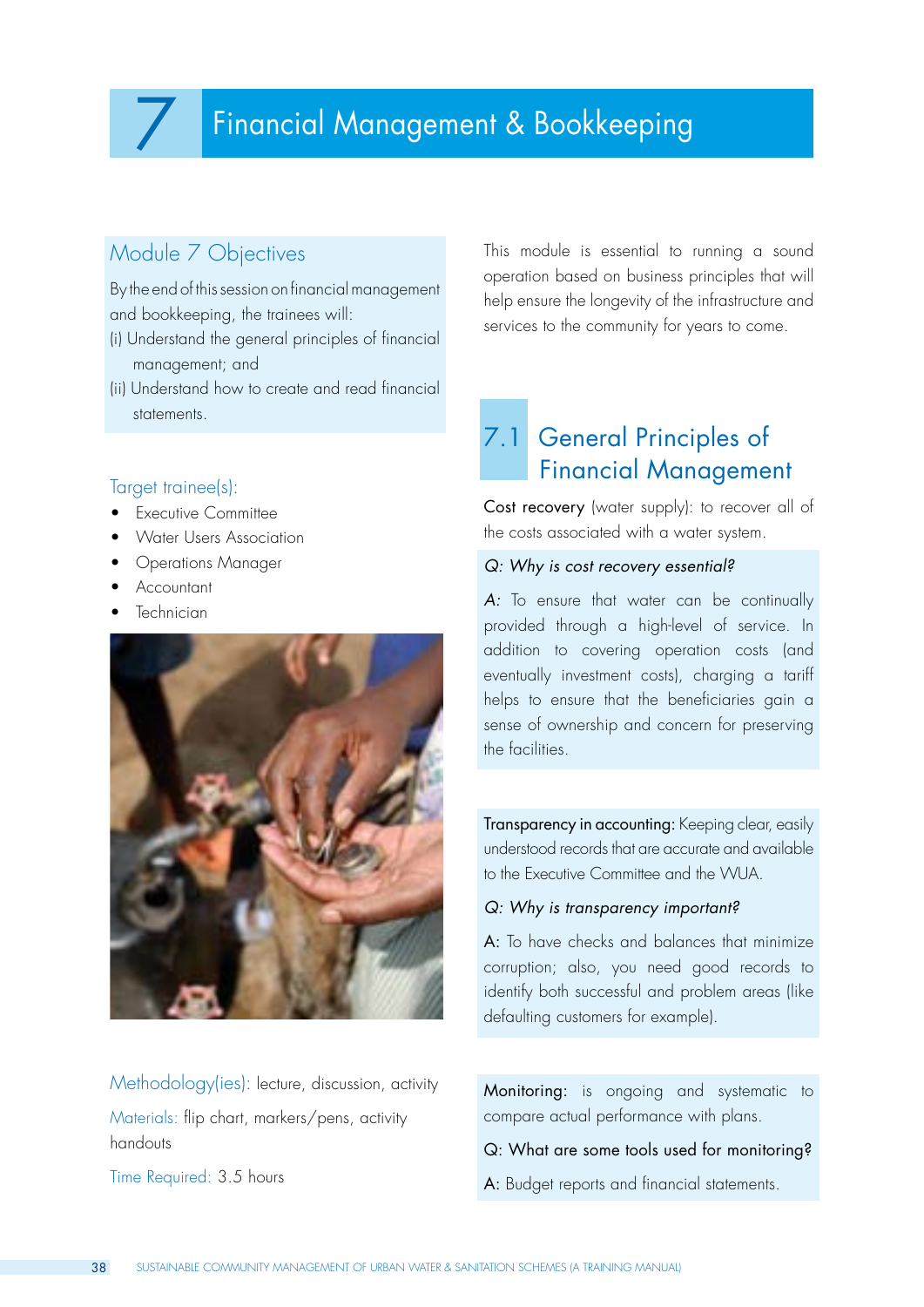Operating Costs: These are also called recurring costs and include costs associated with salaries, rent, office supplies, communications, depreciation, transport, chemicals and fuel (all costs associated with production, sales and distribution).

*These are generally costs that you will have every month.*

Capital Costs: These are also called investment costs and focus on the purchase of long-term assets. They can include costs associated with studies, property, construction, infrastructure, assets (like meters) and training. These costs are more infrequent than operating costs.

*The Executive Committee shall approve capital cost expenditures.*

# 7.2 The Importance of a Budget

An annual budget should be developed and approved by the WUA. The Water Services Provider can help communities prepare the first budget.

The budget should take into account all staff time so that the scheme does not rely on volunteers. Depending on volunteers becomes problematic over time because people expect to be compensated for their time and can justify misappropriation if they perceive that they are not being treated fairly.

Also, communities may refuse to pay for services if they do not think that revenue is being managed transparently.

A budget is the first step towards transparency and proper planning!

# 7.3 Setting Tariffs

The tariffs for water supply and use of sanitation facilities should reflect the actual cost of providing the service, including the costs associated with the maintenance and replacement of equipment.

It is best practice for communities to pay for water on a consumption basis rather than a flat rate, to encourage conservation of water. This requires metering of all consumption points. The water tariff should be reviewed on an annual basis to ensure it is covering real costs related to operations and maintenance.

# 7.4 Keeping Records of Receipts

All transactions (money in and money out) should be recorded with a receipt.

Trainer question: *Why is it good practice to be in the habit of writing receipts?*

Possible Answer: Often when the Accountant comes across a bookkeeping error that cannot be easily fixed, flipping through the receipt books can help pinpoint the problem - perhaps an incorrect amount was entered - or omitted altogether!

Receipts also provide both the customer and the accountant with the same record of the transaction - which might be useful in case of a dispute.

Mistakes happen and keeping a receipt book is a good way to minimize and correct mistakes.

#### When do we use receipts?

customers' payment of water bill



customers' payment of connection fee

payment of salaries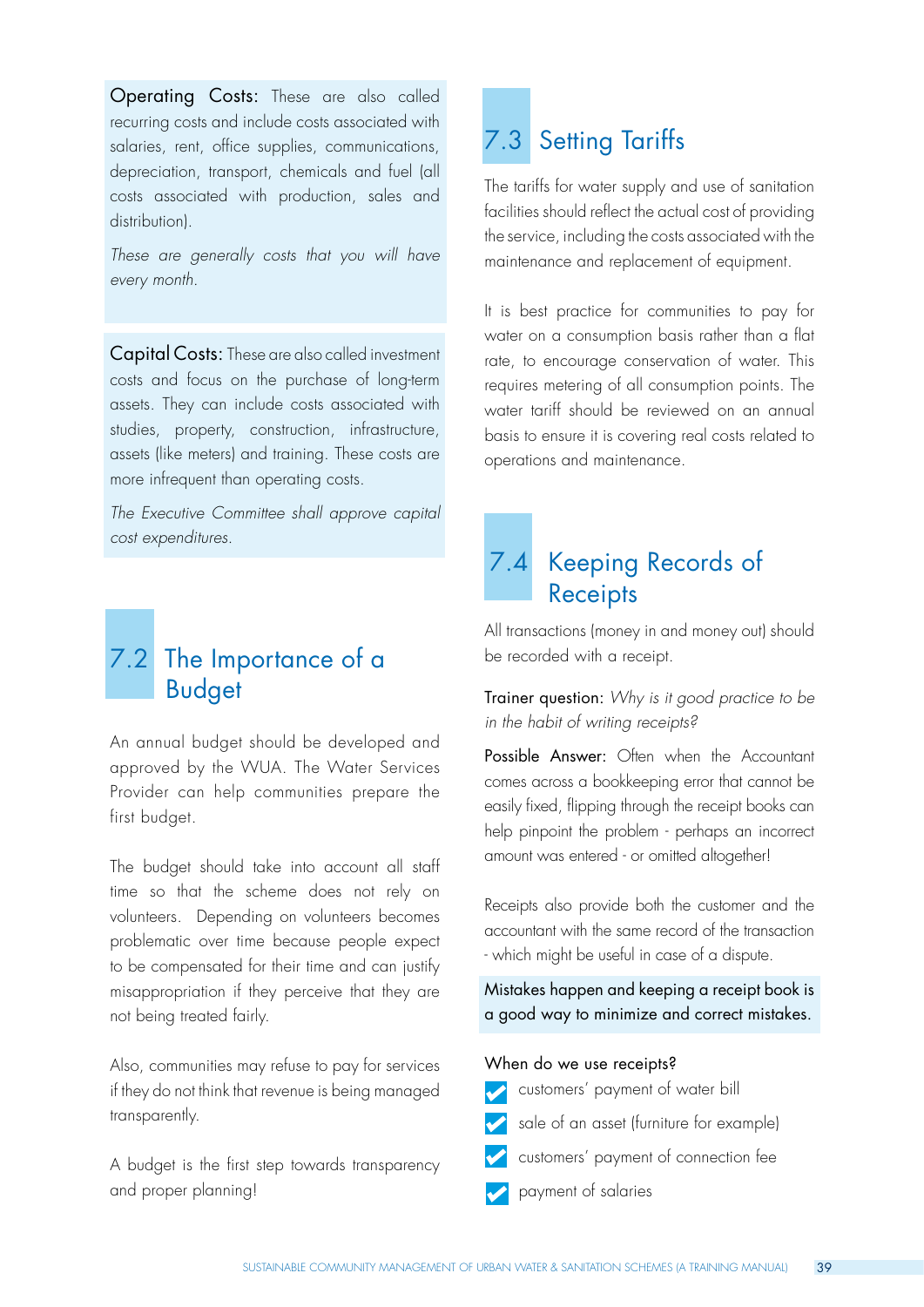The following is also important for writing official receipts:

- Printed receipt books can be purchased from a bookshop and should be stamped with the group's/company's name;
- Receipts must be serially numbered;
	- Only one receipt book should be used at a time;
- The amount in figures should be the same as the amount written out in text;
- Receipts should be issued immediately upon payment.



Note on Expenses: Expenses not related to the scheme should not be paid for with the revenue from your water and/or sanitation scheme. For example, home and family expenses should not be mixed with these business expenses.

# 7.5 Financial Statements

The following financial statements should be completed by the Accountant, but it is important for everyone to be able to read and understand these because they will be presented to the WUA during the annual general meeting.

### Cash Flow Statement

A cash flow statement shows a company's incoming and outgoing money (revenue and expenses), during a time period - usually monthly or quarterly. It is useful in determining a company's short-term profitability and its ability to pay its bills.

#### Table15: Example of a Cash Flow Summary

| Statement of Cash Flow - Sample for the<br>period<br>12/31/2007 to 12/31/2008 |            |  |  |  |  |  |
|-------------------------------------------------------------------------------|------------|--|--|--|--|--|
| Revenue                                                                       | \$1,800    |  |  |  |  |  |
| <b>Operating Expenses</b>                                                     | $-1,000$   |  |  |  |  |  |
| <b>Capital Expenses</b>                                                       | $-$ \$ 350 |  |  |  |  |  |
| Net increase                                                                  | \$450      |  |  |  |  |  |
| (decrease) in cash                                                            |            |  |  |  |  |  |
| \$100<br>Cash previously available                                            |            |  |  |  |  |  |
| End of year cash                                                              | \$550      |  |  |  |  |  |

Now let's look at the same cash flow statement in more detail below. These should be done on a monthly, quarterly and annual basis.

Note to Trainer: Let the participants know that it probably looks more complicated than it really is. We are still following the basics - taking our revenues and subtracting our expenses. The Cash Flow statement below just has more detail than the version below.

Walk the participants through each line of the Statement - first explaining each line and then explaining the calculations.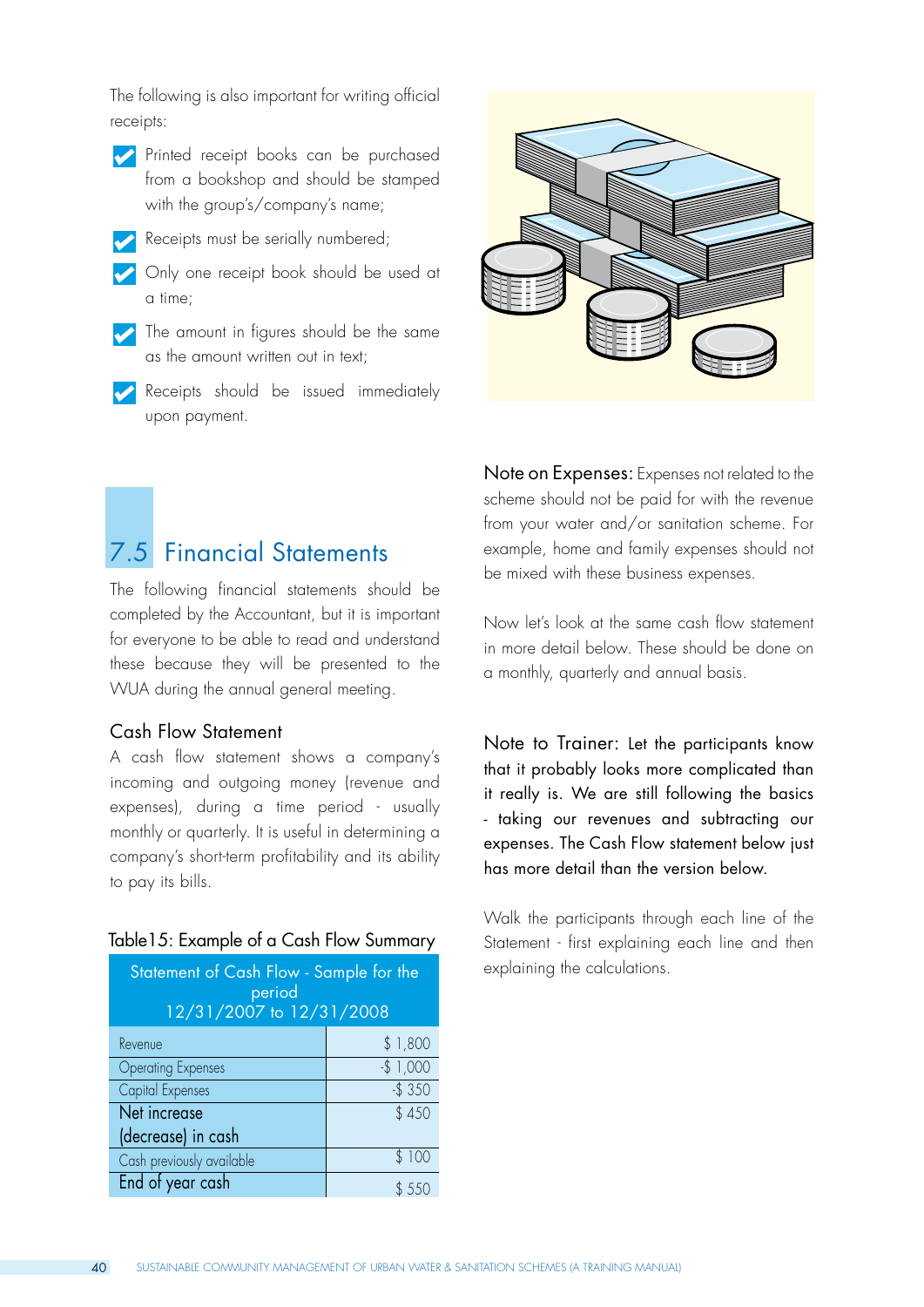#### Table 16: Detailed Cash Flow Statement—example in Tanzanian Shillings

| Statement of Cash Flow - Detailed Example for the period 12/31/2007 to 12/31/2008 |                  |                                                 |  |  |  |  |  |
|-----------------------------------------------------------------------------------|------------------|-------------------------------------------------|--|--|--|--|--|
| Cash flows from operating activities                                              |                  |                                                 |  |  |  |  |  |
| I. Revenues                                                                       |                  |                                                 |  |  |  |  |  |
| Cash receipts from customers                                                      | TZS 2,000,000 -  |                                                 |  |  |  |  |  |
| <b>Total Revenue</b>                                                              | TZS 2,000,000    |                                                 |  |  |  |  |  |
| II. Operating Expenses                                                            |                  |                                                 |  |  |  |  |  |
| Cash paid to employees (salaries)                                                 | -TZS 600,000     |                                                 |  |  |  |  |  |
| Electricity                                                                       | -TZS 200,000     | Revenue - Expenses= Net Flow                    |  |  |  |  |  |
| Telephone                                                                         | -TZS 50,000      | (Operating)                                     |  |  |  |  |  |
| Rent                                                                              | -TZS 100,000     |                                                 |  |  |  |  |  |
| Spare parts                                                                       | -TZS 300,000     |                                                 |  |  |  |  |  |
| Interest on loans                                                                 | -TZS 100,000     |                                                 |  |  |  |  |  |
| <b>Total Operating Expenses</b>                                                   | $-TZS$ 1,350,000 |                                                 |  |  |  |  |  |
| Net cash flows from operating activities (Revenues - Expenses)                    |                  | TZS 650,000                                     |  |  |  |  |  |
| III. Investing activities                                                         |                  |                                                 |  |  |  |  |  |
| Purchase of equipment                                                             | -TZS 300,000     | Revenue-Expenses=Net Flow                       |  |  |  |  |  |
| Training cost                                                                     | -TZS 100,000     |                                                 |  |  |  |  |  |
| Net cash flows from investing activities (Revenues - Expenses)                    |                  | -TZS 400,000                                    |  |  |  |  |  |
| Net increase in cash (sum of cash flows from                                      |                  | Net of Net Cash Flows=<br>(Operating+Investing) |  |  |  |  |  |
| operating and investing activities)                                               |                  | TZS 250,000+                                    |  |  |  |  |  |
| Cash available at the beginning of year                                           |                  | TZS 100,000                                     |  |  |  |  |  |
| (carried over from previous year)                                                 |                  |                                                 |  |  |  |  |  |
| End of year cash (sum of 14 & 15)                                                 | Ξ                | TZS 350,000                                     |  |  |  |  |  |

Income Statement: Also called a Profit and Loss Statement (P & L), the income statement indicates how revenue (money received from the sale of products and services before expenses are taken out) is transformed into net income (the result after all revenues and expenses have been accounted for). Net income is often called 'the bottom line'.

The purpose of the Income Statement is to show managers whether the company made or lost money during the period being reported. Income statements also help evaluate past performance

and predict future performance (this is important when trying to budget for bigger expenses or deciding whether or not you can afford to hire more staff).

The Income Statement should be prepared quarterly (4 times a year) and annually.

An Income Statement shows what has happened in a business over a specific period of time, usually a year. It is similar to a movie which illustrates changes in the cost and returns of a business over time.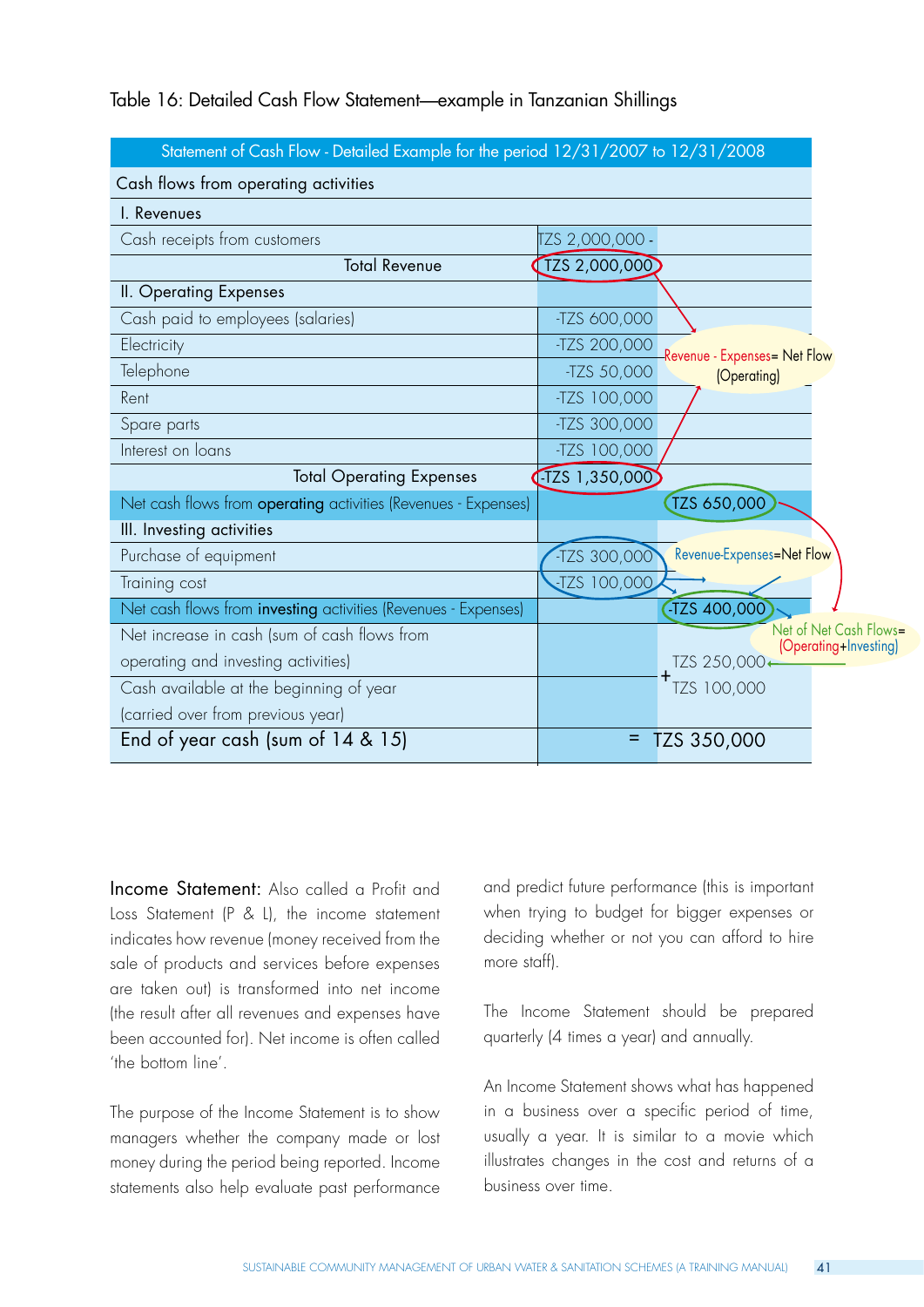|                       | <b>JAN</b> | <b>FEB</b>    | <b>MAR</b> | <b>APR</b>                                                                          | <b>MAY</b> | <b>JUN</b> | JUL        | <b>AUG</b>                                              | <b>SEP</b> | <b>OCT</b> | <b>NOV</b> | <b>DEC</b>    | <b>FOTAL 2008</b> |
|-----------------------|------------|---------------|------------|-------------------------------------------------------------------------------------|------------|------------|------------|---------------------------------------------------------|------------|------------|------------|---------------|-------------------|
| Gross Revenue         | 35,000     | 25,000 27,500 |            | 30,000                                                                              | 32,500     | 35,000     |            | 35,000 35,000                                           | 37,000     | 37,000     |            | 39,000 42,000 | 410,000           |
| Line Item Expenses    | <b>JAN</b> | <b>FEB</b>    | <b>MAR</b> | <b>APR</b>                                                                          | <b>MAY</b> | <b>JUN</b> | <b>JUL</b> | <b>AUG</b>                                              | <b>SEP</b> | <b>OCT</b> | <b>NOV</b> | <b>DEC</b>    | <b>TOTAL</b>      |
| Rent                  | 8,500      | 8,500         | 8,500      | 8,500                                                                               | 8,500      | 8,500      | 8,500      | 8,500                                                   | 8,500      | 8,500      | 8,500      | 8,500         | 102,000           |
| Telephone             | 1,500      | 1,500         | 1,500      | 1,500                                                                               | 1,500      | 1,500      | 1,500      | 1,500                                                   | 1,500      | 1,500      | 1,500      | 1,500         | 18,000            |
| Insurance             | 1,000      | 1,000         | 1,000      | 1,000                                                                               | 1,000      | 1,000      | 1,000      | 1,000                                                   | 1,000      | 1,000      | 1,000      | 1,000         | 12,000            |
| Salaries              | 2,500      | 2,500         | 2,500      | 3,000                                                                               | 3,000      | 3,000      | 3,500      | 3,500                                                   | 3,500      | 4,000      | 4,000      | 4,000         | 39,000            |
|                       |            |               |            |                                                                                     |            |            |            |                                                         |            |            |            |               | $\overline{0}$    |
| Professional          | 750        | 750           | 750        | 750                                                                                 | 750        | 750        | 750        | 750                                                     | 750        | 750        | 750        | 750           | 9,000             |
| Services              | 500        | 500           | 500        | 500                                                                                 | 500        | 500        | 500        | 500                                                     | 500        | 500        | 500        | 500           | 6,000             |
| Office Supplies       | 250        | 250           | 250        | 250                                                                                 | 250        | 250        | 250        | 250                                                     | 250        | 250        | 250        | 250           | 3,000             |
| Marketing/Publicity   | 2,000      | 500           | 600        | 700                                                                                 | 800        | 900        | 1,000      | 1,100                                                   | 1,200      | 1,300      | 1,400      | 1,500         | 13,000            |
|                       |            |               |            |                                                                                     |            |            |            |                                                         |            |            |            |               | $\overline{0}$    |
| Capital Expenses      |            | 15,000 15,000 |            | 15,000 15,000                                                                       |            |            |            | 15,000 15,000 15,000 15,000 15,000 15,000 15,000 15,000 |            |            |            |               | 180,000           |
| Interest Expenses     | 2,000      | 2,000         | 2,000      | 1,500                                                                               | 1,500      | 1,500      | 1,000      | 1,000                                                   | 1,000      | 1,000      | 1,000      | 1,000         | 16,500            |
|                       |            |               |            |                                                                                     |            |            |            |                                                         |            |            |            |               | $\overline{0}$    |
| <b>TOTAL EXPENSES</b> | 500        | 500           | 500        | 500                                                                                 | 500        | 500        | 500        | 500                                                     | 500        | 500        | 500        | 500           | 6,000             |
|                       |            |               |            |                                                                                     |            |            |            |                                                         |            |            |            |               | $\overline{0}$    |
| <b>NET INCOME(NI)</b> |            |               |            | 34,500 33,000 33,100 33,200 33,300 33,400 33,500 33,600 33,700 34,300 34,400 34,500 |            |            |            |                                                         |            |            |            |               | 404,500           |
| NI Before Capital     | 500        | $-8,000$      | $-5,600$   | $-3,200$                                                                            | $-800$     | 1,600      | 1,500      | 1,400                                                   | 3,300      | 2,700      | 4,600      | 7,500         | 5,500             |
| Expenses              | 15,500     | 7,000         |            | 9,400 11,800 14,200 16,600 16,500 16,400 18,300 17,700 19,600 22,500                |            |            |            |                                                         |            |            |            |               | 185,500           |

## 2008 INCOME STATEMENT (Example in Tanzanian Shillings)

#### Sample Income Statement

Now let's take a look at a sample income statement for a small business over a 12-month period. Gross Revenue is listed at the top - this is the amount customers actually pay the Water Company. The expenses are listed in categories below the gross revenue (example is in Tanzanian Shillings).

Net Income (a.k.a. net profit or net earnings): This is the bottom line (Gross Revenue minus Total Expenses), which is the most commonly used indicator of a company's profitability. If expenses exceed income, net income is negative.

Observations about the example income statement above:

- Some expenses fluctuate, some stay the same over the course of the year
- Revenue varies from month to month, but has increased overall from January to December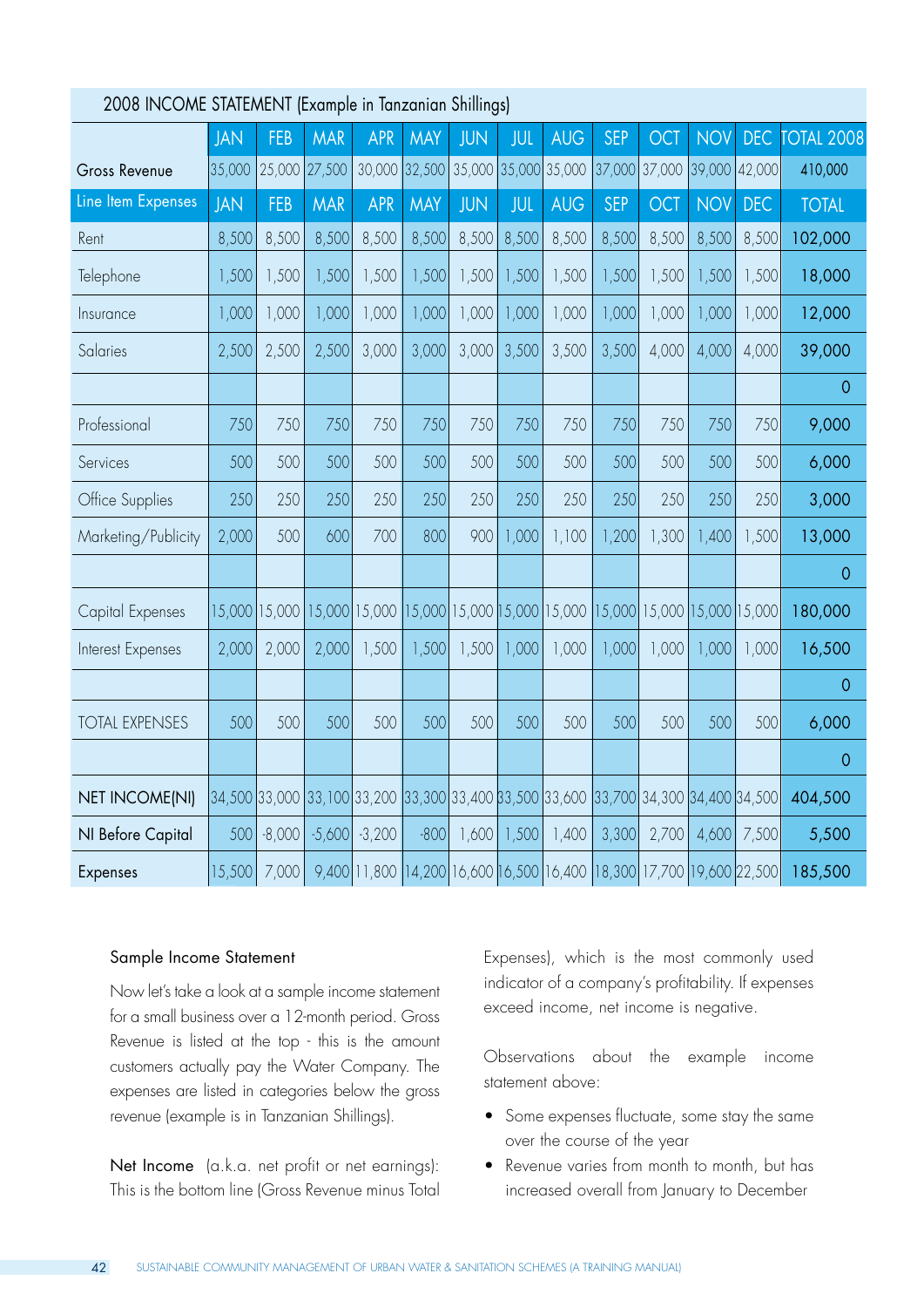Now let's take a look at a sample income statement for a small business over a 3-year period.

| Gross<br>Revenue must cover<br><b>ALL Expenses!</b> | 2007    | 2008    | 2009        |  |  |  |
|-----------------------------------------------------|---------|---------|-------------|--|--|--|
| <b>Gross Revenue</b>                                | 250,000 | 410,000 | 500,000     |  |  |  |
| Line Item Expenses                                  |         |         |             |  |  |  |
| Rent                                                | 90,000  | 102,000 | 10,000<br>1 |  |  |  |
| Telephone                                           | 15,000  | 18,000  | 18,000      |  |  |  |
| Electriicity                                        | 12,000  | 12,000  | 12,000      |  |  |  |
| Salaries                                            | 20,000  | 39,000  | 50,000      |  |  |  |
|                                                     |         |         |             |  |  |  |
| <b>Exhausting Services</b>                          | 0       | 9,000   | 10,000      |  |  |  |
| Office Supplies                                     | 5,000   | 6,000   | 10,000      |  |  |  |
| Chemical Supplies                                   | 2,500   | 3,000   | 6,000       |  |  |  |
| Communication                                       | 42,000  | 13,000  | 13,000      |  |  |  |
| Capital Expenses                                    | 0       | 180,000 | 200,000     |  |  |  |
| Interest Expenses                                   | 0       | 16,500  | 16,500      |  |  |  |
| General & Miscellaneous                             | 1,000   | 6,000   | 7,000       |  |  |  |
| <b>TOTAL EXPENSES</b>                               | 145,500 | 404,500 | 452,500     |  |  |  |
| NET INCOME (NI)                                     | 104,500 | 5,500   | 47,500      |  |  |  |
| NI Before Capital                                   | 104,500 | 185,500 | 247,500     |  |  |  |
| Expense                                             |         |         |             |  |  |  |
| <b>Calculated to</b>                                |         |         |             |  |  |  |

get an idea of profit if large investments had not been necessary

So this is the income statement (example in Tanzanian Shillings). It provides a moving picture of the business performance over the years.

Other comments on the example above:

- It is common for expenses to increase as a company grows
- Comparing annual incomes helps the company evaluate its trends and analyze where expenses might be cut
- Revenue doubled between 2007 and 2009
- Expenses have grown only 12% between 2008 and 2009
- Expenses grew 178% between 2007 and 2008!

### Ask participants what is the major cause of this increase?

• Any other observations on this income statement?

# *"Efficient Managers increase sales while controlling expenses"*

## Hands-on Budget Development: An Activity (30 minutes)

The participants shall split up into groups of five people. The trainer will give each group the worksheet for this activity (see Annex 2).

Each group is given a sample of three month's expenses and revenues.

From this income statement, the group should try to devise an annual budget—using a history of expenses and revenues to forecast and develop the next year's budget (12 months).

The groups should take into consideration how much revenue they should aim to generate to cover costs and emergencies and to make sure that expenses are minimized.

The purpose of the activity is to practice collaborating and discussing budget issues.

After the participants have presented their annual budget to the larger group, the trainer should ask the following questions:

Did any of the groups' expenses exceed revenue? They should not…

Did any of the groups' allow for  $\blacktriangleright$ emergencies? They should…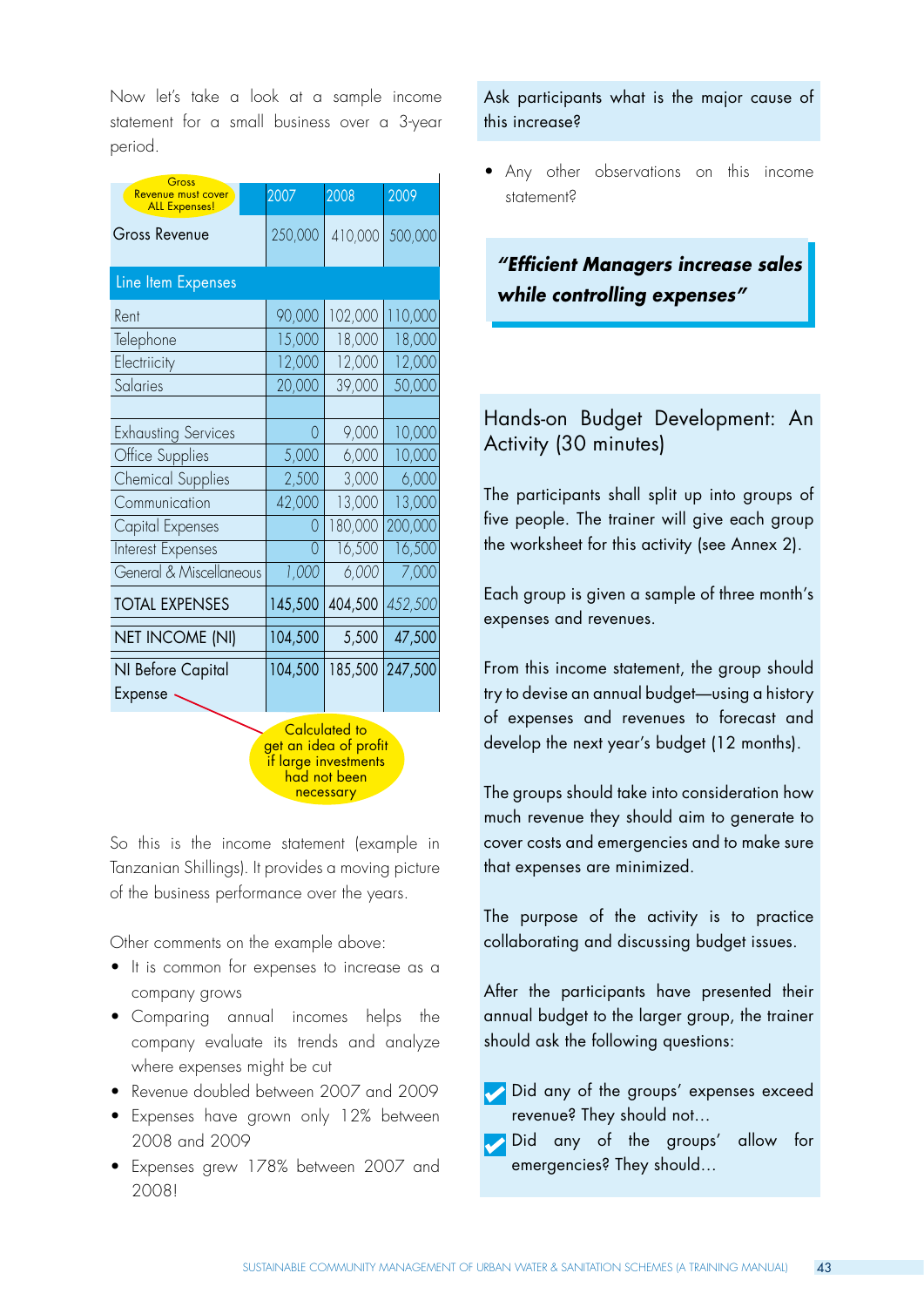# 7.6 Principles for Managing Bank Accounts

It is recommended that the group keep two separate bank accounts: (i) an operations bank account; and (ii) an investment account.

(i) What is the Operations Bank Account used for?

The Executive Committee shall open a bank account to pay for operations (for example paying salaries, electricity, office supplies) and to deposit operating revenue.

- All money should be deposited in the bank as soon as possible. Cash should not be left overnight in the office.
- Make sure to have three signatories (where any two can sign) to authorize withdrawals from the account (the Operations Manager plus two members of the Executive Committee).

#### (ii) What is the Investment Bank Account used for?

This is an account that the group deposits money into on a regular basis - after having covered operational costs. It is used to pay for *major repairs (emergencies) and investments (expansion).* The amount to be allocated to this account is generally determined as a percent of revenue.

- The Executive Committee shall together determine the amount that should be deposited into the investment account and the frequency of these deposits (for example, 30% of revenue every month).
- There should be three signatories necessary from the community (where any two can sign) to withdraw money from this account—two from the Executive Committee and also the Operations Manager. In addition, there



should be a counter signatory from the Water Services Provider for each withdrawal from the Investment Account (only applicable where the community management team has a close working relationship with the main water services provider).

# 7.7 Petty Cash Principles

Petty cash is the amount of money the Accountant is allowed to keep for meeting emergency and minor group expenses or for making change for customers. The person taking the petty cash (usually the Accountant) must sign a voucher to indicate that he/she has received this money.

## Summary of Essential Records

#### Covered in this Chapter:

- Income statement (monthly & annual)
- Cash flow statement

#### Included in the Annexes:

- Water Services Provider Communication Form
- Customer Account Ledger
- Cash Book
- Customer Bill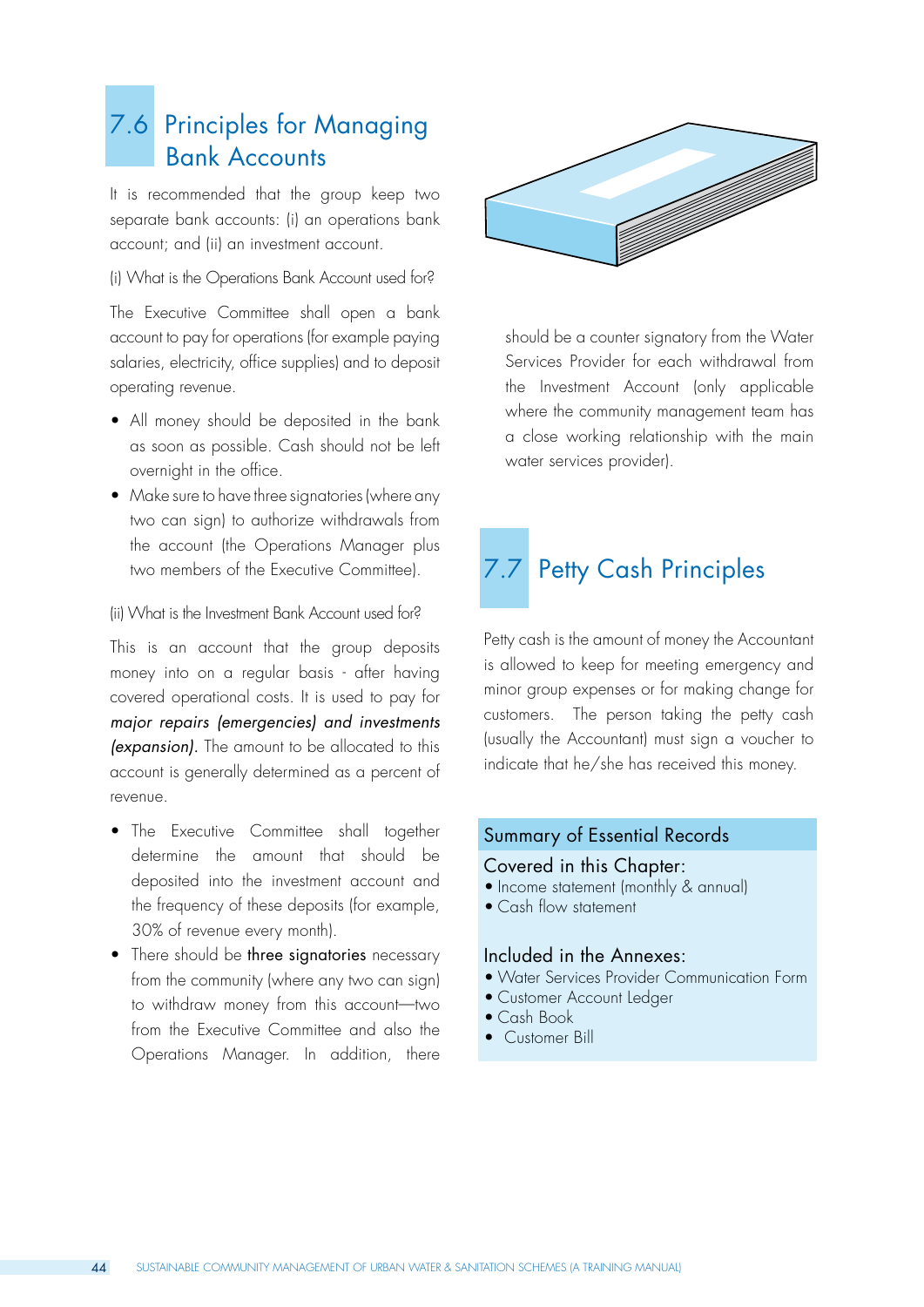This brings us to the end of the training modules. The Trainer should ask the participants the following questions in order to review the information and to clarify any issues that may need further explanation.

Review of the Course

#### Quiz Time!

- 1. Who is responsible for interviewing and selecting the Operations Manager?
- 2. Who does the Accountant report to on a daily basis?
- 3. What is the purpose of having a Board of Trustees?
- 4. Only the Accountant has access to the Financial Statements—True or False?
- 5. In the water business, are we selling a product or a service? Please explain.
- 6. What are some of the challenges in achieving customer satisfaction?
- 7. Why is cost recovery important?
- 8. What is the purpose of having two separate bank accounts?
- 9. All conflicts should be immediately brought to the attention of the Water Services Provider— True or False?



#### Answers

- 1. The Executive Committee
- 2. The Operations Manager
- 3. Political support and high level advice (policy, tariffs for example)
- 4. False, all Financial Statements are available upon request
- 5. Both—the actual water is a product; but the quality and reliability of that water are aspects of service. Also, the customer care staff provides to customers (response time, friendliness, accessibility) are also part of service.
- 6. To achieve customer satisfaction, staff must really understand what customers want not assume they already know. Also, communication must be continuous and staff should not raise expectations they cannot reach.
- 7. Cost recovery is essential to ensuring that the business will be able to continue. If the business cannot cover its costs, it will fail.
- 8. The Operations Bank Account is used for common expenses and deposits. The Investment Bank Account is more like a savings account in which money is set aside to cover large investments only, such as repairs.
- 9. False—parties in conflict should try to resolve their issues amicably. If this is not possible, then the conflict should be brought to the attention of the Water Services Provider.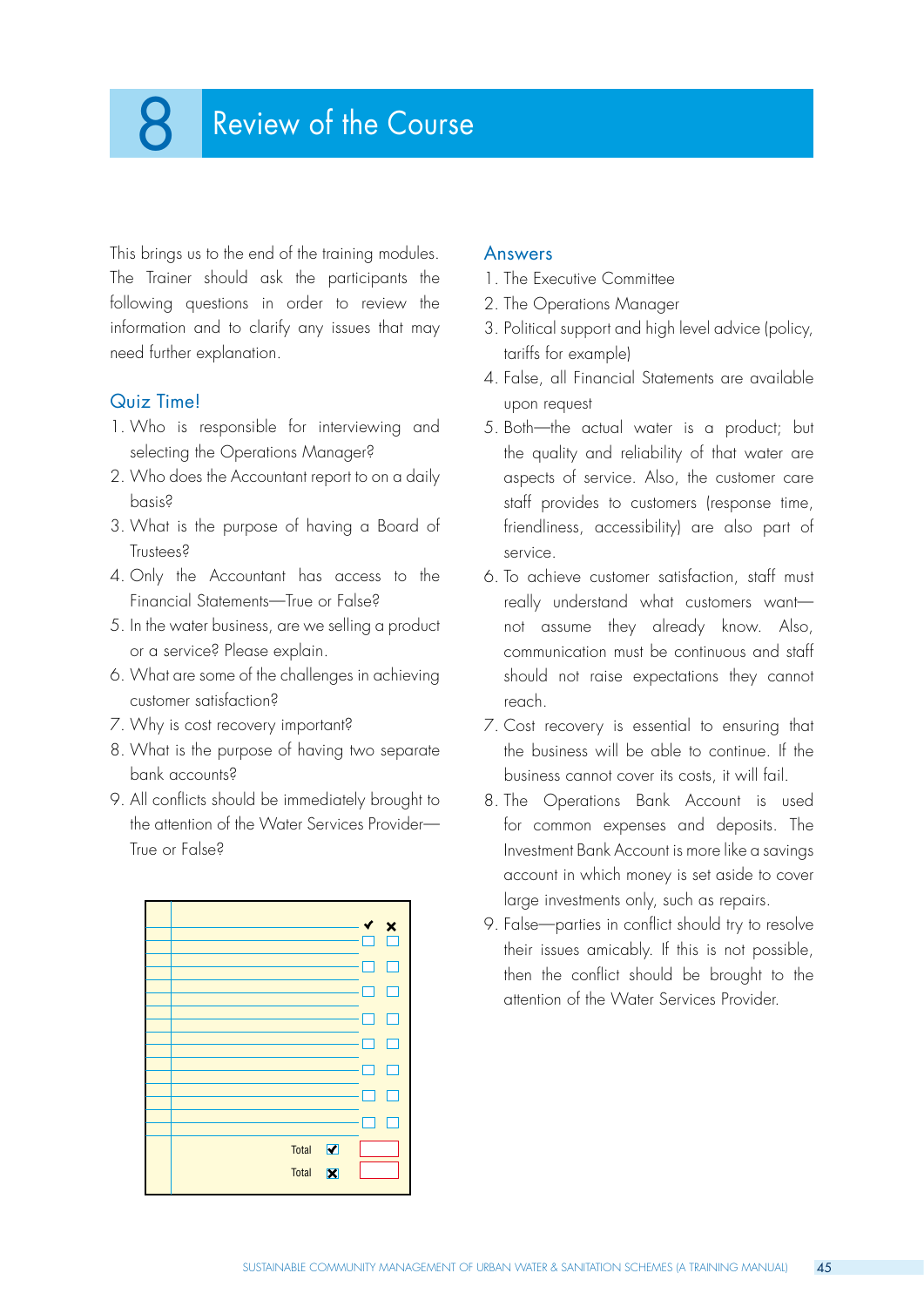# References

CEDPA (1995). Training trainers for development: conducting a workshop on participatory training techniques. Washington, DC, USA, Centre for Development and Population Activities.

F. Brikké et al (1997) Linking technology choice with operation and maintenance, in the context of low-income water supply and sanitation. Published by the Operation and Maintenance Network of the Water Supply and Sanitation Collaborative Council.

Narayan D, Srinivasan L. (1994). Participatory development tool kit: training materials for agencies and communities. Washington, DC, World Bank.

Servaes J, White SA. eds. (1996). Participatory communication for social change. New Delhi, India, Sage Publications.

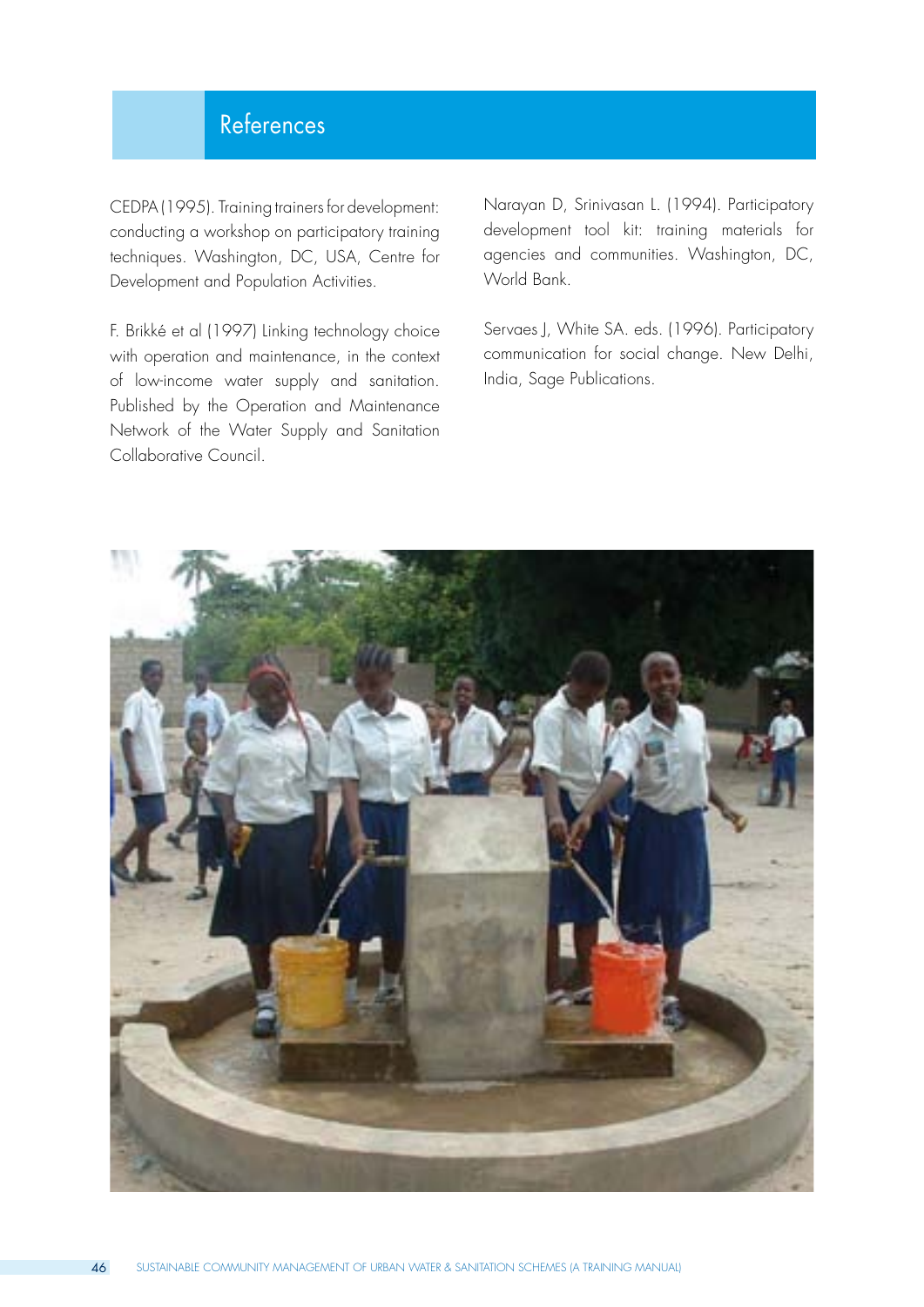# Annex i: Templates

### (i) MONTHLY COMMUNICATION

Water Users Association …………........………………………………..................................

Please use the following space to update the Water Services Provider on any technical, financial or institutional issues you may be facing. Also, please describe the specific assistance that you require.

\_\_\_\_\_\_\_\_\_\_\_\_\_\_\_\_\_\_\_\_\_\_\_\_\_\_\_\_\_\_\_\_\_\_\_\_\_\_\_\_\_\_\_\_\_\_\_\_\_\_\_\_\_\_\_\_\_\_\_\_\_\_\_\_\_\_\_\_\_\_\_\_\_\_\_\_\_\_\_

\_\_\_\_\_\_\_\_\_\_\_\_\_\_\_\_\_\_\_\_\_\_\_\_\_\_\_\_\_\_\_\_\_\_\_\_\_\_\_\_\_\_\_\_\_\_\_\_\_\_\_\_\_\_\_\_\_\_\_\_\_\_\_\_\_\_\_\_\_\_\_\_\_\_\_\_\_\_\_

\_\_\_\_\_\_\_\_\_\_\_\_\_\_\_\_\_\_\_\_\_\_\_\_\_\_\_\_\_\_\_\_\_\_\_\_\_\_\_\_\_\_\_\_\_\_\_\_\_\_\_\_\_\_\_\_\_\_\_\_\_\_\_\_\_\_\_\_\_\_\_\_\_\_\_\_\_\_\_

\_\_\_\_\_\_\_\_\_\_\_\_\_\_\_\_\_\_\_\_\_\_\_\_\_\_\_\_\_\_\_\_\_\_\_\_\_\_\_\_\_\_\_\_\_\_\_\_\_\_\_\_\_\_\_\_\_\_\_\_\_\_\_\_\_\_\_\_\_\_\_\_\_\_\_\_\_\_\_

\_\_\_\_\_\_\_\_\_\_\_\_\_\_\_\_\_\_\_\_\_\_\_\_\_\_\_\_\_\_\_\_\_\_\_\_\_\_\_\_\_\_\_\_\_\_\_\_\_\_\_\_\_\_\_\_\_\_\_\_\_\_\_\_\_\_\_\_\_\_\_\_\_\_\_\_\_\_\_

\_\_\_\_\_\_\_\_\_\_\_\_\_\_\_\_\_\_\_\_\_\_\_\_\_\_\_\_\_\_\_\_\_\_\_\_\_\_\_\_\_\_\_\_\_\_\_\_\_\_\_\_\_\_\_\_\_\_\_\_\_\_\_\_\_\_\_\_\_\_\_\_\_\_\_\_\_\_\_ \_\_\_\_\_\_\_\_\_\_\_\_\_\_\_\_\_\_\_\_\_\_\_\_\_\_\_\_\_\_\_\_\_\_\_\_\_\_\_\_\_\_\_\_\_\_\_\_\_\_\_\_\_\_\_\_\_\_\_\_\_\_\_\_\_\_\_\_\_\_\_\_\_\_\_\_\_\_\_

\_\_\_\_\_\_\_\_\_\_\_\_\_\_\_\_\_\_\_\_\_\_\_\_\_\_\_\_\_\_\_\_\_\_\_\_\_\_\_\_\_\_\_\_\_\_\_\_\_\_\_\_\_\_\_\_\_\_\_\_\_\_\_\_\_\_\_\_\_\_\_\_\_\_\_\_\_\_\_ \_\_\_\_\_\_\_\_\_\_\_\_\_\_\_\_\_\_\_\_\_\_\_\_\_\_\_\_\_\_\_\_\_\_\_\_\_\_\_\_\_\_\_\_\_\_\_\_\_\_\_\_\_\_\_\_\_\_\_\_\_\_\_\_\_\_\_\_\_\_\_\_\_\_\_\_\_\_\_

\_\_\_\_\_\_\_\_\_\_\_\_\_\_\_\_\_\_\_\_\_\_\_\_\_\_\_\_\_\_\_\_\_\_\_\_\_\_\_\_\_\_\_\_\_\_\_\_\_\_\_\_\_\_\_\_\_\_\_\_\_\_\_\_\_\_\_\_\_\_\_\_\_\_\_\_\_\_\_ \_\_\_\_\_\_\_\_\_\_\_\_\_\_\_\_\_\_\_\_\_\_\_\_\_\_\_\_\_\_\_\_\_\_\_\_\_\_\_\_\_\_\_\_\_\_\_\_\_\_\_\_\_\_\_\_\_\_\_\_\_\_\_\_\_\_\_\_\_\_\_\_\_\_\_\_\_\_\_

\_\_\_\_\_\_\_\_\_\_\_\_\_\_\_\_\_\_\_\_\_\_\_\_\_\_\_\_\_\_\_\_\_\_\_\_\_\_\_\_\_\_\_\_\_\_\_\_\_\_\_\_\_\_\_\_\_\_\_\_\_\_\_\_\_\_\_\_\_\_\_\_\_\_\_\_\_\_\_ \_\_\_\_\_\_\_\_\_\_\_\_\_\_\_\_\_\_\_\_\_\_\_\_\_\_\_\_\_\_\_\_\_\_\_\_\_\_\_\_\_\_\_\_\_\_\_\_\_\_\_\_\_\_\_\_\_\_\_\_\_\_\_\_\_\_\_\_\_\_\_\_\_\_\_\_\_

Submit this form to the attention of: Contact Person (NAME), Water Services Provider

#### I. Technical Issues

Please report any outstanding technical issues on your network: \_\_\_\_\_\_\_\_\_\_\_\_\_\_\_\_\_

Water Services Provider action requested? \_\_\_\_\_\_\_\_\_\_\_\_\_\_\_\_\_\_\_\_\_\_\_\_\_\_\_\_\_\_\_\_\_\_\_\_\_\_\_\_\_\_\_\_

Please report any illegal connections within your area of service: \_\_\_\_\_\_\_\_\_\_\_\_\_\_\_\_\_\_\_\_\_\_\_\_

Please report the location of leakages in your area of service:

#### II. Financial Issues

Please report any financial issues you are facing:\_\_\_\_\_\_\_\_\_\_\_\_\_\_\_\_\_\_\_\_\_\_\_\_\_\_\_\_\_\_\_\_\_\_\_\_\_\_\_

Please report all your outstanding debts:

Water Services Provider action requested? \_\_\_\_\_\_\_\_\_\_\_\_\_\_\_\_\_\_\_\_\_\_\_\_\_\_\_\_\_\_\_\_\_\_\_\_\_\_\_\_\_\_\_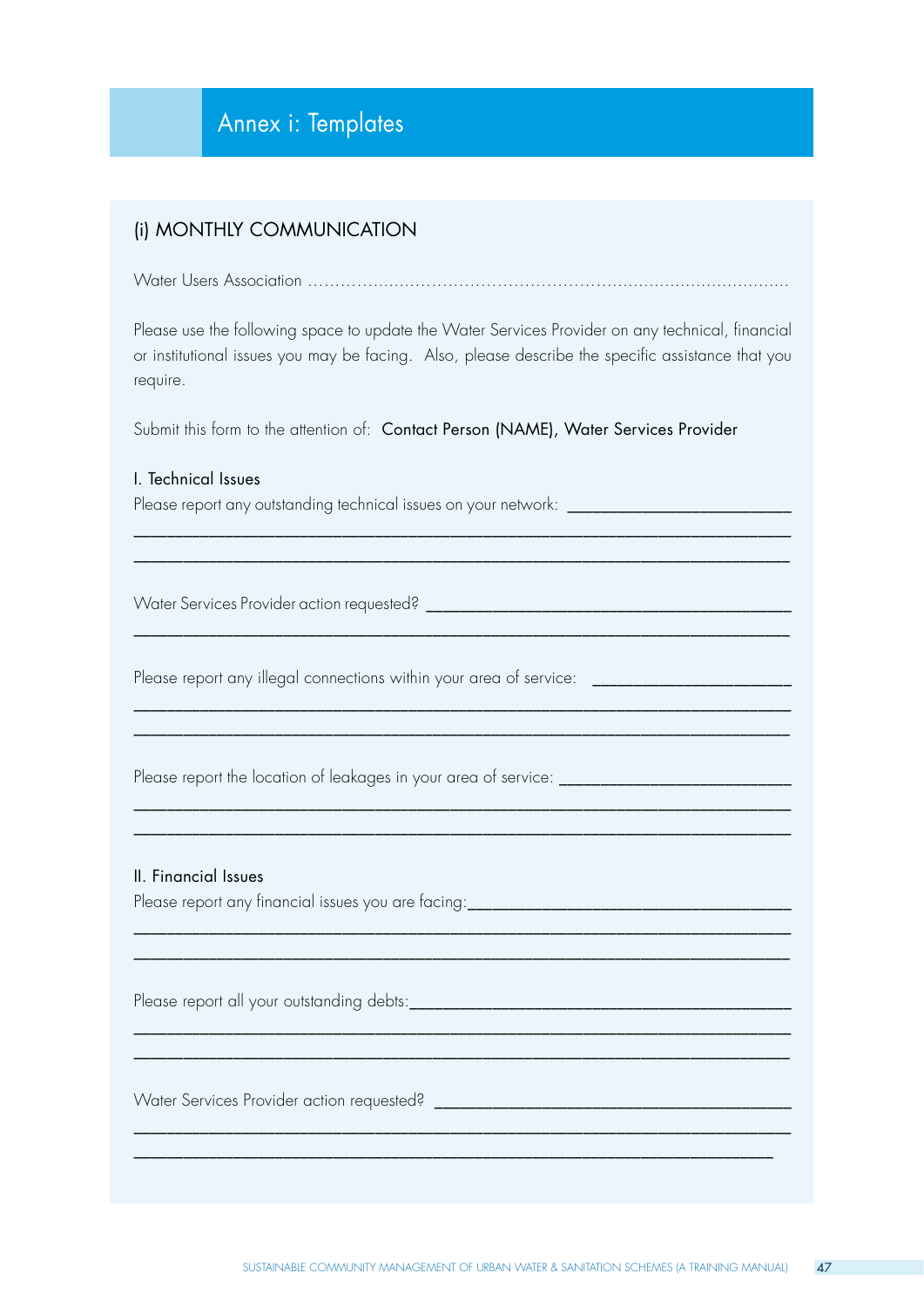| III. Communication Issues                                                                                         |                                   |
|-------------------------------------------------------------------------------------------------------------------|-----------------------------------|
|                                                                                                                   |                                   |
|                                                                                                                   |                                   |
| IV. Other Issues<br>Please report any other issues you would like to bring to the attention of the Water Services |                                   |
|                                                                                                                   |                                   |
|                                                                                                                   |                                   |
| Would you like to schedule an appointment with the Water Services Provider?                                       |                                   |
| If yes, indicate:<br>Month $\Box$<br>$\Box$ Day                                                                   | Year $\Gamma$                     |
| Prepared by (please sign below):                                                                                  | Confirmed by (please sign below): |
|                                                                                                                   |                                   |

### (ii) Customer Account Ledger

Keeping a customer account record will help the Manager and his/her Team to keep track of each customer's consumption and payments over time. This will also allow the Operator to identify trends in water consumption and to target customers with significant arrears. In addition, customers can ask to see their account page at any time.

## (iii) Asset Register

Over time the community water services provider will acquire and accumulate assets. These assets should be recorded in an 'Asset Register'. The register should include the following information: type of asset, a description of the asset, year of purchase and the purchase price.

*(Photo courtesy of Habel Chibelenie)*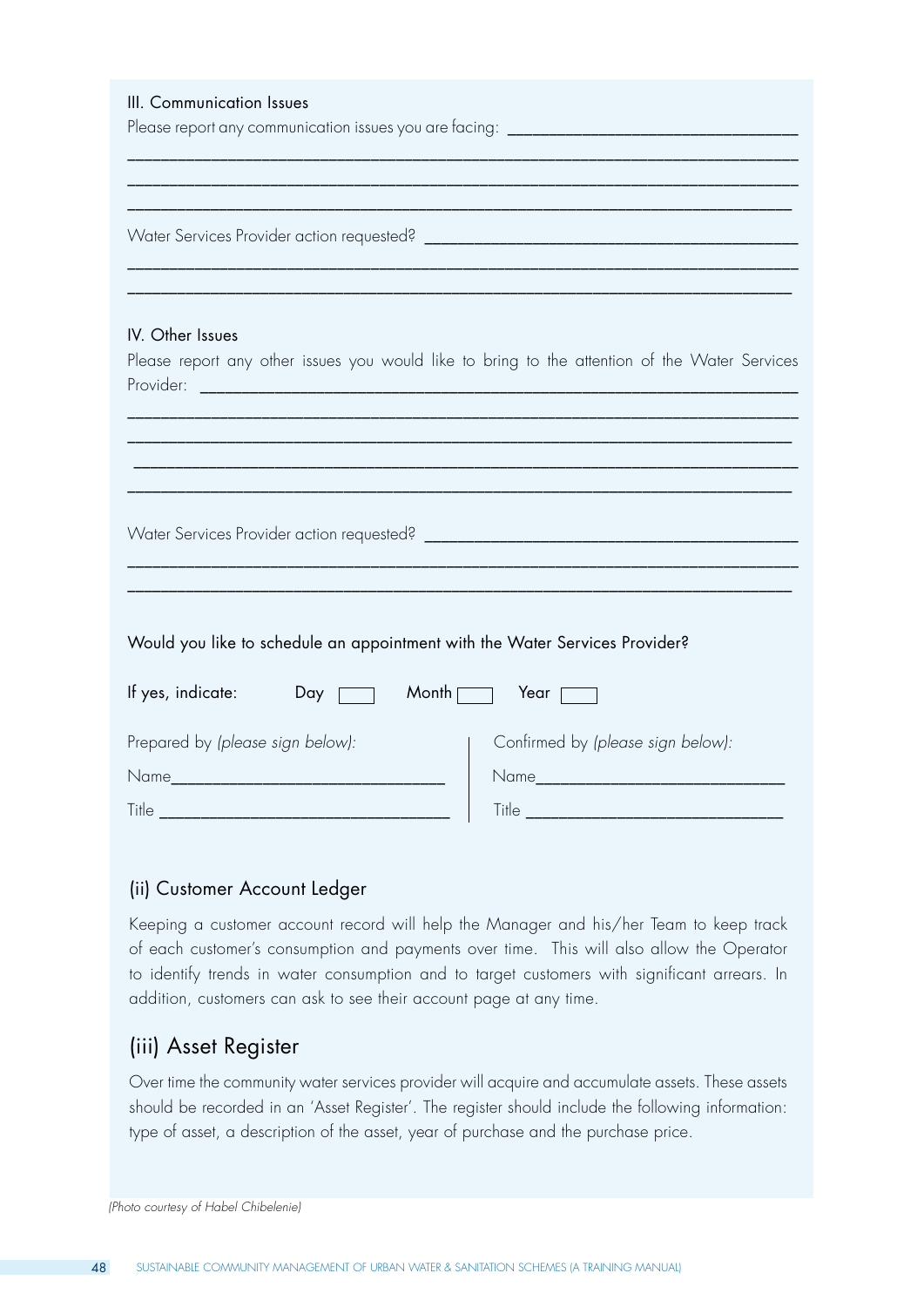|      | <b>Customer Account Ledger</b>                                                                 |                                                                                            |  |         |                               |  |  |  |
|------|------------------------------------------------------------------------------------------------|--------------------------------------------------------------------------------------------|--|---------|-------------------------------|--|--|--|
|      |                                                                                                |                                                                                            |  |         |                               |  |  |  |
|      | Chamber No._________________________Connection Date____________________Dom/Kiosk______________ |                                                                                            |  |         |                               |  |  |  |
| Date | Description                                                                                    | Consumption $\left  \begin{array}{c} \text{Bill Amount} \\ \text{m}^3 \end{array} \right $ |  | Payment | Outstanding<br><b>Balance</b> |  |  |  |
|      |                                                                                                |                                                                                            |  |         |                               |  |  |  |
|      |                                                                                                |                                                                                            |  |         |                               |  |  |  |
|      |                                                                                                |                                                                                            |  |         |                               |  |  |  |
|      | the control of the control of the control of the control of the control of                     |                                                                                            |  |         |                               |  |  |  |
|      |                                                                                                |                                                                                            |  |         |                               |  |  |  |
|      |                                                                                                |                                                                                            |  |         |                               |  |  |  |
|      |                                                                                                |                                                                                            |  |         |                               |  |  |  |
|      |                                                                                                |                                                                                            |  |         |                               |  |  |  |
|      |                                                                                                |                                                                                            |  |         |                               |  |  |  |
|      |                                                                                                |                                                                                            |  |         |                               |  |  |  |
|      |                                                                                                |                                                                                            |  |         |                               |  |  |  |
|      |                                                                                                |                                                                                            |  |         |                               |  |  |  |
|      |                                                                                                |                                                                                            |  |         |                               |  |  |  |
|      |                                                                                                |                                                                                            |  |         |                               |  |  |  |
|      |                                                                                                |                                                                                            |  |         |                               |  |  |  |
|      |                                                                                                |                                                                                            |  |         |                               |  |  |  |
|      |                                                                                                |                                                                                            |  |         |                               |  |  |  |
|      |                                                                                                |                                                                                            |  |         |                               |  |  |  |
|      |                                                                                                |                                                                                            |  |         |                               |  |  |  |
|      |                                                                                                |                                                                                            |  |         |                               |  |  |  |
|      |                                                                                                |                                                                                            |  |         |                               |  |  |  |
|      |                                                                                                |                                                                                            |  |         |                               |  |  |  |
|      |                                                                                                |                                                                                            |  |         |                               |  |  |  |
|      |                                                                                                |                                                                                            |  |         |                               |  |  |  |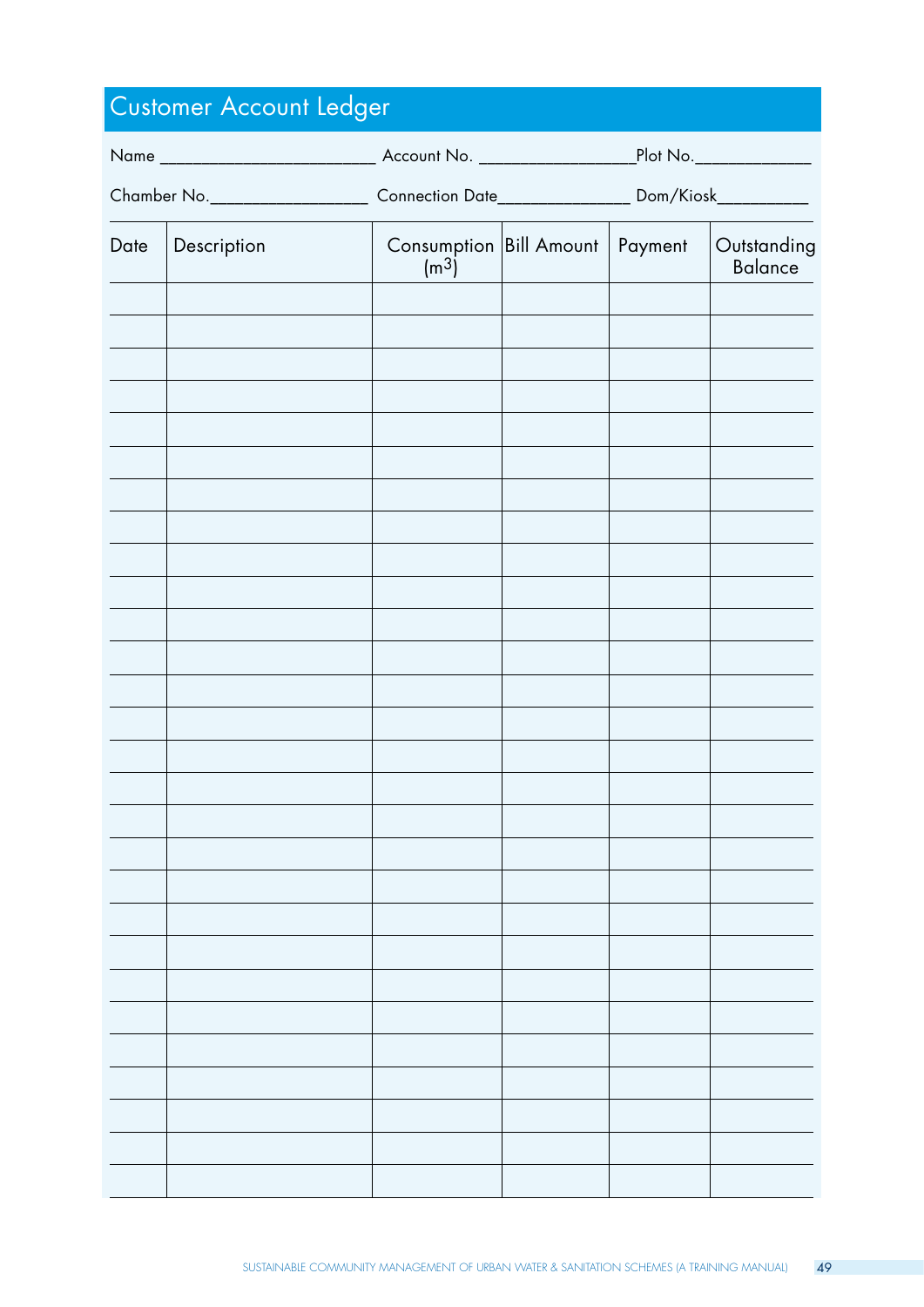# (ii) Asset Register

Over time the community water services provider will acquire and accumulate assets. These assets should be recorded in an 'Asset Register'. The register should include the following information: type of asset, a description of the asset, year of purchase and the purchase price.

It is important to keep an asset register so that:

- (i) All stakeholders can easily know what the water group owns; and
- (ii) The worth of the company may be easily determined.

# (iv) Cash Book

The cashbook is a record book in which all cash received and all cash paid out is recorded (this includes cheques). All revenue and all purchases should be recorded and described here. The list below gives an example of the information that should be recorded in your cash book.

### Table 17: Asset Register

### (v) Tanzanian Example of a Customer Bill

| <b>KONGOWE WATER USERS ASSOCIATION</b>                                                                                 |  |          |  |  |  |
|------------------------------------------------------------------------------------------------------------------------|--|----------|--|--|--|
| <b>MONTHLY WATER BILL</b>                                                                                              |  |          |  |  |  |
| Customer name: Juma Mohamed<br>Billing month $-$ July 2007<br>Customer Adress: Box 2121 Dar es Salaam<br>Meter No.: 78 |  |          |  |  |  |
| Previous readings (Itrs)                                                                                               |  | 1,040.00 |  |  |  |
| Readings this time (Itrs)                                                                                              |  | 3,200.00 |  |  |  |
| Total (Itrs)                                                                                                           |  | 2,160.00 |  |  |  |
|                                                                                                                        |  |          |  |  |  |
| Price per litre (Tsh)                                                                                                  |  | 1.00     |  |  |  |
| Total amount (Tsh)                                                                                                     |  | 2,160.00 |  |  |  |
| Previous Outstanding (Tsh)                                                                                             |  | 600.00   |  |  |  |
|                                                                                                                        |  |          |  |  |  |
| Total amount due<br>2,760.00                                                                                           |  |          |  |  |  |
|                                                                                                                        |  |          |  |  |  |
|                                                                                                                        |  |          |  |  |  |
| Approved by                                                                                                            |  |          |  |  |  |
| "Pay your bill on time for better service"                                                                             |  |          |  |  |  |

| Date | Type of<br>Asset | Detail of the<br>Asset | Year of<br>purchase | Purchase<br>price |
|------|------------------|------------------------|---------------------|-------------------|
|      |                  |                        |                     |                   |
|      |                  |                        |                     |                   |

| <b>COLUMN</b> | <b>DESCRIPTION</b>                                                       |  |  |  |  |
|---------------|--------------------------------------------------------------------------|--|--|--|--|
| Date:         | when the payment was made                                                |  |  |  |  |
| Details:      | the name of the person or firm from whom the money is paid or            |  |  |  |  |
|               | received                                                                 |  |  |  |  |
| Receipt No:   | the number of receipt (for cash received) or the payment voucher         |  |  |  |  |
|               | number (in case of all payments)                                         |  |  |  |  |
| Cash in:      | the amount of money received in cash                                     |  |  |  |  |
| Cash out:     | the amount of money paid out in cash                                     |  |  |  |  |
| Balance:      | the difference between cash in and cash out                              |  |  |  |  |
| Bank in:      | the amount of money deposited in a bank (whether in cash or cheque form) |  |  |  |  |
| Bank out:     | the amount of money withdrawn from a bank account                        |  |  |  |  |
| Balance:      | the difference between bank in and bank out (this is the amount of cash  |  |  |  |  |
|               | remaining in your office after the bank deposit has been made)           |  |  |  |  |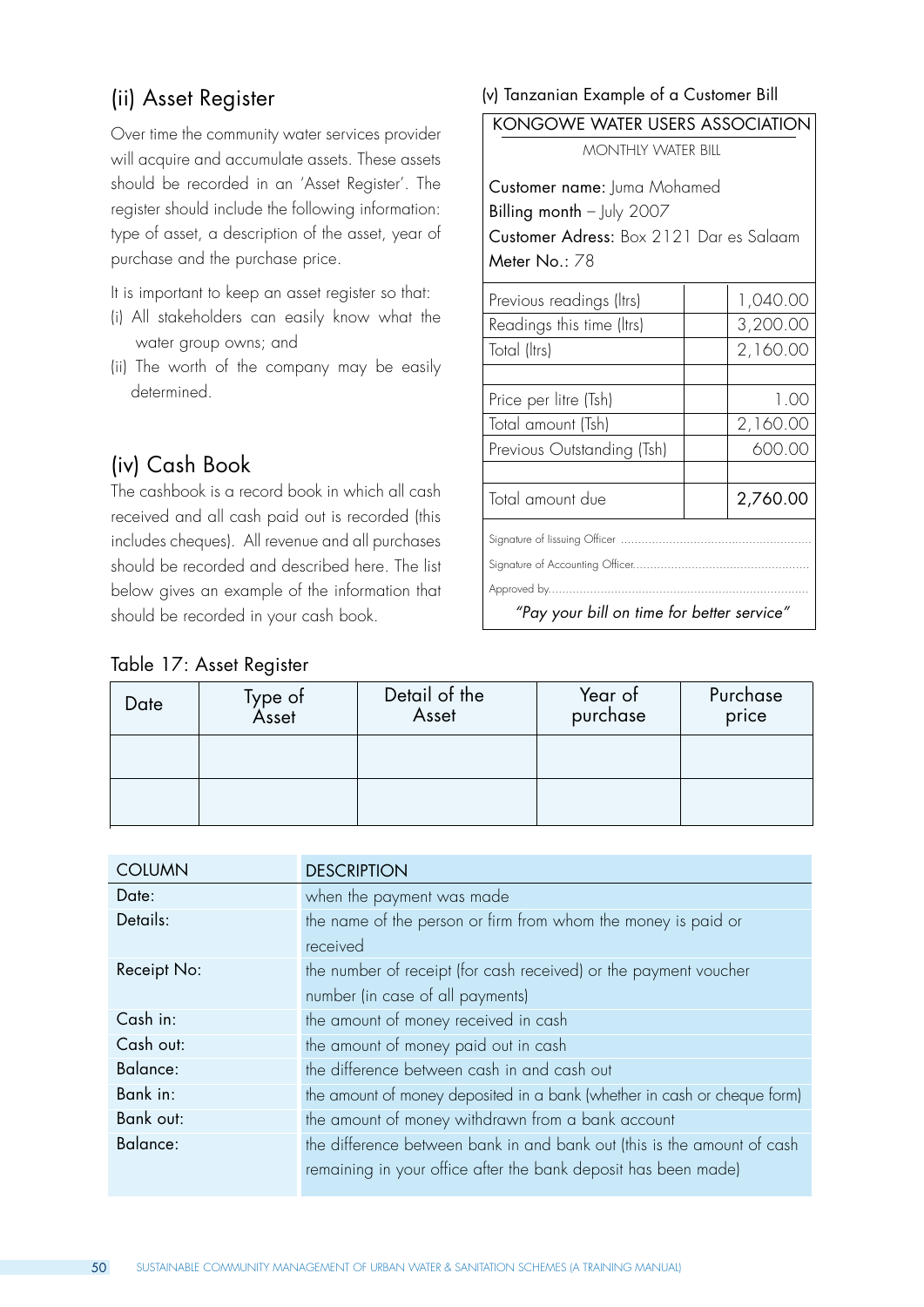#### (i) Conflict Resolution Activity

#### (ii) Financial Management Activity

Materials: Flip chart, markers, printouts of worksheets

The quarterly income statement below *(example is in Tanzanian Shillings)* should be given to the groups to help them develop a 12-month budget (template on the next page).

#### Quarterly Income Statement (2007)

|                          | <b>OCT</b>       | <b>NOV</b> | <b>DEC</b> |
|--------------------------|------------------|------------|------------|
| Gross revenue            | 1,500,000        | 1,400,000  | 1,700,000  |
| Line item Expenses       | <b>OCT</b>       | <b>NOV</b> | <b>DEC</b> |
| Rent                     | 240,000          | 240,000    | 240,000    |
| Telephone                | 50,000           | 50,000     | 50,000     |
| Electricity              | 120,000          | 118,000    | 125,000    |
| Salaries                 | 600,000          | 600,000    | 600,000    |
|                          |                  |            |            |
| Exhaustig Services       | 0                | 135,000    | $\bigcap$  |
| Office Supplies          | 100,000          | 20,000     | 70,000     |
| <b>Chemical Supplies</b> | 110,000          | 110,000    | 110,000    |
| Communication            | 42,000           | 40,000     | 50,000     |
| Capital Expenses         | $\left( \right)$ | 480,000    |            |
| General &                | 500              | 500        | 500        |
| Miscellaneous            |                  |            |            |
| <b>TOTAL EXPENSES</b>    | 1,262,500        | 1,793,500  | 1,270,000  |
| <b>NET INCOME</b>        | 237,500          | $-393,500$ | 429,500    |

#### 2008 Draft Budget (Activity)

Instructions: Groups of 5-6 people should work together to develop a budget for the next 12 months in local currency. Groups should refer to the quarterly income statement they have been given, but groups are free to add or delete expenses. There is no right or wrong answer (as long as revenues cover your expenses)! This is an exercise for projecting expenses and revenues and negotiating through the budget development process.

| Annual Budget (2008)                             | 2008 |
|--------------------------------------------------|------|
| <b>Estimated Gross Revenue</b>                   |      |
|                                                  |      |
| <b>Estimated Line Item</b><br>Expenses (fill in) | 2008 |
|                                                  |      |
|                                                  |      |
|                                                  |      |
|                                                  |      |
|                                                  |      |
|                                                  |      |
|                                                  |      |
|                                                  |      |
|                                                  |      |
| Capital Expenses                                 |      |
| General & Miscellaneous                          |      |
|                                                  |      |
| <b>TOTAL EXPENSES</b>                            |      |
| <b>NET INCOME</b>                                |      |
| (Revenue minus Expenses)                         |      |